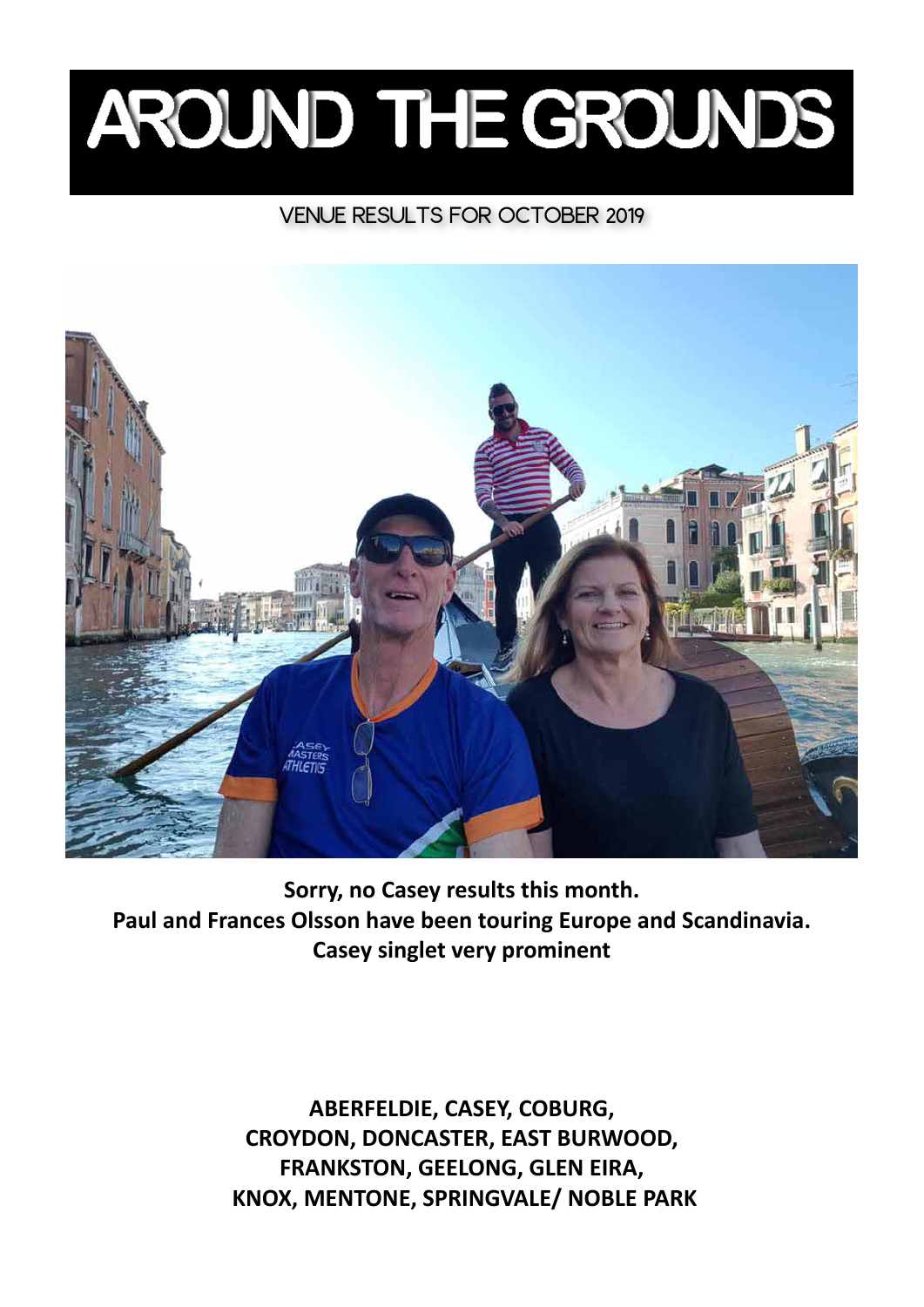| <b>ABERFELDIE 2 OCTOBER 2019</b>        |          |          |                | <b>ABERFELDIE 9 OCTOBER 2019 cont.</b> |          |                |        |      |
|-----------------------------------------|----------|----------|----------------|----------------------------------------|----------|----------------|--------|------|
| 100m                                    |          |          |                | Andrea Draper                          | 42       | 2k             | 14:06  |      |
| <b>Tony Bradford</b>                    | 80       | 23.50    |                | Cheryl Beveridge                       | 54       | 3k             | 20:05  |      |
| Ruby Beveridge                          |          | 18.25    |                | Shane Draper                           | 46       | 3k             | 13:00  |      |
| <b>Heath Beveridge</b>                  |          | 15.00    |                | <b>Maggie Armstrong</b>                | 57       | 3k             | 20:30  |      |
| Imogen Papworth                         |          | 18.56    |                |                                        |          |                |        |      |
| 800m                                    |          |          |                | <b>ABERFELDIE 16 OCTOBER 2019</b>      |          |                |        |      |
| Stephen Barker                          | 76       | 5:13     |                | 110m                                   |          |                |        |      |
| Debbie Maurer                           | 63       | 5:15     |                | Michael Orelli                         | 75       | 27.80          |        |      |
|                                         |          |          |                | John Aughey                            | 82       | 20.03          |        |      |
| Maggie Armstrong<br><b>Bill Risevki</b> | 57       | 4:31     |                | Tony Bradford                          | 80       | 20.20          |        |      |
|                                         | 54       |          |                | Levi Draper                            |          | 18.59          |        |      |
| Graham Eadie                            | 62       | 3:53     |                | Heath Beveridge                        |          | 16.25          |        |      |
| John Papworth                           | 51       | 4:48     |                | 1k AG                                  |          |                | AG%    |      |
| Imogen Papworth                         |          | 4:48     |                | Michael Orelli                         | 75       | 5:39           | 57.26  |      |
| <b>Heath Beveridge</b>                  |          | 3:16     |                | <b>Michael Ennis</b>                   | 66       | 4:52           | 66.48  |      |
| 300m                                    |          |          |                | Stephen Barker                         | 76       | 5:25           | 60.64  |      |
| <b>Tony Bradford</b>                    | 80       | 1:19.8   |                | John Papworth                          | 51       | 3:54           | 65.2   |      |
| <b>Mark Tregonnning</b>                 | 46       | 0:53.5   |                | Matt Goodyer                           | 42       | 4:28           | 52.48  |      |
| Debbie Maurer                           | 63       | 1:44     |                | Andria Draper                          | 42       | 5:39           | 45.64  |      |
| <b>Maggie Armstrong</b>                 | 57       | 1:08.5   |                | Levi Draper                            |          | 4:17           |        |      |
| <b>Heath Beveridge</b>                  |          | 0:48.9   |                | Gavin White                            | 46       | 3:57           | 64.31  |      |
| Ruby Bevridge                           |          | 1:08     |                | Maggie Armstrong                       | 57       | 5:47           | 52.85  |      |
| John Papworth                           | 51       | 0:49.7   |                | <b>Heath Beveridge</b>                 |          | 3:48           |        |      |
| <b>4KAG</b>                             |          |          | AG %           | 300m                                   |          |                |        |      |
| Stephen Barker                          | 76       | 23:31    | 63.38          |                                        |          |                |        |      |
| <b>Mark Tregonnning</b>                 | 46       | 23:54    | 46.19          | Michael Orelli                         | 75       | 1:06           |        |      |
| <b>Bill Risevki</b>                     | 54       | 23:31    | 50.7           | Matt Goodyer                           | 42       | 1:10.9         |        |      |
| Graham Eadie                            | 62       | 24:47    | 50.89          | Levi Draper                            |          | 0:57.34        |        |      |
| Alfred Lendvai                          | 65       | 23:07    | 66.06          | Graham Eadie                           | 62       | 0.358.13       |        |      |
|                                         |          |          |                |                                        |          |                |        |      |
| Cheryl Beveridge                        | 54       | 28:51    | 48.46          | 4/6k                                   |          |                |        |      |
| John Papworth                           | 51       | 17:41    | 64.96          | Stephen Barker                         | 76       | 6k             | 34:22  |      |
| Ruby Bevridge                           |          | 26:17    |                | John Dean                              | 74       | 2k             | 13:23  |      |
|                                         |          |          |                | Alfred Lendvai                         | 65       | 4k             | 22:32  |      |
|                                         |          |          |                | Andria Draper                          | 42       | 3k             |        |      |
| <b>ABERFELDIE 9 OCTOBER 2019</b>        |          |          |                | Graham Eadie                           | 62       | 4k             | 24:43  |      |
| 100m                                    |          |          |                | <b>Heath Beveridge</b>                 |          | 6k             | 33:00  | Walk |
| Tony Bradford                           | 80       | 20.19    |                | Cheryl Beveridge                       | 54       | 4k             | 28:33  |      |
| Michael Orelli                          | 75       | 28.97    |                | John Papworth                          | 51       | 6k             | 27:25  |      |
| Levi Draper                             |          | 18.39    |                | <b>Bill Ristevski</b>                  | 54       | 4k             | 25.:17 |      |
| <b>Maggie Armstrong</b>                 | 57       | 18.88    |                |                                        |          |                |        |      |
| <b>Heath Beveridge</b>                  |          | 14.65    |                | <b>ABERFELDIE 23 OCTOBER 2019</b>      |          |                |        |      |
| 1500m                                   |          |          |                | <b>100AG</b>                           |          | AG%            |        |      |
| Michael Orelli                          | 75       | 9:44     |                | Michael Orelli                         | 75       | 25.69          | 51     |      |
| Stephen Barker                          | 76       | 9:01     |                |                                        |          | 17.19          | 77     |      |
| <b>Adam Gregory</b>                     | 34       | 6:07     |                | Cathy Orelli                           | 57       |                | 73     |      |
| John Papworth                           | 51       | 6:08     |                | Tony Bradford<br>Andrew Close          | 80<br>30 | 19.45<br>13.13 | 75     |      |
| Matt Goodyer                            | 42       | 7:11     |                | Levi Draper                            |          | 17.19          |        |      |
| Andria Draper                           | 42       | 9:44     |                |                                        |          |                |        |      |
| Levi Draper                             |          | 7:11     |                | <b>Maggie Armstrong</b>                | 57       | 17.97          | 73     |      |
| <b>Heath Beveridge</b>                  |          | 6:03     |                | John Papworth                          | 51       | 15.17          | 73     |      |
| <b>400m AG</b>                          |          |          | AG%            | <b>Marion Cummings</b>                 | 41       | 12.54          | 89     |      |
| Michael Orelli                          | 75       | 2:12     | 49.24          | 1500m                                  |          |                |        |      |
|                                         | 51       | 1:13.29  | 68.03          | Michael Orelli                         | 75       | 8:35           |        |      |
| John Papworth                           |          | 1:32.88  |                | Jasmine Orelli                         |          | 5:31           |        |      |
| Levi Draper                             | 57       | 1:34.50  | 65.7           | Stephen Barker                         | 76       | 8:36           |        |      |
| <b>Maggie Armstrong</b>                 |          |          |                | Andria Draper                          | 42       | 8:45           |        |      |
| 3/5k                                    |          |          |                | John Papworth                          | 51       | 5:46           |        |      |
| Stephen Barker                          | 76       | 3k       | 20:12          | Michael Ennis                          | 66       | 7:35           |        |      |
| John Dean                               | 74       | 3k       | 18:08          | Cheryl Beveridge                       | 54       | 8:48           |        |      |
| Alfred Lendvai<br><b>Adam Gregory</b>   | 65<br>34 | 3k<br>5k | 15:57<br>21:53 | <b>Heath Beveridge</b>                 |          | 5:31           |        |      |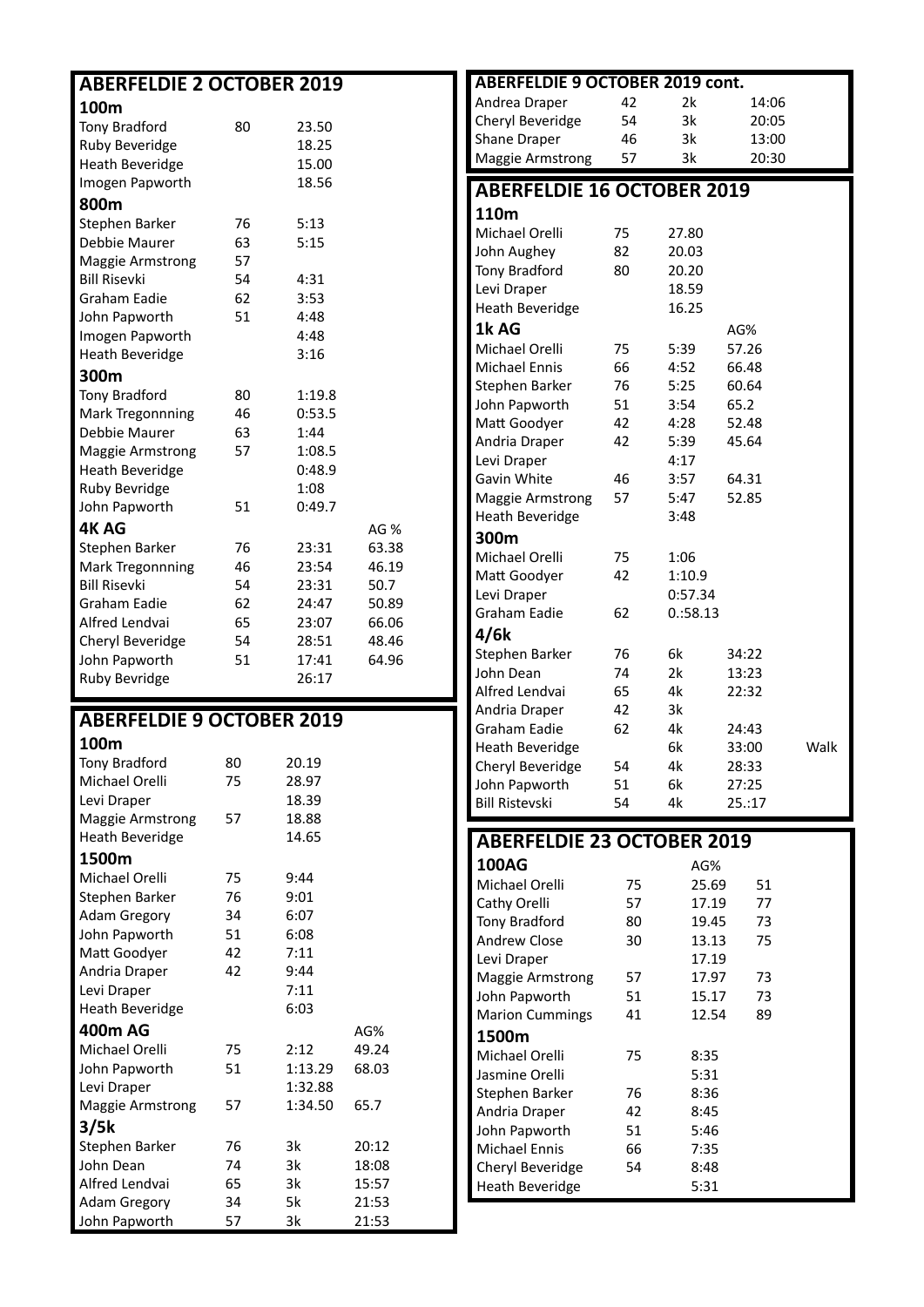| <b>ABERFELDIE 23 OCTOBER 2019 cont.</b> |          |            |       |
|-----------------------------------------|----------|------------|-------|
| 200m                                    |          |            |       |
| Jasmine Orelli                          |          | 36.44      |       |
| <b>Andrew Close</b>                     | 30       | 32.59      |       |
| Levi Draper                             |          | 38.41      |       |
| <b>Maggie Armstrong</b>                 | 57       | 39.07      |       |
| John Papworth                           | 51       | 32.59      |       |
| <b>Marion Cummings</b>                  | 41       | 27.25      |       |
| Jasmine Orelli                          |          | 35.08      |       |
|                                         |          |            |       |
| 2/4K                                    |          |            |       |
| Jasmine Orelli                          |          | 2k         | 10:38 |
| Cathy Orelli                            | 57       | 2k         | 12:05 |
| Stephen Barker                          | 76       | 4k         | 26:00 |
| Alfred Lendvai                          | 65       | 2k         | 10:18 |
| John Dean                               | 74       | 2k         | 13:12 |
| Andria Draper                           | 42       | 2k         | 12:42 |
| John Vance                              | 71<br>51 | 2k<br>2k   | 23:14 |
| John Papworth                           |          |            | 8:05  |
| Ruby Beveridge                          |          | 2k         | 10:37 |
| Maggie Armstrong                        | 57       | 2k         | 12:45 |
| Cheryl Beveridge                        | 54       | 2k         | 13:24 |
| <b>ABERFELDIE 30 OCTOBER 2019</b>       |          |            |       |
| 90m                                     |          |            |       |
| Michael Orelli                          | 75       | 23.91      |       |
| Cathy Orelli                            | 57       | 15.60      |       |
| <b>Heath Beveridge</b>                  |          | 13.25      |       |
| 800m                                    |          |            |       |
| Michael Orelli                          | 75       | 4:46       |       |
| Jasmine Orelli                          |          | 2:49       |       |
| <b>Tony Bradford</b>                    | 80       | <b>DNF</b> |       |
| <b>Michael Ennis</b>                    | 66       | 3:38       |       |
| Stephen Barker                          | 76       | 4:32       |       |
| <b>Marion Cummings</b>                  | 41       | 2:53       |       |
| John Papworth                           | 51       | 2:39       |       |
| <b>Maggie Armstrong</b>                 | 57       | 3:56       |       |
| <b>Heath Beveridge</b>                  |          | 2:33       |       |
| 300m                                    |          |            |       |
| Michael Orelli                          | 75       | 01:14.6    |       |
| Cathy Orelli                            | 57       | 0:56.57    |       |
| John Vance                              | 71       | 0:51.10    |       |
| Stephen Russell                         | 60       | 0:51.10    |       |
| Jasmine Orelli                          |          | 0:54.97    |       |
| <b>Marion Cummings</b>                  | 41       | 0:49.3     |       |
| John Papworth                           | 51       | 0.49.44    |       |
| Debbie Maurer                           | 63       | 1.45.66    |       |
| Graham Eadie                            | 62       | 1:00.56    |       |
| Imogen Papworth                         |          | 1:13.47    |       |
| 4k AG                                   |          |            | AG%   |
| Stephen Barker                          | 76       | 22:11      | 67    |
| John Dean                               | 74       | 24:51      | 58    |
| John Vance                              | 71       | 22:28      | 61    |
| Doug Stokes                             | 67       | 22:05      | 60    |
| John Papworth                           | 51       | 18:44      | 61    |
| <b>Maggie Armstrong</b>                 | 57       | 27:40      | 53    |
| Ruby Beveridge                          |          | 23:18      |       |
| Cheryl Beveridge                        | 54       | 25:32      | 60    |
| <b>Heath Beveridge</b>                  |          | 9:41 2k    |       |
| Alfred Lendvai                          | 65       | 24:48      | 52    |
| <b>Graham Eadie</b>                     | 62       | 23:13      | 54    |

| <b>COBURG 3 OCTOBER 2019</b>                  |          |                 |           |        |
|-----------------------------------------------|----------|-----------------|-----------|--------|
| I<br>90m                                      |          |                 |           |        |
| $\Gamma_{\text{Paul O'NEILL}}$                | 54       |                 | 13.01     |        |
| Isabelle RAINES                               | 16       |                 | 13.78     |        |
| Bruce GIBBS                                   | 70       |                 | 15.81     |        |
| Donna-Marie ELMS                              | 58       |                 | 20.11     |        |
| <b>1500m Estimate Actual Time</b>             |          |                 |           | Diff.  |
| Carl KENNEDY                                  | 53       |                 | 6.15      | 15     |
| $I$ Fiona ELY (W)                             | 50       |                 | 12.46     | 29     |
| Michael MEANEY                                | 64       |                 | 7.45      | 30     |
| Yolanda SHAW                                  | 67       |                 | 9.12      | 38     |
| Bruce GIBBS                                   | 70       |                 | 12.05     | 55     |
| Gary O'DWYER                                  | 60       |                 | 8.33      | 65     |
| 400m Managers Challenge                       |          |                 |           |        |
| Carl KENNEDY                                  | 53       |                 | $1.10.0*$ | 1.12.0 |
| Paul O'NEILL                                  | 54       |                 | 1.10.5    | x      |
| Donna-Marie ELMS                              | 58       |                 | $1.45.1*$ | 1.49.0 |
| Yolanda SHAW                                  | 67       |                 | 2.07.2    | х      |
| $\blacksquare$ *Achieved time set by manager. |          |                 |           |        |
| $\mathsf I$ 2.5km                             |          |                 |           |        |
| Carl KENNEDY                                  | 53       |                 | 9.56      |        |
| Fraser MURRAY                                 | 47       |                 | 9.59      |        |
| Gary O'DWYER                                  | 60       |                 | 11.57     |        |
| Michael MEANEY                                | 64       |                 | 13.15     |        |
|                                               |          |                 |           |        |
| <b>COBURG 10 OCTOBER 2019</b><br>П            |          |                 |           |        |
| 100m                                          |          |                 |           |        |
| $\mathbf{E}$ <sub>Ethan</sub> O'NEILL         | 18       | 12.43           |           |        |
| Paul O'NEILL                                  | 54       | 14.04           |           |        |
| Isabelle RAINES                               | 16       | 14.86           |           |        |
| <b>Bruce GIBBS</b><br>I                       | 70       | 18.58           |           |        |
| Michelle SPORTON<br>Γ                         | 53       | 23.50           |           |        |
| 800m                                          |          |                 |           |        |
| Fraser MURRAY                                 | 47       | 2.36            |           |        |
| Colin HICKIE                                  | 35       | 2.57            |           |        |
| Carl KENNEDY                                  | 53       | 2.58            |           |        |
| Michael MEANEY                                | 64       | 3.42            |           |        |
| Maria BARBETTI                                | 54       | 3.44            |           |        |
| Gary O'DWYER<br>Len HALLETT                   | 60       | 4.07            |           |        |
|                                               | 70<br>67 | 4.21<br>4.55    |           |        |
| Yolanda SHAW                                  |          |                 |           |        |
| <b>300m</b>                                   |          |                 |           |        |
| Paul O'NEILL                                  | 54       | 44.28           |           |        |
| Gary O'DWYER<br>Yolanda SHAW                  | 60       | 54.83<br>1.25.0 |           |        |
| Michelle SPORTON                              | 67<br>53 | 2.04.4          |           |        |
|                                               |          |                 |           |        |
| $\blacksquare$ 2km                            |          |                 |           |        |
| Len HALLETT                                   | 70       | 12.30           |           |        |
| 4km Managers Challenge<br>I                   |          |                 |           |        |
| Carl KENNEDY                                  | 53       | 15.56           |           | х      |
| Colin HICKIE                                  | 35       | 18.40           |           | Χ      |
| Michael MEANEY                                | 64       | 19.04*          | 19.12     |        |
| Fraser MURRAY                                 | 47       | 19.54           |           | х      |
| Maria BARBETTI                                | 54       | 21.29           |           | Χ      |
| $\blacksquare$ *Achieved time set by manager. |          |                 |           |        |
|                                               |          |                 |           |        |

ı  $\blacksquare$ I I г

ш

П

ı в

I Ш Ш I d<br>T  $\blacksquare$  $\blacksquare$ I Π Ī П Г П П Π Π Г П П П П П П П  $\blacksquare$ Ī П T I J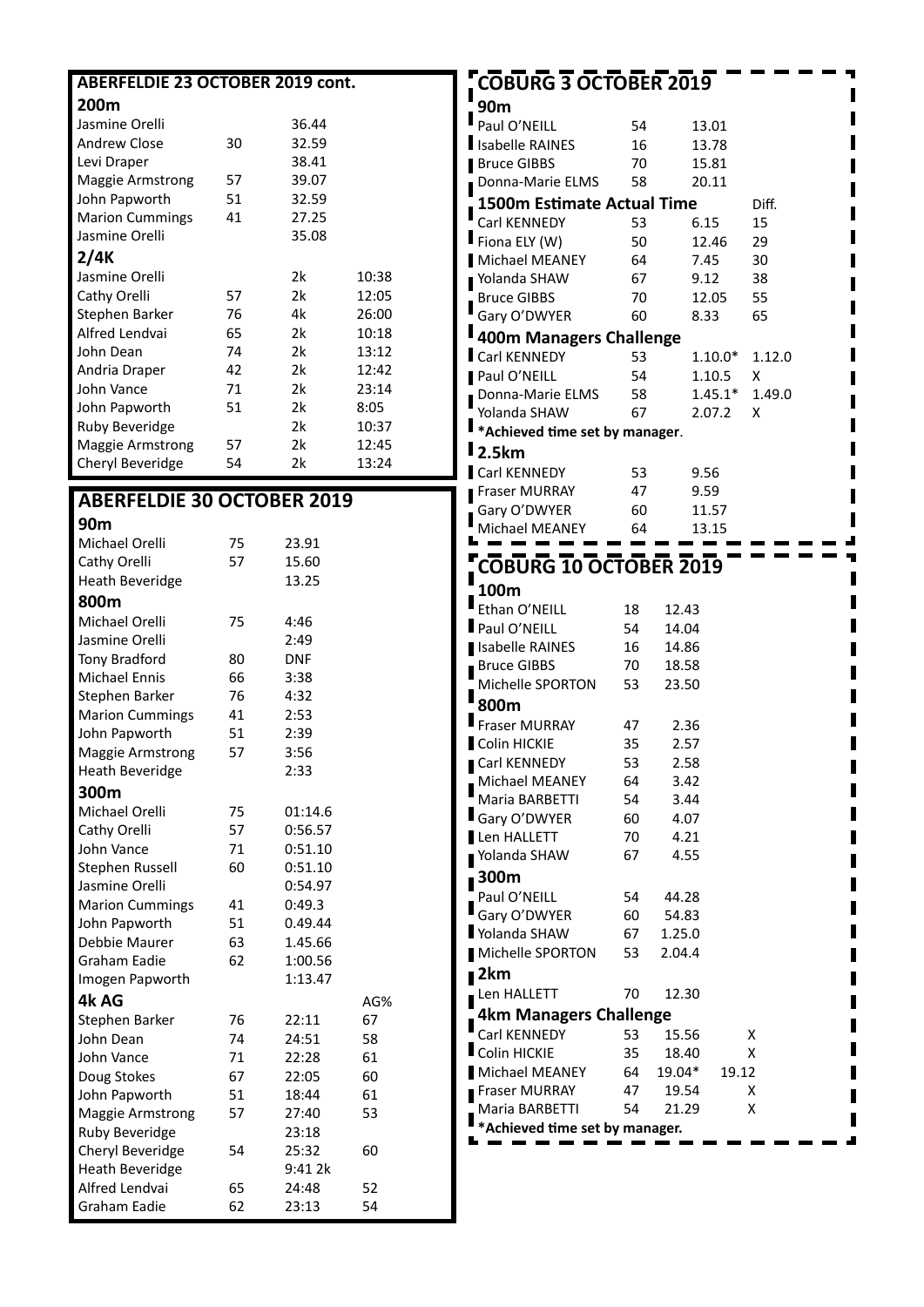| <b>COBURG 17 OCTOBER 2019</b>           |    |           |        | <b>COBURG 31 OCTOBER 2019</b> |    |        |  |
|-----------------------------------------|----|-----------|--------|-------------------------------|----|--------|--|
| 110m                                    |    |           |        | 110m                          |    |        |  |
| <b>Bruce GIBBS</b>                      | 70 | 21.17     |        | Ethan O'NEILL                 | 19 | 14.06  |  |
| Michelle SPORTON                        | 53 | 27.14     |        | <b>Isabelle RAINES</b>        | 17 | 16.24  |  |
| l 1200m                                 |    |           |        | Gary O'DWYER                  | 60 | 16.77  |  |
| Carl KENNEDY                            | 53 | 4.39      |        | <b>Bruce GIBBS</b>            | 70 | 19.72  |  |
| <b>Fraser MURRAY</b>                    | 47 | 4.52      |        | Ken CARTER                    | 67 | 55.20  |  |
| Matt HALLETT                            | 30 | 5.16      |        | 700m                          |    |        |  |
| Colin HICKIE                            | 35 | 5.40      |        | Ethan O'NEILL                 | 19 | 2.31   |  |
| Michael MEANEY                          | 64 | 5.50      |        | I 1000m Walk                  |    |        |  |
| Fiona ELY                               | 50 | 6.00      |        | Tracy COLBERT                 | 50 | 7.23   |  |
| Yolanda SHAW                            | 67 | 7.22      |        | Fiona ELY                     | 50 | 9.58   |  |
| 400m Managers Challenge                 |    |           |        | Paul O'NEILL                  | 54 | 9.59   |  |
| Paul O'NEILL                            | 54 | $1.01.2*$ | 1.02.0 | Ken CARTER                    | 67 | 11.40  |  |
| Colin HICKIE                            | 35 | 1.13.9    | X      | 1500m                         |    |        |  |
| Maria BARBETTI                          | 54 | 1.35.2    | X      | Colin HICKIE                  | 35 | 6.09   |  |
| Yolanda SHAW                            | 67 | 2.07.0    | X      | Maria BARBETTI                | 54 | 7.22   |  |
| ■ *Achieved time set by manager.        |    |           |        | Len HALLETT                   | 70 | 8.07   |  |
| <b>3.5km Spiral Handicap</b>            |    | Clock     | Actual | Yolanda SHAW                  | 67 | 9.13   |  |
| <b>Bruce GIBBS</b>                      | 70 | 24.35     | 28.35  | 200m                          |    |        |  |
| Matt HALLETT                            | 30 | 24.43     | 15.43  | Ethan O'NEILL                 | 19 | 25.79  |  |
| Michael MEANEY                          | 64 | 24.44     | 16.29  | Isabelle RAINES               | 17 | 30.40  |  |
| Fraser MURRAY                           | 47 | 24.48     | 14.08  | Gary O'DWYER                  | 60 | 31.53  |  |
| <b>Frank BRADLEY</b>                    | 63 | 25.16     | 23.16  | <b>Bruce GIBBS</b>            | 70 | 37.76  |  |
| Maria BARBETTI                          | 54 | 25.30     | 18.55  | Frank BRADLEY                 | 63 | 43.80  |  |
| Colin HICKIE                            | 35 | 25.41     | 14.56  | Ken CARTER                    | 67 | 2.00.8 |  |
| Carl KENNEDY                            | 53 | 25.46     | 14.06  | <b>I</b> 300m                 |    |        |  |
| Gary O'DWYER                            | 60 | 25.49     | 17.29  | Rob DAVEY                     | 79 |        |  |
|                                         |    |           |        |                               |    | 1.30.0 |  |
|                                         |    |           |        | <b>800m</b>                   |    |        |  |
| <b>COBURG 24 OCTOBER 2019</b>           |    |           |        | Rob DAVEY                     | 79 | 7.40   |  |
| 100m                                    |    |           |        | 2km                           |    |        |  |
| Ethan O'NEILL                           | 18 | 12.75     |        | Gary O'DWYER                  | 60 | 9.25   |  |
| Michelle SPORTON                        | 53 | 23.70     |        | <b>Tracy COLBERT</b>          | 50 | 11.09  |  |
| Ken CARTER                              | 67 | 51.99     |        | Len HALLETT                   | 70 | 11.48  |  |
| 3 lap team event                        |    |           |        | Fiona ELY $(W)$               | 50 | 18.51  |  |
| Fiona ELY (1)                           | 50 | 1.35      |        | Ken CARTER                    | 67 | 24.09  |  |
| Gary O'DWYER (2)                        | 60 | 3.24      | 4.59   | 4km                           |    |        |  |
| Yolanda SHAW (1)                        | 67 | 2.10      |        | Colin HICKIE                  | 35 | 18.47  |  |
| Carl KENNEDY (2)                        | 53 | 2.52      | 5.02   | Maria BARBETTI                | 54 | 22.03  |  |
| Maria BARBETTI (1)                      | 54 | 1.51      |        |                               |    |        |  |
| Michael MEANEY (2)                      | 64 | 3.16      | 5.07   |                               |    |        |  |
| 500m                                    |    |           |        |                               |    |        |  |
| Paul O'NEILL                            | 54 | 1.31      |        |                               |    |        |  |
| Yolanda SHAW                            | 67 | 2.37      |        |                               |    |        |  |
| Rob DAVEY                               | 79 | 3.16      |        |                               |    |        |  |
| Michelle SPORTON                        | 53 | 4.18      |        |                               |    |        |  |
| 2km                                     |    |           |        |                               |    |        |  |
| Fiona ELY                               | 50 | 9.56      |        |                               |    |        |  |
| Maria BARBETTI                          | 54 | 11.35     |        |                               |    |        |  |
| <b>Rob DAVEY</b>                        | 79 | 16.22     |        |                               |    |        |  |
| <b>2.8km</b>                            |    |           |        |                               |    |        |  |
| Michael MEANEY                          | 64 | 14.44     |        |                               |    |        |  |
|                                         |    |           |        |                               |    |        |  |
| 4km Managers Challenge                  |    |           |        |                               |    |        |  |
| Carl KENNEDY                            | 53 | 15.54     | X      |                               |    |        |  |
| Gary O'DWYER                            | 60 | 19.29*    | 19.40  |                               |    |        |  |
| <b>K</b> *Achieved time set by manager. |    |           |        |                               |    |        |  |
|                                         |    |           |        |                               |    |        |  |

*"How many kids are in that Kid's Meal ?"*

q,  $\blacksquare$  $\blacksquare$  $\blacksquare$  $\blacksquare$  $\blacksquare$  $\blacksquare$  $\blacksquare$  $\blacksquare$ Ī  $\blacksquare$ Ī  $\blacksquare$ Ī  $\blacksquare$  $\blacksquare$  $\blacksquare$  $\blacksquare$  $\blacksquare$  $\blacksquare$  $\blacksquare$  $\blacksquare$  $\overline{a}$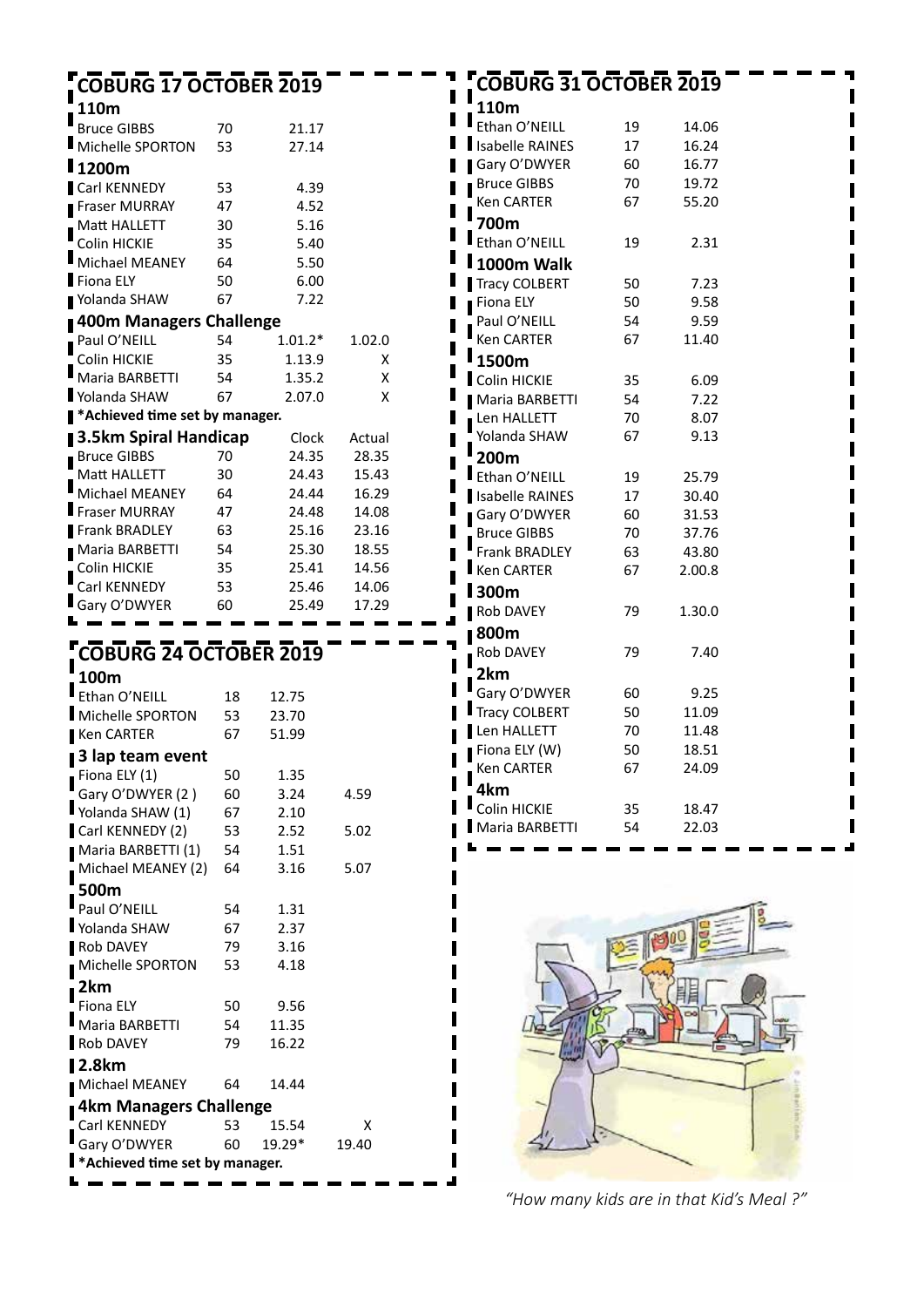| <b>CROYDON 1 OCTOBER 2019</b> |                         |    |       |      |  |  |
|-------------------------------|-------------------------|----|-------|------|--|--|
|                               | <b>800 METRE WALK</b>   |    |       |      |  |  |
| 1                             | Brayden WOOLRIDGE 16    |    | 4.58  |      |  |  |
| $\overline{2}$                | Paul MORITZ             | 60 | 5.05  |      |  |  |
| 3                             | Jess DUX                | 35 | 5.42  |      |  |  |
| 4                             | Julie CHALLEN           | 61 | 5.59  |      |  |  |
| 5                             | Phyllis GOSBELL         | 81 | 6.34  |      |  |  |
| 6                             | <b>Jack DURRANT</b>     | 22 | 6.43  |      |  |  |
| 7 <sup>7</sup>                | Allan WOOD              | 82 | 6.56  |      |  |  |
| 8                             | Colin WILLIAMS          | 70 | 8.33  |      |  |  |
| 9                             | Ron SMITH               | 70 | 8.36  |      |  |  |
| 10                            | Erika BEDYN             | 56 | 8.59  |      |  |  |
|                               | 11 Maxine GORMAN        | 53 | 9.05  |      |  |  |
|                               | 12 Ros DYER             | 55 | 9.05  |      |  |  |
|                               | 13 Barrie WICKS         | 79 | 11.52 |      |  |  |
|                               | 14 Peter WILLMOTT       | 52 | 11.53 |      |  |  |
|                               | <b>100 METRE SPRINT</b> |    |       |      |  |  |
| Heat 1:                       |                         |    |       |      |  |  |
| $1 \quad$                     | <b>Russell OAKLEY</b>   | 79 | 18.0  |      |  |  |
|                               | 2 Allan WOOD            | 82 | 19.3  |      |  |  |
| $3^{\circ}$                   | Ron SMITH               | 70 | 25.5  |      |  |  |
| Heat 2:                       |                         |    |       |      |  |  |
|                               | 1 Andrew SHIPTON        | 45 | 14.8  |      |  |  |
|                               | 2 Peter WILLMOTT        | 52 | 15.4  |      |  |  |
|                               | 3 Grant MURFETT         | 52 | 16.3  |      |  |  |
| 4                             | Tamara MORITZ           | 28 | 18.8  |      |  |  |
| Heat 3:                       |                         |    |       |      |  |  |
| 1                             | <b>Jess DUX</b>         | 35 | 13.0  |      |  |  |
| $2 \sqrt{2}$                  | Brayden WOOLRIDGE 16    |    | 13.6  |      |  |  |
| 3                             | <b>Rob STAGG</b>        | 52 | 14.2  |      |  |  |
| 4                             | Paul DURRANT            | 58 | 14.8  |      |  |  |
|                               | 1500 METRE RUN N.O.T.   |    | Clock | Nom. |  |  |
| $\mathbf{1}$                  | <b>Grant MIURFETT</b>   | 52 | 5.42  | 6.00 |  |  |
| $\overline{2}$                | <b>Jack DURRANT</b>     | 22 | 6.35  | 6.50 |  |  |
| 3                             | Brayden BEDYN           | 16 | 6.35  | 6.55 |  |  |
| 4                             | Erika BEDYN             | 56 | 7.04  | 7.20 |  |  |
| 5                             | Ros DYER **             | 55 | 8.18  | 8.30 |  |  |
|                               | ** Winner - Ros Dyer    |    |       |      |  |  |
|                               | <b>250 METRE SPRINT</b> |    |       |      |  |  |
| Heat 1:                       |                         |    |       |      |  |  |
| 1                             | <b>Andrew SHIPTON</b>   | 45 | 40.9  |      |  |  |
| $2 \overline{ }$              | <b>Jess DUX</b>         | 35 | 41.3  |      |  |  |
| $3^{\circ}$                   | Russell OAKLEY          | 79 | 50.1  |      |  |  |
| $\overline{4}$                | Tamara MORITZ           | 28 | 52.5  |      |  |  |
| 5                             | Allan WOOD              | 82 | 58.1  |      |  |  |
| Heat 2:                       |                         |    |       |      |  |  |
| 1                             | <b>Grant MURFETT</b>    | 52 | 36.1  |      |  |  |
| $2^{\circ}$                   | Rob STAGG               | 52 | 37.8  |      |  |  |
| 3 <sup>7</sup>                | Brayden WOOLRIDGE       | 16 | 39.1  |      |  |  |
| 4                             | Peter WILLMOTT          | 52 | 44.7  |      |  |  |
|                               | <b>1 KM WALK</b>        |    |       |      |  |  |
| $\mathbf{1}$                  | Paul MORITZ             | 60 | 6.35  |      |  |  |
| $\overline{2}$                | <b>Julie CHALLEN</b>    | 61 | 7.41  |      |  |  |
| 3                             | Phyllis GOSBELL         | 81 | 8.38  |      |  |  |
| 4                             | Maxine GORMAN           | 52 | 9.26  |      |  |  |
| 5                             | <b>Tamara MORITZ</b>    | 28 | 10.23 |      |  |  |
| 6                             | Angela EDWARDS          | 53 | 10.23 |      |  |  |
|                               | <b>3 OR 5 KM RUN</b>    |    |       |      |  |  |
| 3 km:                         |                         |    |       |      |  |  |
| 1                             | Mark CHALLEN            | 62 | 16.58 |      |  |  |

|                | <b>CROYDON 1 OCTOBER 2019 cont.</b>      |    |               |
|----------------|------------------------------------------|----|---------------|
| 5 km:          |                                          |    |               |
| 1              | <b>Ros DYER</b>                          | 55 | 32.45         |
|                | <b>SHOT PUT</b>                          |    | <b>Metres</b> |
|                | Brayden WOOLRIDGE                        | 16 | 10.40         |
|                | <b>Jack DURRANT</b>                      | 22 | 8.63          |
|                | Jess DUX                                 | 35 | 8.30          |
|                | Andrew SHIPTON                           | 45 | 7.95          |
|                | <b>Grant MURFETT</b>                     | 52 | 7.95          |
|                | Peter WILLMOTT                           | 52 | 7.89          |
|                | <b>Maxine GORMAN</b>                     | 53 | 5.95          |
|                | Erika BEDYN                              | 56 | 5.84          |
|                |                                          |    |               |
|                | <b>CROYDON 8 OCTOBER 2019</b>            |    |               |
|                | <b>1200 METRE WALK</b>                   |    |               |
| 1              | Alison THOMPSON                          | 66 | 7.06          |
| $\overline{2}$ | Paul MORITZ                              | 60 | 7.52          |
| 3              | <b>Russ DICKENSON</b>                    | 73 | 8.25          |
| 4              | <b>Jess DUX</b>                          | 35 | 9.10          |
| 5              | Brayden WOOLRIDGE                        | 16 | 10.06         |
| 6              | Phyllis GOSBELL                          | 81 | 10.11         |
| 7              | Peter WILLMOTT                           | 52 | 11.01         |
| 8              | Colin WILLIAMS                           | 70 | 11.52         |
| 9              | <b>Binupa LIYANAGE</b>                   | 46 | 12.01         |
| 10             | Tanya NEALE                              | 41 | 12.02         |
| 11             | <b>Ron SMITH</b>                         | 70 | 12.47         |
| 12             | <b>Mark PORTBURY</b>                     | 52 | 12.52         |
| 13             | Erika BEDYN                              | 56 | 12.53         |
| 14             | Angela EDWARDS                           | 53 | 13.05         |
| 15             | Allan WOOD                               | 82 | 13.05         |
|                | <b>90 METRE SPRINT</b>                   |    |               |
| Heat 1:        |                                          |    |               |
| 1              | <b>Mark PORTBURY</b>                     | 52 | 15.4          |
| 2              | Angela EDWARDS                           | 53 | 17.4          |
| 3              | Allan WOOD                               | 82 |               |
| 4              | <b>Ron SMITH</b>                         | 70 | 13.5<br>22.1  |
| Heat 2:        |                                          |    |               |
|                | <b>Jess DUX</b>                          |    | 12.1          |
| 1              |                                          | 35 |               |
| 2<br>3         | <b>Grant MURFETT</b><br><b>Rob STAGG</b> | 52 | 12.5          |
|                |                                          | 53 | 13.1          |
| 4              | Peter WILLMOTT                           | 52 | 13.7          |
| 5              | <b>Binupa LIYANAGE</b>                   | 46 | 14.5          |
|                | <b>1600 METRE RUN</b>                    |    |               |
| 1              | Brayden WOOLRIDGE                        | 16 | 6.16          |
| $\overline{2}$ | <b>Mark PORTBURY</b>                     | 52 | 6.17          |
| 3              | Peter WILLMOTT                           | 52 | 7.20          |
| 4              | <b>Binupa LIYANAGE</b>                   | 46 | 8.45          |
| 5              | Jodee HOWELL                             | 45 | 8.48          |
|                | <b>150 METRE SPRINT</b>                  |    |               |
| Heat 1:        |                                          |    |               |
| $\mathbf{1}$   | <b>Mark PORTBURY</b>                     | 52 | 23.0          |
| $\overline{2}$ | Angela EDWARDS                           | 53 | 29.4          |
| 3              | Allan WOOD                               | 82 | 36.7          |
| 4              | Brayden WOOLRIDGE                        | 16 | 47.6          |
| Heat 2:        |                                          |    |               |
| $\mathbf{1}$   | <b>Jess DUX</b>                          | 35 | 20.1          |
| $\overline{2}$ | <b>Grant MURFETT</b>                     | 52 | 20.5          |
| 3              | <b>Rob STAGG</b>                         | 53 | 21.3          |
| 4              | Peter WILLMOTT                           | 52 | 23.2          |
|                |                                          |    |               |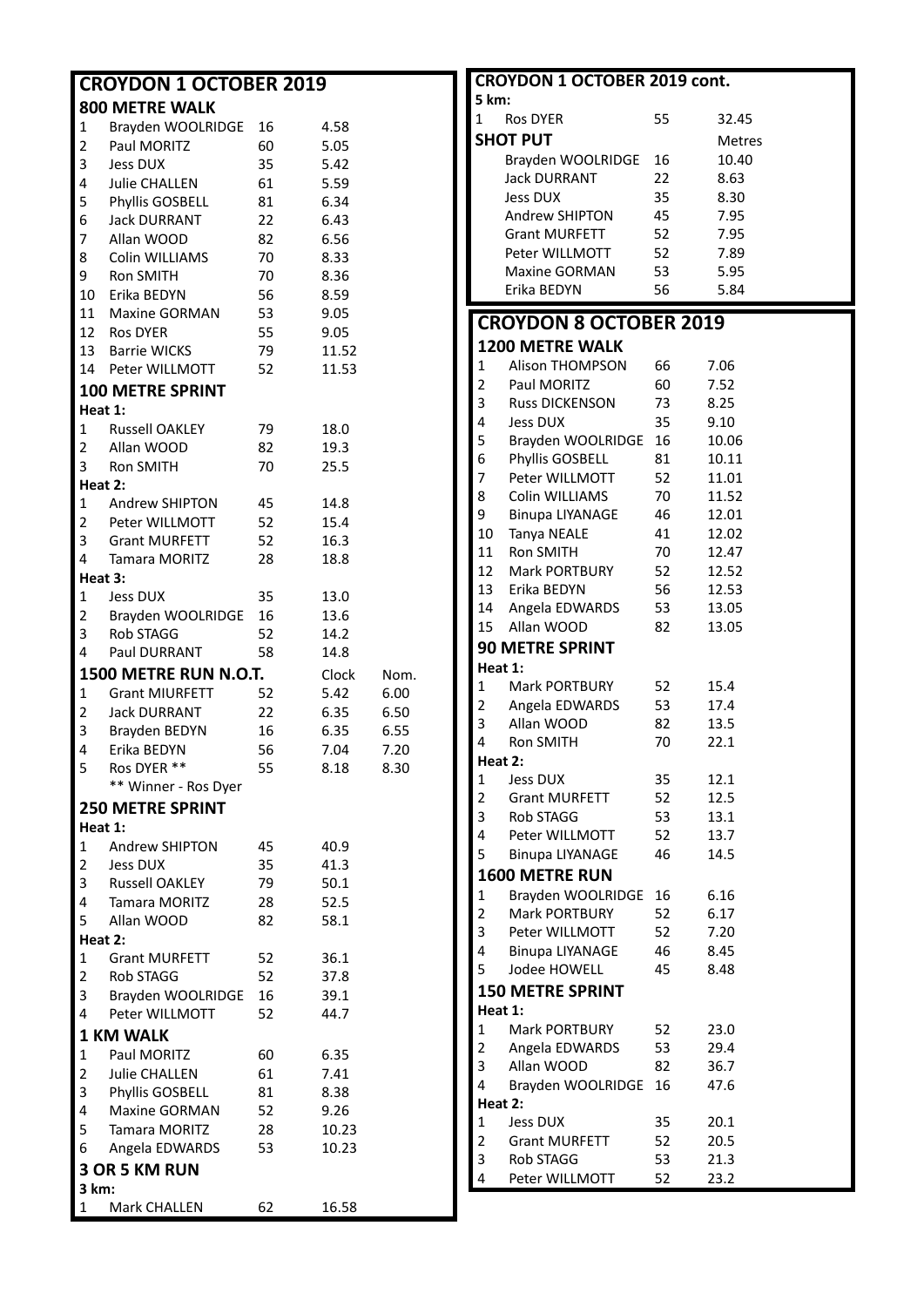| <b>CROYDON 8 OCTOBER 2019 cont</b>     |                                               |          |              |              |  |  |
|----------------------------------------|-----------------------------------------------|----------|--------------|--------------|--|--|
| 10/20/30 MINUTES RUN/WALK              |                                               |          |              |              |  |  |
|                                        | 10 mins:                                      |          | Laps         | Metres       |  |  |
|                                        | <b>Binupa LIYANAGE</b>                        | 46       | 4            |              |  |  |
|                                        | Phyllis GOSBELL (Walk)                        | 82       | 2            | 210          |  |  |
|                                        | 20 mins:                                      |          |              |              |  |  |
|                                        | Paul MORITZ (Walk)                            | 60       | 6            | 305          |  |  |
|                                        | Angela EDWARDS (Walk) 53                      |          | 5            | 200          |  |  |
|                                        | 30 mins:                                      |          |              |              |  |  |
|                                        | Alison THOMPSON (Run) 66                      |          | 13           | 150          |  |  |
| Also:                                  |                                               |          |              |              |  |  |
|                                        | Colin PAGE (4 laps Run)                       |          | 65           | 7.18         |  |  |
|                                        | Peter WILLMOTT (900M Run)                     |          | 52           |              |  |  |
|                                        |                                               |          |              |              |  |  |
|                                        | <b>CROYDON 15 OCTOBER 2019</b>                |          |              |              |  |  |
|                                        | 1100 METRE WALK N.O.T.                        |          | Clock        |              |  |  |
| 1                                      | <b>Grant MURFETT</b>                          | 52       | 6.46         | Nom.<br>7.32 |  |  |
| 2                                      | Paul MORITZ **                                | 60       | 7.19         | 7.20         |  |  |
| 3                                      | <b>Jess DUX</b>                               | 35       | 8.31         | 9.00         |  |  |
| 4                                      | <b>Binupa LIYANAGE</b>                        | 46       | 8.35         |              |  |  |
| 5                                      | AI WILLEY                                     | 80       | 9.44         | 9.40         |  |  |
| 6                                      | Allan WOOD                                    | 82       | 10.20        | 11.30        |  |  |
| 7                                      | Brayden WOOLRIDGE                             | 16       | 10.40        | 10.10        |  |  |
| 8                                      | <b>Kevin McLAUCHLAN</b>                       | 75       | 10.50        | 11.45        |  |  |
| 9                                      | Peter WILLMOTT                                | 52       | 11.05        |              |  |  |
|                                        | 10 Colin WILLIAMS                             | 70       | 11.47        | 11.00        |  |  |
|                                        | 11 Ron SMITH                                  | 70       | 11.48        | 12.00        |  |  |
|                                        | 12 Rob STAGG                                  | 53       | 12.26        |              |  |  |
|                                        | 13 Erika BEDYN                                | 56       | 12.27        |              |  |  |
|                                        | 14 Angela EDWARDS                             | 53       | 12.28        | 10.00        |  |  |
|                                        | ** Winner - Paul Moritz                       |          |              |              |  |  |
|                                        | <b>LONG JUMP</b>                              |          |              |              |  |  |
|                                        | <b>Grant MURFETT</b>                          | 52       | 3.19         |              |  |  |
|                                        | <b>Jess DUX</b>                               | 35       | 4.00         |              |  |  |
|                                        |                                               |          |              |              |  |  |
|                                        | <b>80 METRE SPRINT</b>                        |          |              |              |  |  |
|                                        | Heat 1:                                       | 79       |              |              |  |  |
| 1<br>2                                 | <b>Russell OAKLEY</b><br><b>Andrew FRASER</b> | 77       | 14.7         |              |  |  |
| 3                                      | Angela EDWARDS                                |          | 15.0         |              |  |  |
| 4                                      | Allan WOOD                                    | 53<br>82 | 15.5<br>15.9 |              |  |  |
| 5                                      | Ron SMITH                                     | 70       | 18.7         |              |  |  |
|                                        | Heat 2:                                       |          |              |              |  |  |
| 1                                      | <b>Jess DUX</b>                               | 35       | 11.0         |              |  |  |
| $\overline{2}$                         | Paul DURRANT                                  | 58       | 11.4         |              |  |  |
| $\mathbf{3}$                           | <b>Rob STAGG</b>                              | 53       | 11.8         |              |  |  |
| $\overline{4}$                         | Peter WILLMOTT                                | 52       | 12.4         |              |  |  |
| 5                                      | <b>Grant MURFETT</b>                          | 52       | 13.1         |              |  |  |
|                                        | 1200 METRE RUN                                |          |              |              |  |  |
|                                        | Andrew EGGINTON                               |          |              |              |  |  |
| $\mathbf 1$<br>$\overline{\mathbf{c}}$ |                                               | 58       | 4.47         |              |  |  |
| 3                                      | Brayden WOOLRIDGE<br>Erika BEDYN              | 16<br>56 | 5.07<br>6.13 |              |  |  |
|                                        |                                               |          |              |              |  |  |
|                                        | 3 X 200 METRE RELAY                           |          |              |              |  |  |
| $\mathbf{1}$                           | <b>Russell OAKLEY</b>                         | 79       |              |              |  |  |
|                                        | Brayden WOOLRIDGE                             | 16       |              |              |  |  |
|                                        | <b>Jess DUX</b>                               | 35       | 1.35         |              |  |  |
| 2                                      | <b>Andrew FRASER</b>                          | 77       |              |              |  |  |
|                                        | Rob STAGG                                     | 53       |              |              |  |  |
|                                        | Paul DURRANT                                  | 58       | 1.37         |              |  |  |
| 3                                      | Angela EDWARDS                                | 53       |              |              |  |  |
|                                        | Allan WOOD                                    | 82       |              |              |  |  |
|                                        | <b>Grant MURFETT</b>                          | 52       | <u>1.48</u>  |              |  |  |

| 2 KM WALK<br>1<br>Paul MORITZ<br>60<br>13.44<br>17.59<br>2<br>AI WILLEY<br>80<br>2<br><b>Kevin McLAUCHLAN</b><br>75<br>19.16<br><b>JAVELIN THROW</b><br><b>Paul DURRANT</b><br>58<br>25.09<br>Andrew EGGINTON<br>22.40<br>58<br>Angela EDWARDS<br>53<br>20.65<br><b>Jess DUX</b><br>35<br>19.99<br><b>Binupa LIYANAGE</b><br>46<br>19.98<br><b>Grant MURFETT</b><br>52<br>18.89<br>Allan WOOD<br>82<br>16.68<br>52<br>Peter WILLMOTT<br>16.55<br>56<br>Erika BEDYN<br>12.48<br><b>CROYDON 22 OCTOBER 2019</b><br><b>800 METRE RUN</b><br>Mark PORTBURY<br>1<br>53<br>2.43<br>2<br>Brayden WOOLRIDGE 17<br>2.49<br>3<br>Colin PAGE<br>65<br>2.55<br>Allan WOOD<br>4<br>82<br>3.02<br>5<br><b>Andrew FRASER</b><br>77<br>3.02<br>6<br>3.54<br>Peter WILLMOTT<br>52<br><b>1000 METRE WALK</b><br><b>Grant MURFETT</b><br>1<br>52<br>6.04<br>2<br>Paul MORITZ<br>60<br>6.38<br>3<br><b>Russ DICKENSON</b><br>73<br>6.44<br>4<br><b>Jess DUX</b><br>35<br>7.18<br>5<br>Phyllis GOSBELL<br>81<br>8.14<br>6<br>Brayden WOOLRIDGE 17<br>8.51<br>7<br>AI WILLEY<br>8.56<br>80<br>Lyn BATCHELOR<br>70<br>8<br>9.08<br><b>Maxine GORMAN</b><br>53<br>9<br>10.28<br>10<br><b>Bill GORMAN</b><br>83<br>10.31<br>53<br>11<br><b>Rob STAGG</b><br>10.32<br>12<br>Andrew FRASER<br>77<br>10.40<br>13<br>Allan WOOD<br>10.41<br>82<br>14<br>Erika BEDYN<br>56<br>11.02<br><b>70 METRE SPRINT</b><br>Heat 1:<br>Rob STAGG<br>1<br>53<br>11.1<br>2<br>Peter WILLMOTT<br>52<br>14.4<br>3<br>Andrew FRASER<br>77<br>15.2<br>4<br>Maxine GORMAN<br>53<br>15.9<br>5<br>Allan WOOD<br>82<br>16.1<br>Heat 2:<br>Jess DUX<br>35<br>1<br>9.5<br>2<br><b>Grant MURFETT</b><br>52<br>9.8<br>3<br>Mark PORTBURY<br>53<br>10.7<br><b>N.O.T.</b><br><b>270 METRE SPRINT</b><br>Clock<br>Nom.<br><b>Grant MURFETT</b><br>52<br>38.4<br>1<br>39.2<br>2<br>35<br><b>Jess DUX</b><br>39.2<br>40.0<br>3<br>53<br>42.7<br><b>Rob STAGG</b><br>44.0<br>4<br>Mark PORTBURY **<br>53<br>44.5<br>45.0<br>5<br>Brayden WOOLRIDGE 17<br>47.2<br>44.5<br>6<br>Peter WILLMOTT<br>52<br>53.0<br>44.0<br>7<br>Andrew FRASER<br>77<br>67.2<br>63.0<br>Allan WOOD<br>8<br>82<br>69.8<br>** Winner - Mark Portbury | <b>CROYDON 15 OCTOBER 2019 cont.</b> |  |  |
|-----------------------------------------------------------------------------------------------------------------------------------------------------------------------------------------------------------------------------------------------------------------------------------------------------------------------------------------------------------------------------------------------------------------------------------------------------------------------------------------------------------------------------------------------------------------------------------------------------------------------------------------------------------------------------------------------------------------------------------------------------------------------------------------------------------------------------------------------------------------------------------------------------------------------------------------------------------------------------------------------------------------------------------------------------------------------------------------------------------------------------------------------------------------------------------------------------------------------------------------------------------------------------------------------------------------------------------------------------------------------------------------------------------------------------------------------------------------------------------------------------------------------------------------------------------------------------------------------------------------------------------------------------------------------------------------------------------------------------------------------------------------------------------------------------------------------------------------------------------------------------------------------------------------------------------------------------------------------------------------------------------------------------------------------------------------------------------------------------------------------------------------------------------------|--------------------------------------|--|--|
|                                                                                                                                                                                                                                                                                                                                                                                                                                                                                                                                                                                                                                                                                                                                                                                                                                                                                                                                                                                                                                                                                                                                                                                                                                                                                                                                                                                                                                                                                                                                                                                                                                                                                                                                                                                                                                                                                                                                                                                                                                                                                                                                                                 |                                      |  |  |
|                                                                                                                                                                                                                                                                                                                                                                                                                                                                                                                                                                                                                                                                                                                                                                                                                                                                                                                                                                                                                                                                                                                                                                                                                                                                                                                                                                                                                                                                                                                                                                                                                                                                                                                                                                                                                                                                                                                                                                                                                                                                                                                                                                 |                                      |  |  |
|                                                                                                                                                                                                                                                                                                                                                                                                                                                                                                                                                                                                                                                                                                                                                                                                                                                                                                                                                                                                                                                                                                                                                                                                                                                                                                                                                                                                                                                                                                                                                                                                                                                                                                                                                                                                                                                                                                                                                                                                                                                                                                                                                                 |                                      |  |  |
|                                                                                                                                                                                                                                                                                                                                                                                                                                                                                                                                                                                                                                                                                                                                                                                                                                                                                                                                                                                                                                                                                                                                                                                                                                                                                                                                                                                                                                                                                                                                                                                                                                                                                                                                                                                                                                                                                                                                                                                                                                                                                                                                                                 |                                      |  |  |
|                                                                                                                                                                                                                                                                                                                                                                                                                                                                                                                                                                                                                                                                                                                                                                                                                                                                                                                                                                                                                                                                                                                                                                                                                                                                                                                                                                                                                                                                                                                                                                                                                                                                                                                                                                                                                                                                                                                                                                                                                                                                                                                                                                 |                                      |  |  |
|                                                                                                                                                                                                                                                                                                                                                                                                                                                                                                                                                                                                                                                                                                                                                                                                                                                                                                                                                                                                                                                                                                                                                                                                                                                                                                                                                                                                                                                                                                                                                                                                                                                                                                                                                                                                                                                                                                                                                                                                                                                                                                                                                                 |                                      |  |  |
|                                                                                                                                                                                                                                                                                                                                                                                                                                                                                                                                                                                                                                                                                                                                                                                                                                                                                                                                                                                                                                                                                                                                                                                                                                                                                                                                                                                                                                                                                                                                                                                                                                                                                                                                                                                                                                                                                                                                                                                                                                                                                                                                                                 |                                      |  |  |
|                                                                                                                                                                                                                                                                                                                                                                                                                                                                                                                                                                                                                                                                                                                                                                                                                                                                                                                                                                                                                                                                                                                                                                                                                                                                                                                                                                                                                                                                                                                                                                                                                                                                                                                                                                                                                                                                                                                                                                                                                                                                                                                                                                 |                                      |  |  |
|                                                                                                                                                                                                                                                                                                                                                                                                                                                                                                                                                                                                                                                                                                                                                                                                                                                                                                                                                                                                                                                                                                                                                                                                                                                                                                                                                                                                                                                                                                                                                                                                                                                                                                                                                                                                                                                                                                                                                                                                                                                                                                                                                                 |                                      |  |  |
|                                                                                                                                                                                                                                                                                                                                                                                                                                                                                                                                                                                                                                                                                                                                                                                                                                                                                                                                                                                                                                                                                                                                                                                                                                                                                                                                                                                                                                                                                                                                                                                                                                                                                                                                                                                                                                                                                                                                                                                                                                                                                                                                                                 |                                      |  |  |
|                                                                                                                                                                                                                                                                                                                                                                                                                                                                                                                                                                                                                                                                                                                                                                                                                                                                                                                                                                                                                                                                                                                                                                                                                                                                                                                                                                                                                                                                                                                                                                                                                                                                                                                                                                                                                                                                                                                                                                                                                                                                                                                                                                 |                                      |  |  |
|                                                                                                                                                                                                                                                                                                                                                                                                                                                                                                                                                                                                                                                                                                                                                                                                                                                                                                                                                                                                                                                                                                                                                                                                                                                                                                                                                                                                                                                                                                                                                                                                                                                                                                                                                                                                                                                                                                                                                                                                                                                                                                                                                                 |                                      |  |  |
|                                                                                                                                                                                                                                                                                                                                                                                                                                                                                                                                                                                                                                                                                                                                                                                                                                                                                                                                                                                                                                                                                                                                                                                                                                                                                                                                                                                                                                                                                                                                                                                                                                                                                                                                                                                                                                                                                                                                                                                                                                                                                                                                                                 |                                      |  |  |
|                                                                                                                                                                                                                                                                                                                                                                                                                                                                                                                                                                                                                                                                                                                                                                                                                                                                                                                                                                                                                                                                                                                                                                                                                                                                                                                                                                                                                                                                                                                                                                                                                                                                                                                                                                                                                                                                                                                                                                                                                                                                                                                                                                 |                                      |  |  |
|                                                                                                                                                                                                                                                                                                                                                                                                                                                                                                                                                                                                                                                                                                                                                                                                                                                                                                                                                                                                                                                                                                                                                                                                                                                                                                                                                                                                                                                                                                                                                                                                                                                                                                                                                                                                                                                                                                                                                                                                                                                                                                                                                                 |                                      |  |  |
|                                                                                                                                                                                                                                                                                                                                                                                                                                                                                                                                                                                                                                                                                                                                                                                                                                                                                                                                                                                                                                                                                                                                                                                                                                                                                                                                                                                                                                                                                                                                                                                                                                                                                                                                                                                                                                                                                                                                                                                                                                                                                                                                                                 |                                      |  |  |
|                                                                                                                                                                                                                                                                                                                                                                                                                                                                                                                                                                                                                                                                                                                                                                                                                                                                                                                                                                                                                                                                                                                                                                                                                                                                                                                                                                                                                                                                                                                                                                                                                                                                                                                                                                                                                                                                                                                                                                                                                                                                                                                                                                 |                                      |  |  |
|                                                                                                                                                                                                                                                                                                                                                                                                                                                                                                                                                                                                                                                                                                                                                                                                                                                                                                                                                                                                                                                                                                                                                                                                                                                                                                                                                                                                                                                                                                                                                                                                                                                                                                                                                                                                                                                                                                                                                                                                                                                                                                                                                                 |                                      |  |  |
|                                                                                                                                                                                                                                                                                                                                                                                                                                                                                                                                                                                                                                                                                                                                                                                                                                                                                                                                                                                                                                                                                                                                                                                                                                                                                                                                                                                                                                                                                                                                                                                                                                                                                                                                                                                                                                                                                                                                                                                                                                                                                                                                                                 |                                      |  |  |
|                                                                                                                                                                                                                                                                                                                                                                                                                                                                                                                                                                                                                                                                                                                                                                                                                                                                                                                                                                                                                                                                                                                                                                                                                                                                                                                                                                                                                                                                                                                                                                                                                                                                                                                                                                                                                                                                                                                                                                                                                                                                                                                                                                 |                                      |  |  |
|                                                                                                                                                                                                                                                                                                                                                                                                                                                                                                                                                                                                                                                                                                                                                                                                                                                                                                                                                                                                                                                                                                                                                                                                                                                                                                                                                                                                                                                                                                                                                                                                                                                                                                                                                                                                                                                                                                                                                                                                                                                                                                                                                                 |                                      |  |  |
|                                                                                                                                                                                                                                                                                                                                                                                                                                                                                                                                                                                                                                                                                                                                                                                                                                                                                                                                                                                                                                                                                                                                                                                                                                                                                                                                                                                                                                                                                                                                                                                                                                                                                                                                                                                                                                                                                                                                                                                                                                                                                                                                                                 |                                      |  |  |
|                                                                                                                                                                                                                                                                                                                                                                                                                                                                                                                                                                                                                                                                                                                                                                                                                                                                                                                                                                                                                                                                                                                                                                                                                                                                                                                                                                                                                                                                                                                                                                                                                                                                                                                                                                                                                                                                                                                                                                                                                                                                                                                                                                 |                                      |  |  |
|                                                                                                                                                                                                                                                                                                                                                                                                                                                                                                                                                                                                                                                                                                                                                                                                                                                                                                                                                                                                                                                                                                                                                                                                                                                                                                                                                                                                                                                                                                                                                                                                                                                                                                                                                                                                                                                                                                                                                                                                                                                                                                                                                                 |                                      |  |  |
|                                                                                                                                                                                                                                                                                                                                                                                                                                                                                                                                                                                                                                                                                                                                                                                                                                                                                                                                                                                                                                                                                                                                                                                                                                                                                                                                                                                                                                                                                                                                                                                                                                                                                                                                                                                                                                                                                                                                                                                                                                                                                                                                                                 |                                      |  |  |
|                                                                                                                                                                                                                                                                                                                                                                                                                                                                                                                                                                                                                                                                                                                                                                                                                                                                                                                                                                                                                                                                                                                                                                                                                                                                                                                                                                                                                                                                                                                                                                                                                                                                                                                                                                                                                                                                                                                                                                                                                                                                                                                                                                 |                                      |  |  |
|                                                                                                                                                                                                                                                                                                                                                                                                                                                                                                                                                                                                                                                                                                                                                                                                                                                                                                                                                                                                                                                                                                                                                                                                                                                                                                                                                                                                                                                                                                                                                                                                                                                                                                                                                                                                                                                                                                                                                                                                                                                                                                                                                                 |                                      |  |  |
|                                                                                                                                                                                                                                                                                                                                                                                                                                                                                                                                                                                                                                                                                                                                                                                                                                                                                                                                                                                                                                                                                                                                                                                                                                                                                                                                                                                                                                                                                                                                                                                                                                                                                                                                                                                                                                                                                                                                                                                                                                                                                                                                                                 |                                      |  |  |
|                                                                                                                                                                                                                                                                                                                                                                                                                                                                                                                                                                                                                                                                                                                                                                                                                                                                                                                                                                                                                                                                                                                                                                                                                                                                                                                                                                                                                                                                                                                                                                                                                                                                                                                                                                                                                                                                                                                                                                                                                                                                                                                                                                 |                                      |  |  |
|                                                                                                                                                                                                                                                                                                                                                                                                                                                                                                                                                                                                                                                                                                                                                                                                                                                                                                                                                                                                                                                                                                                                                                                                                                                                                                                                                                                                                                                                                                                                                                                                                                                                                                                                                                                                                                                                                                                                                                                                                                                                                                                                                                 |                                      |  |  |
|                                                                                                                                                                                                                                                                                                                                                                                                                                                                                                                                                                                                                                                                                                                                                                                                                                                                                                                                                                                                                                                                                                                                                                                                                                                                                                                                                                                                                                                                                                                                                                                                                                                                                                                                                                                                                                                                                                                                                                                                                                                                                                                                                                 |                                      |  |  |
|                                                                                                                                                                                                                                                                                                                                                                                                                                                                                                                                                                                                                                                                                                                                                                                                                                                                                                                                                                                                                                                                                                                                                                                                                                                                                                                                                                                                                                                                                                                                                                                                                                                                                                                                                                                                                                                                                                                                                                                                                                                                                                                                                                 |                                      |  |  |
|                                                                                                                                                                                                                                                                                                                                                                                                                                                                                                                                                                                                                                                                                                                                                                                                                                                                                                                                                                                                                                                                                                                                                                                                                                                                                                                                                                                                                                                                                                                                                                                                                                                                                                                                                                                                                                                                                                                                                                                                                                                                                                                                                                 |                                      |  |  |
|                                                                                                                                                                                                                                                                                                                                                                                                                                                                                                                                                                                                                                                                                                                                                                                                                                                                                                                                                                                                                                                                                                                                                                                                                                                                                                                                                                                                                                                                                                                                                                                                                                                                                                                                                                                                                                                                                                                                                                                                                                                                                                                                                                 |                                      |  |  |
|                                                                                                                                                                                                                                                                                                                                                                                                                                                                                                                                                                                                                                                                                                                                                                                                                                                                                                                                                                                                                                                                                                                                                                                                                                                                                                                                                                                                                                                                                                                                                                                                                                                                                                                                                                                                                                                                                                                                                                                                                                                                                                                                                                 |                                      |  |  |
|                                                                                                                                                                                                                                                                                                                                                                                                                                                                                                                                                                                                                                                                                                                                                                                                                                                                                                                                                                                                                                                                                                                                                                                                                                                                                                                                                                                                                                                                                                                                                                                                                                                                                                                                                                                                                                                                                                                                                                                                                                                                                                                                                                 |                                      |  |  |
|                                                                                                                                                                                                                                                                                                                                                                                                                                                                                                                                                                                                                                                                                                                                                                                                                                                                                                                                                                                                                                                                                                                                                                                                                                                                                                                                                                                                                                                                                                                                                                                                                                                                                                                                                                                                                                                                                                                                                                                                                                                                                                                                                                 |                                      |  |  |
|                                                                                                                                                                                                                                                                                                                                                                                                                                                                                                                                                                                                                                                                                                                                                                                                                                                                                                                                                                                                                                                                                                                                                                                                                                                                                                                                                                                                                                                                                                                                                                                                                                                                                                                                                                                                                                                                                                                                                                                                                                                                                                                                                                 |                                      |  |  |
|                                                                                                                                                                                                                                                                                                                                                                                                                                                                                                                                                                                                                                                                                                                                                                                                                                                                                                                                                                                                                                                                                                                                                                                                                                                                                                                                                                                                                                                                                                                                                                                                                                                                                                                                                                                                                                                                                                                                                                                                                                                                                                                                                                 |                                      |  |  |
|                                                                                                                                                                                                                                                                                                                                                                                                                                                                                                                                                                                                                                                                                                                                                                                                                                                                                                                                                                                                                                                                                                                                                                                                                                                                                                                                                                                                                                                                                                                                                                                                                                                                                                                                                                                                                                                                                                                                                                                                                                                                                                                                                                 |                                      |  |  |
|                                                                                                                                                                                                                                                                                                                                                                                                                                                                                                                                                                                                                                                                                                                                                                                                                                                                                                                                                                                                                                                                                                                                                                                                                                                                                                                                                                                                                                                                                                                                                                                                                                                                                                                                                                                                                                                                                                                                                                                                                                                                                                                                                                 |                                      |  |  |
|                                                                                                                                                                                                                                                                                                                                                                                                                                                                                                                                                                                                                                                                                                                                                                                                                                                                                                                                                                                                                                                                                                                                                                                                                                                                                                                                                                                                                                                                                                                                                                                                                                                                                                                                                                                                                                                                                                                                                                                                                                                                                                                                                                 |                                      |  |  |
|                                                                                                                                                                                                                                                                                                                                                                                                                                                                                                                                                                                                                                                                                                                                                                                                                                                                                                                                                                                                                                                                                                                                                                                                                                                                                                                                                                                                                                                                                                                                                                                                                                                                                                                                                                                                                                                                                                                                                                                                                                                                                                                                                                 |                                      |  |  |
|                                                                                                                                                                                                                                                                                                                                                                                                                                                                                                                                                                                                                                                                                                                                                                                                                                                                                                                                                                                                                                                                                                                                                                                                                                                                                                                                                                                                                                                                                                                                                                                                                                                                                                                                                                                                                                                                                                                                                                                                                                                                                                                                                                 |                                      |  |  |
|                                                                                                                                                                                                                                                                                                                                                                                                                                                                                                                                                                                                                                                                                                                                                                                                                                                                                                                                                                                                                                                                                                                                                                                                                                                                                                                                                                                                                                                                                                                                                                                                                                                                                                                                                                                                                                                                                                                                                                                                                                                                                                                                                                 |                                      |  |  |
|                                                                                                                                                                                                                                                                                                                                                                                                                                                                                                                                                                                                                                                                                                                                                                                                                                                                                                                                                                                                                                                                                                                                                                                                                                                                                                                                                                                                                                                                                                                                                                                                                                                                                                                                                                                                                                                                                                                                                                                                                                                                                                                                                                 |                                      |  |  |
|                                                                                                                                                                                                                                                                                                                                                                                                                                                                                                                                                                                                                                                                                                                                                                                                                                                                                                                                                                                                                                                                                                                                                                                                                                                                                                                                                                                                                                                                                                                                                                                                                                                                                                                                                                                                                                                                                                                                                                                                                                                                                                                                                                 |                                      |  |  |
|                                                                                                                                                                                                                                                                                                                                                                                                                                                                                                                                                                                                                                                                                                                                                                                                                                                                                                                                                                                                                                                                                                                                                                                                                                                                                                                                                                                                                                                                                                                                                                                                                                                                                                                                                                                                                                                                                                                                                                                                                                                                                                                                                                 |                                      |  |  |
|                                                                                                                                                                                                                                                                                                                                                                                                                                                                                                                                                                                                                                                                                                                                                                                                                                                                                                                                                                                                                                                                                                                                                                                                                                                                                                                                                                                                                                                                                                                                                                                                                                                                                                                                                                                                                                                                                                                                                                                                                                                                                                                                                                 |                                      |  |  |
|                                                                                                                                                                                                                                                                                                                                                                                                                                                                                                                                                                                                                                                                                                                                                                                                                                                                                                                                                                                                                                                                                                                                                                                                                                                                                                                                                                                                                                                                                                                                                                                                                                                                                                                                                                                                                                                                                                                                                                                                                                                                                                                                                                 |                                      |  |  |
|                                                                                                                                                                                                                                                                                                                                                                                                                                                                                                                                                                                                                                                                                                                                                                                                                                                                                                                                                                                                                                                                                                                                                                                                                                                                                                                                                                                                                                                                                                                                                                                                                                                                                                                                                                                                                                                                                                                                                                                                                                                                                                                                                                 |                                      |  |  |
|                                                                                                                                                                                                                                                                                                                                                                                                                                                                                                                                                                                                                                                                                                                                                                                                                                                                                                                                                                                                                                                                                                                                                                                                                                                                                                                                                                                                                                                                                                                                                                                                                                                                                                                                                                                                                                                                                                                                                                                                                                                                                                                                                                 |                                      |  |  |
|                                                                                                                                                                                                                                                                                                                                                                                                                                                                                                                                                                                                                                                                                                                                                                                                                                                                                                                                                                                                                                                                                                                                                                                                                                                                                                                                                                                                                                                                                                                                                                                                                                                                                                                                                                                                                                                                                                                                                                                                                                                                                                                                                                 |                                      |  |  |
|                                                                                                                                                                                                                                                                                                                                                                                                                                                                                                                                                                                                                                                                                                                                                                                                                                                                                                                                                                                                                                                                                                                                                                                                                                                                                                                                                                                                                                                                                                                                                                                                                                                                                                                                                                                                                                                                                                                                                                                                                                                                                                                                                                 |                                      |  |  |
|                                                                                                                                                                                                                                                                                                                                                                                                                                                                                                                                                                                                                                                                                                                                                                                                                                                                                                                                                                                                                                                                                                                                                                                                                                                                                                                                                                                                                                                                                                                                                                                                                                                                                                                                                                                                                                                                                                                                                                                                                                                                                                                                                                 |                                      |  |  |
|                                                                                                                                                                                                                                                                                                                                                                                                                                                                                                                                                                                                                                                                                                                                                                                                                                                                                                                                                                                                                                                                                                                                                                                                                                                                                                                                                                                                                                                                                                                                                                                                                                                                                                                                                                                                                                                                                                                                                                                                                                                                                                                                                                 |                                      |  |  |
|                                                                                                                                                                                                                                                                                                                                                                                                                                                                                                                                                                                                                                                                                                                                                                                                                                                                                                                                                                                                                                                                                                                                                                                                                                                                                                                                                                                                                                                                                                                                                                                                                                                                                                                                                                                                                                                                                                                                                                                                                                                                                                                                                                 |                                      |  |  |
|                                                                                                                                                                                                                                                                                                                                                                                                                                                                                                                                                                                                                                                                                                                                                                                                                                                                                                                                                                                                                                                                                                                                                                                                                                                                                                                                                                                                                                                                                                                                                                                                                                                                                                                                                                                                                                                                                                                                                                                                                                                                                                                                                                 |                                      |  |  |
|                                                                                                                                                                                                                                                                                                                                                                                                                                                                                                                                                                                                                                                                                                                                                                                                                                                                                                                                                                                                                                                                                                                                                                                                                                                                                                                                                                                                                                                                                                                                                                                                                                                                                                                                                                                                                                                                                                                                                                                                                                                                                                                                                                 |                                      |  |  |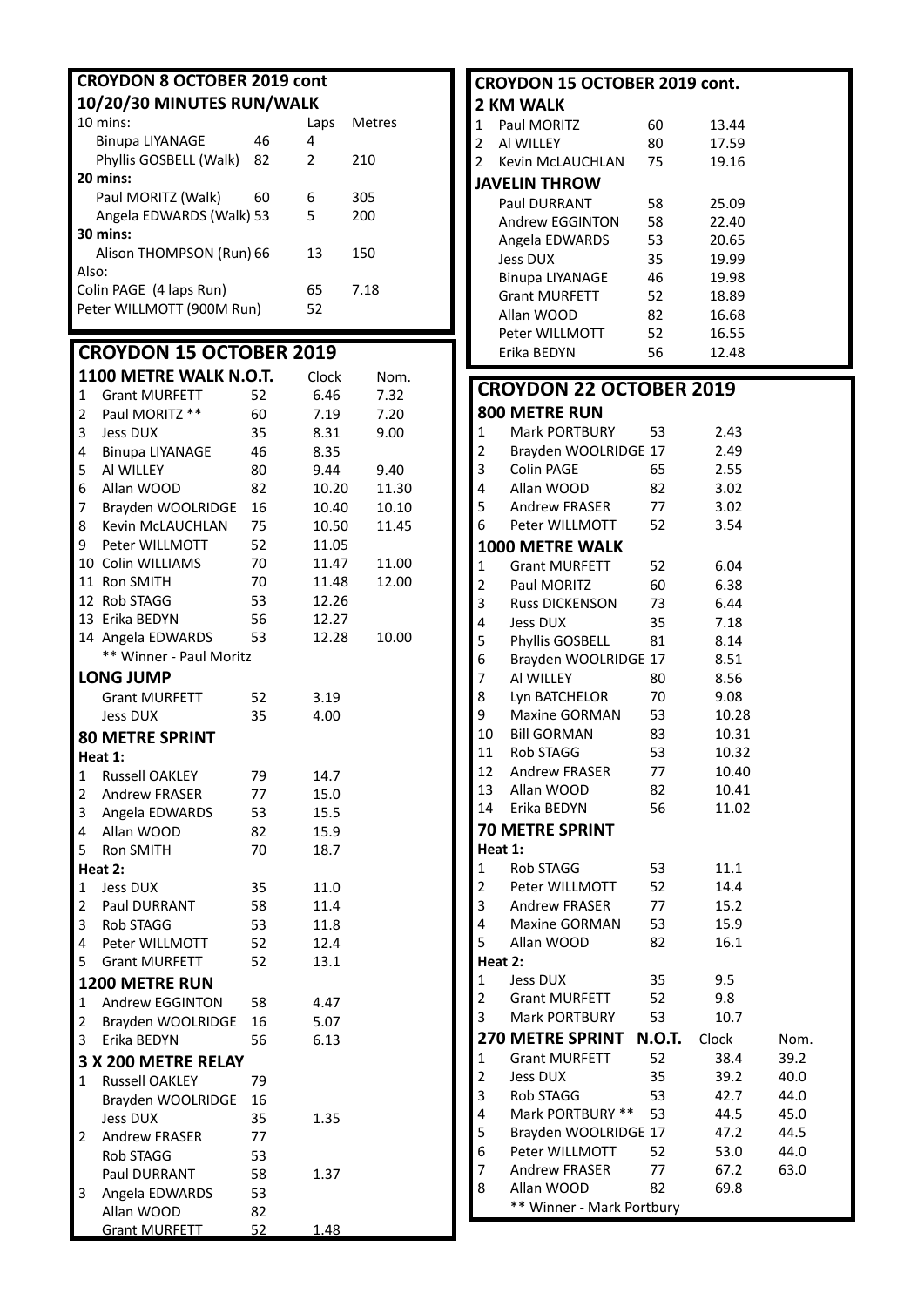| CROYDON 22 OCTOBER 2019 cont. |                                        |          |              |               |  |  |
|-------------------------------|----------------------------------------|----------|--------------|---------------|--|--|
|                               | 2 KM WALK                              |          |              |               |  |  |
| 1                             | Paul MORITZ                            | 60       | 13.44        |               |  |  |
| $\overline{2}$                | Lyn BATCHELOR                          | 70       | 17.35        |               |  |  |
| 3                             | AI WILLEY                              | 80       | 17.52        |               |  |  |
| 4                             | Maxine GORMAN                          | 53       | 18.28        |               |  |  |
| 5                             | Phyllis GOSBELL                        | 81       | 18.28        |               |  |  |
|                               | Russ DICKENSON (3% Laps) 73            |          | 10.31        |               |  |  |
|                               | <b>DISTANCE RUN</b>                    |          |              |               |  |  |
| 3 laps:                       |                                        |          |              |               |  |  |
| 1                             | Rob STAGG                              | 53       | 6.01         |               |  |  |
| 2                             | <b>Mark PORTBURY</b>                   | 53       | 6.13         |               |  |  |
| 6 km:                         |                                        |          |              |               |  |  |
| 1                             | Colin PAGE                             | 65       | 28.17        |               |  |  |
|                               | <b>CROYDON 29 OCTOBER 2019</b>         |          |              |               |  |  |
|                               | <b>3 KM MEMORIAL WALK N.O.T. Clock</b> |          |              |               |  |  |
| 1                             | Alison THOMPSON ** 66                  |          | 18.31        | Nom.<br>18.30 |  |  |
| $\overline{2}$                | <b>Grant MURFETT</b>                   | 52       | 20.31        | 18.00         |  |  |
| 3                             | Paul MORITZ                            | 60       | 20.47        | 20.50         |  |  |
| 4                             | Andrew EGGINTON                        | 58       | 20.52        | 21.00         |  |  |
| 5                             | <b>Russ DICKENSON</b>                  | 73       | 25.51        | 22.30         |  |  |
| 6                             | Lyn BATCHELOR                          | 70       | 26.40        | 26.00         |  |  |
| 7                             | Colin WILLIAMS                         | 70       | 29.36        |               |  |  |
|                               | Grant WATSON (1 km) 72                 |          | 12.05        |               |  |  |
|                               | ** Winner - Alison Thompson            |          |              |               |  |  |
|                               | <b>60 METRE SPRINT</b>                 |          |              |               |  |  |
| Heat 1:                       |                                        |          |              |               |  |  |
| 1                             | <b>Russell OAKLEY</b>                  | 79       | 10.7         |               |  |  |
| 2                             | <b>Rob STAGG</b>                       | 53       | 11.0         |               |  |  |
| 3                             | Allan WOOD                             | 82       | 12.0         |               |  |  |
| Heat 2:                       |                                        |          |              |               |  |  |
| 1                             | Andrew SHRIMPTON 45                    |          | 8.2          |               |  |  |
| $\overline{2}$                | <b>Paul DURRANT</b>                    | 58       | 8.6          |               |  |  |
| 3                             | Peter WILLMOTT                         | 52       | 8.9          |               |  |  |
| 4                             | <b>Grant MURFETT</b>                   | 52       | 9.2          |               |  |  |
| 5                             | <b>Mark PORTBURY</b>                   | 52       | 9.6          |               |  |  |
|                               | 1000 METRE RUN                         |          |              |               |  |  |
| 1                             | <b>Mark PORTBURY</b>                   | 52       | 3.24         |               |  |  |
| $\overline{c}$                | Colin PAGE                             | 65       | 3.54         |               |  |  |
| 3<br>4                        | <b>Rob STAGG</b><br>Peter WILLMOTT     | 53<br>52 | 3.59<br>4.16 |               |  |  |
| 5                             | <b>Binupa LIYANAGE</b>                 | 46       | 4.35         |               |  |  |
|                               | <b>300 METRE SPRINT</b>                |          |              |               |  |  |
| $\mathbf 1$                   | <b>Grant MURFETT</b>                   | 52       | 43.9         |               |  |  |
| $\overline{\mathbf{c}}$       | <b>Mark PORTBURY</b>                   | 52       | 46.8         |               |  |  |
| 3                             | <b>Rob STAGG</b>                       | 53       | 48.7         |               |  |  |
| 4                             | Andrew EGGINTON                        | 58       | 49.4         |               |  |  |
| 5                             | Peter WILLMOTT                         | 52       | 60.0         |               |  |  |
| 6                             | <b>Russell OAKLEY</b>                  | 79       | 64.2         |               |  |  |
| 7                             | Allan WOOD                             | 82       | 91.0         |               |  |  |
|                               | <b>1 KM WALK</b>                       |          |              |               |  |  |
| $\mathbf 1$                   | Phyllis GOSBELL                        | 81       | 8.51         |               |  |  |
| 2                             | AI WILLEY                              | 80       | 8.55         |               |  |  |
|                               | <b>3 KM RUN</b>                        |          |              |               |  |  |
| $\mathbf{1}$                  | Colin PAGE                             | 65       | 13.39        |               |  |  |
| $\overline{\mathbf{c}}$       | Mark PORTBURY                          | 52       | 13.55        |               |  |  |
| 3                             | <b>Alison THOMPSON</b>                 | 66       | 16.13        |               |  |  |
| 4                             | <b>Geoff ARNOTT</b>                    | 71       | 18.33        |               |  |  |
| 5                             | <b>Binupa LIYANAGE</b>                 | 46       | 18.35        |               |  |  |

| <b>DONCASTER 7 OCTOBER 2019</b>                  |              |                           |                     |
|--------------------------------------------------|--------------|---------------------------|---------------------|
| 120 metres                                       |              |                           |                     |
| Darryl Kilmartin                                 | (53)         | 19.02                     |                     |
| <b>Matt Scholes</b>                              | (49)         | 20.28                     |                     |
| <b>Andrew Close</b>                              | (30)         | 20.62                     |                     |
| Janine James                                     | (72)         | 22.62                     |                     |
| 200 metres                                       |              |                           |                     |
| <b>Sean Peters</b>                               | (39)         | 31.24                     |                     |
| <b>Andrew Close</b>                              | (30)         | 34.16                     |                     |
| Elijah Peters                                    | (9)          | 38.26                     |                     |
| 600 metres                                       |              |                           |                     |
| Darryl Kilmartin                                 | (53)         | 02:13.6                   |                     |
| Katrina Philip                                   | (57)         | 02:28.2                   |                     |
| 2000 metres                                      |              |                           |                     |
| Darryl Kilmartin                                 | (53)         | 09:06.2                   |                     |
| Katrina Philip                                   | (57)         | 09:52.6                   |                     |
| David Armstrong                                  | (63)         | 10:28.2                   |                     |
| Frank Prowse                                     | (67)         |                           | 11:04.3 (1600 walk) |
| Shaun Wright                                     | (49)         |                           | 06:58.0 (800 walk)  |
| <b>DNCASTER 14 OCTOBER 2019</b>                  |              |                           |                     |
| 60 metres heat 1                                 |              |                           |                     |
| Jeffrey Sim                                      | (57)         | 11.94                     |                     |
| Janine James                                     | (72)         | 11.26                     |                     |
| John Aughey                                      | (82)         | 12.00                     |                     |
| Carolyn Aughey                                   | (77)         | 14.42                     |                     |
| 60 metres heat 2                                 |              |                           |                     |
| <b>Tom Sweeney</b>                               | (54)         | 8.84                      |                     |
| Ian McCormack                                    | (60)         | 9.58                      |                     |
| <b>Greg Champion</b>                             | (64)         | 10.30                     |                     |
| <b>Andrew Close</b>                              | (30)<br>(49) | 10.50<br>12.04            |                     |
| Matt Scholes                                     |              |                           |                     |
| Doncaster 800 metres (handicap)<br>Ian McCormack | $(-0.15)$    | 03:10.3                   | 02:55.3<br>(DQ)     |
| <b>Matt Scholes</b>                              | $(-0.40)$    | 03:21.8                   | 02:41.8<br>(DQ)     |
| David McConnell                                  | $(-0.15)$    | 03:23.3                   | 03:08.3<br>(DQ)     |
| Elizabeth Grover                                 |              | (scratch) 03:27.2 03:27.2 |                     |
| Katrina Philip                                   |              | (scratch) 03:27.3         | 03:27.3             |
| 100 metres heat 1                                |              |                           |                     |
| Jeffrey Sim                                      | (57)         | 17.12                     |                     |
| Janine James                                     | (72)         | 18.42                     |                     |
| John Aughey                                      | (82)         | 19.26                     |                     |
| Carolyn Aughey                                   | (77)         | 23.64                     |                     |
| 100 metres heat 2                                |              |                           |                     |
| Tom Sweeney                                      | (54)         | 15.02                     |                     |
| Andrew Close                                     | (30)         | 17.16                     |                     |
| <b>Greg Champion</b>                             | (64)         | 18.32                     |                     |
| Matt Scholes                                     | (49)         | 21.12                     |                     |
| 400 metres                                       |              |                           |                     |
| <b>Matt Scholes</b><br>David McConnell           | (49)<br>(67) | 71.3<br>73.7              |                     |
| <b>Tom Sweeney</b>                               | (54)         | 79.4                      |                     |
| Graham Ford                                      | (70)         | 93.8                      |                     |
| <b>Katrina Philip</b>                            | (57)         | 94.1                      |                     |
| 1000 metres                                      |              |                           |                     |
| Ian McCormack                                    | (60)         | 04:31.5                   |                     |
| Elizabeth Grover                                 | (56)         | 04:36.6                   |                     |
| Katrina Philip<br><b>Frank Prowse</b>            | (57)<br>(67) | 04:45.3<br>05:10.0        | (800 walk)          |
| Jeffrey Sim                                      | (57)         | 05:34.0                   |                     |
| Shaun Wright                                     | (49)         | 06:54.0                   | (800 walk)          |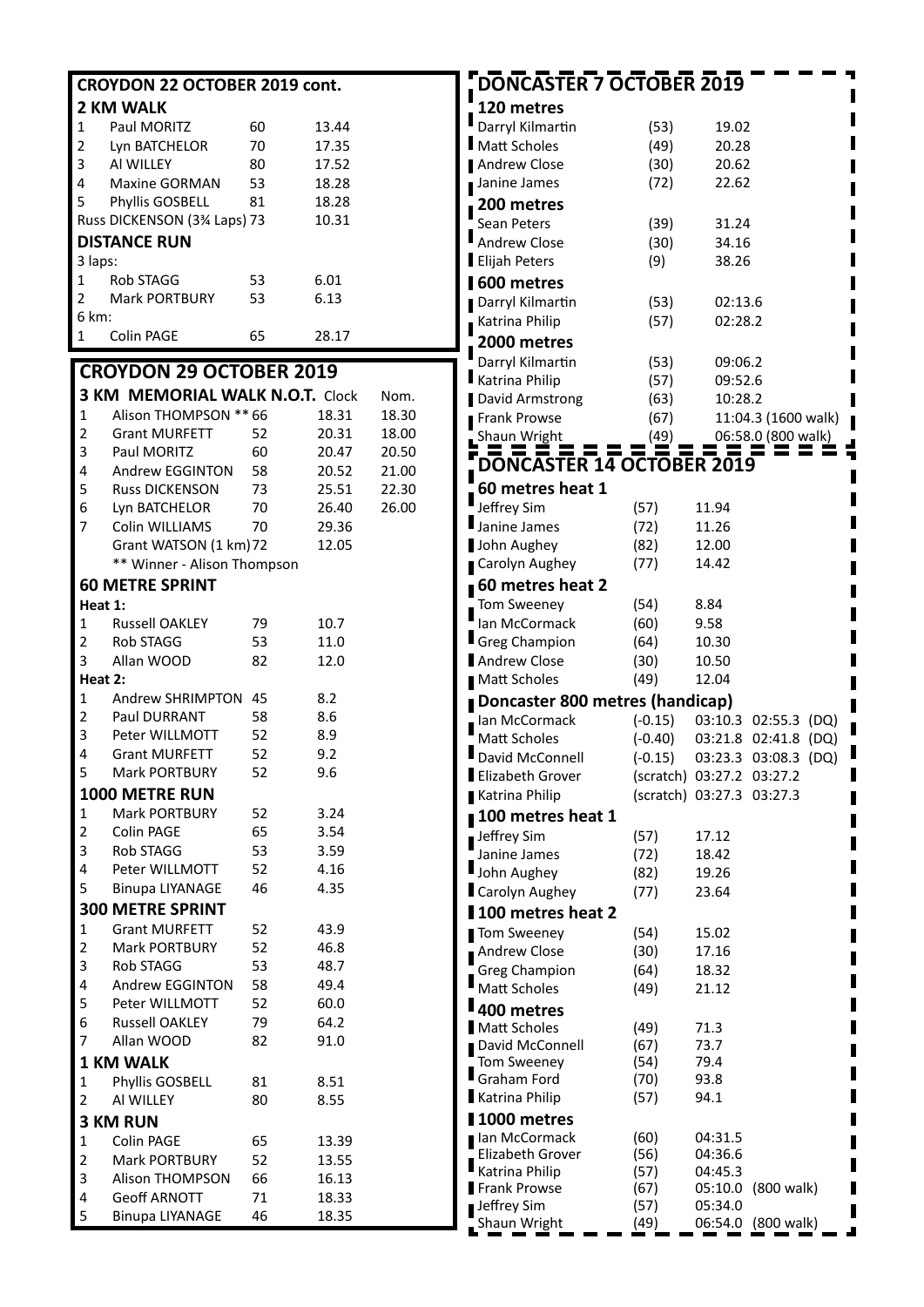| <b>DONCASTER 21 OCTOBER 2019</b> |              |                      | DONCASTER 28 OCTOBER 2019                                |      |         |              |
|----------------------------------|--------------|----------------------|----------------------------------------------------------|------|---------|--------------|
| 100 metres                       |              |                      | <b>Discus</b>                                            |      |         |              |
| Graham Walter                    | (61)         | п<br>16.8            | Graham Ford                                              | (70) | 24.99   |              |
| Janine James                     | (72)         | 18.5                 | <b>Bev Learmont</b>                                      | (71) | 13.60   |              |
| <b>Carolyn Aughey</b>            | (77)         | 22.8                 | Doncaster Gift (120 handicap)                            |      |         |              |
| ∎ Javelin Throw                  |              |                      |                                                          | (46) | 14.22   |              |
|                                  |              |                      | <b>Barry Dorr</b><br>Darryl Kilmartin                    | (22) | 14.54   |              |
| Matt Hughes<br>Peter Coumaros    | (44)<br>(58) | 29.45<br>26.96       | <b>Greg Champion</b>                                     | (25) | 15.00   |              |
| Matt Scholes                     | (49)         | 23.10                | Peter Ling                                               | (10) | 15.08   |              |
| Graham Ford                      | (70)         | 18.72                | <b>Andrew Close</b>                                      | (20) | 15.64   |              |
| Ian McCormack                    | (60)         | 18.40                | Carolyn Aughey                                           | (54) | 15.70   |              |
| David McConnell                  | (67)         | 17.17                | Janine James                                             | (35) | 15.82   |              |
| Frank Prowse                     | (67)         | 15.57                | Tom Sweeney                                              | (20) | 16.56   |              |
| <b>Greg Champion</b>             | (64)         | 15.13                | Jason Merritt                                            | (20) | 16.68   |              |
| <b>Bev Learmont</b>              | (71)         | 13.04 (venue record) | David McConnell<br>п                                     | (13) | 18.62   |              |
| 200 metres heat 1                |              |                      | Matt Scholes                                             | (10) | 22.24   |              |
| Graham Walter                    | (61)         | 32.47                | 2000 metres                                              |      |         |              |
| Andrew Close                     | (30)         | 34.11                | Jason Merritt                                            | (47) | 07:47.0 |              |
| Jeffrey Sim                      | (57)         | 35.12                | Gary Zuccala                                             | (57) | 08:50.3 |              |
| Janine James                     | (72)         | 39.88                | Elizabeth Grover                                         | (56) | N/T     |              |
| John Aughey                      | (82)         | 41.18                | David Armstrong                                          | (63) | N/T     | (1200 walk)  |
| Carolyn Aughey                   | (77)         | 49.82                | Frank Prowse                                             | (67) | N/T     | (1200 walk)  |
| 200 metres heat 2                |              |                      | John Aughey                                              | (82) | 02:05.0 | (400 metres) |
| Matt Hughes                      | (44)         | 29.14                | Matt Scholes                                             | (49) | 03:12.0 | (800 metres) |
| David McConnell                  | (67)         | 32.38                | Shaun Wright                                             | (49) | N/T     | (800 walk)   |
| lan McCormack                    | (60)         | 32.68                | 80 metres                                                |      |         |              |
| <b>Matt Scholes</b>              | (49)         | 35.20                | Darryl Kilmartin                                         | (53) | 12.06   |              |
| Graham Ford                      | (70)         | 39.90                | Andrew Close                                             | (30) | 12.42   |              |
| Frank Prowse                     | (67)         | 43.76                | <b>Greg Champion</b>                                     | (64) | 12.82   |              |
| 400 metres                       |              |                      | <b>Matt Scholes</b>                                      | (49) | 14.68   |              |
| Matt Scholes                     | (49)         | 65.4                 | Janine James                                             | (72) | 15.08   |              |
| Jason Merritt                    | (47)         | 73.2                 | John Aughey                                              | (82) | 16.80   |              |
| <b>Graham Walter</b>             | (61)         | 75.7                 | David McConnell                                          | (67) | 17.46   |              |
| <b>Discus</b>                    |              |                      | Carolyn Aughey                                           | (77) | 19.02   |              |
| <b>Matt Hughes</b>               | (44)         | 27.41                | 600 metres                                               |      |         |              |
| Graham Ford                      | (70)         | 24.78                | Matt Scholes                                             | (49) | 01:45.8 |              |
| Peter Coumaros                   | (58)         | 24.15                | Darryl Kilmartin                                         | (53) | 01:57.9 |              |
| David McConnell                  | (67)         | 23.60                | Jason Merritt                                            | (47) | 02:07.6 |              |
| Ian McCormack                    | (60)         | 20.53                | David McConnell                                          | (67) | 02:22.2 |              |
| Matt Scholes                     | (49)         | 19.97                | Graham Ford                                              | (70) | 02:34.8 |              |
| Frank Prowse                     | (67)         | 17.87                | I 1000 metres                                            |      |         |              |
| <b>Bev Learmont</b>              | (71)         | 12.84                | Jason Merritt                                            | (47) | 03:59.6 |              |
| Shot Put                         |              |                      | Gary Zuccala                                             | (57) | 04:30.7 |              |
| <b>Andrew Close</b>              | (30)         | 6.39                 | Frank Prowse                                             | (67) | 05:58.6 | (walk)       |
| <b>Bev Learmont</b>              | (71)         | 5.25                 | Shaun Wright                                             | (49) | 06:53.4 | (800 walk)   |
| 1500 metres                      |              |                      | David Armstrong                                          | (63) | 07:01.0 | (walk)       |
| Matt Scholes                     | (49)         | 05:43.2              |                                                          |      |         |              |
| Jason Merritt                    | (47)         | 05:50.6              | <b>Results of the pentathion:</b>                        |      |         |              |
| Matt Hughes                      | (44)         | 06:07.3              | 1st David McConnell (67) 2276                            |      |         |              |
| lan McCormack                    | (60)         | 06:25.7              | 2nd Matt Hughes (44) 1909                                |      |         |              |
| David McConnell                  | (67)         | 06:38.3              | 3rd Ian McCormack (60) 1845                              |      |         |              |
| Graham Walter                    | (61)         | 07:00.4              | 4th Matt Scholes (49) 1220<br>5th Frank Prowse (67) 1066 |      |         |              |
| <b>Frank Prowse</b>              | (67)         | 07:20.2              | 6th Graham Ford (70) 1058                                |      |         |              |
| Katrina Philip                   | (57)         | 07:34.8              | 7th Bev Learmont (71) 1027                               |      |         |              |
|                                  |              |                      | 8th Greg Champion (64) 792                               |      |         |              |
|                                  |              |                      |                                                          |      |         |              |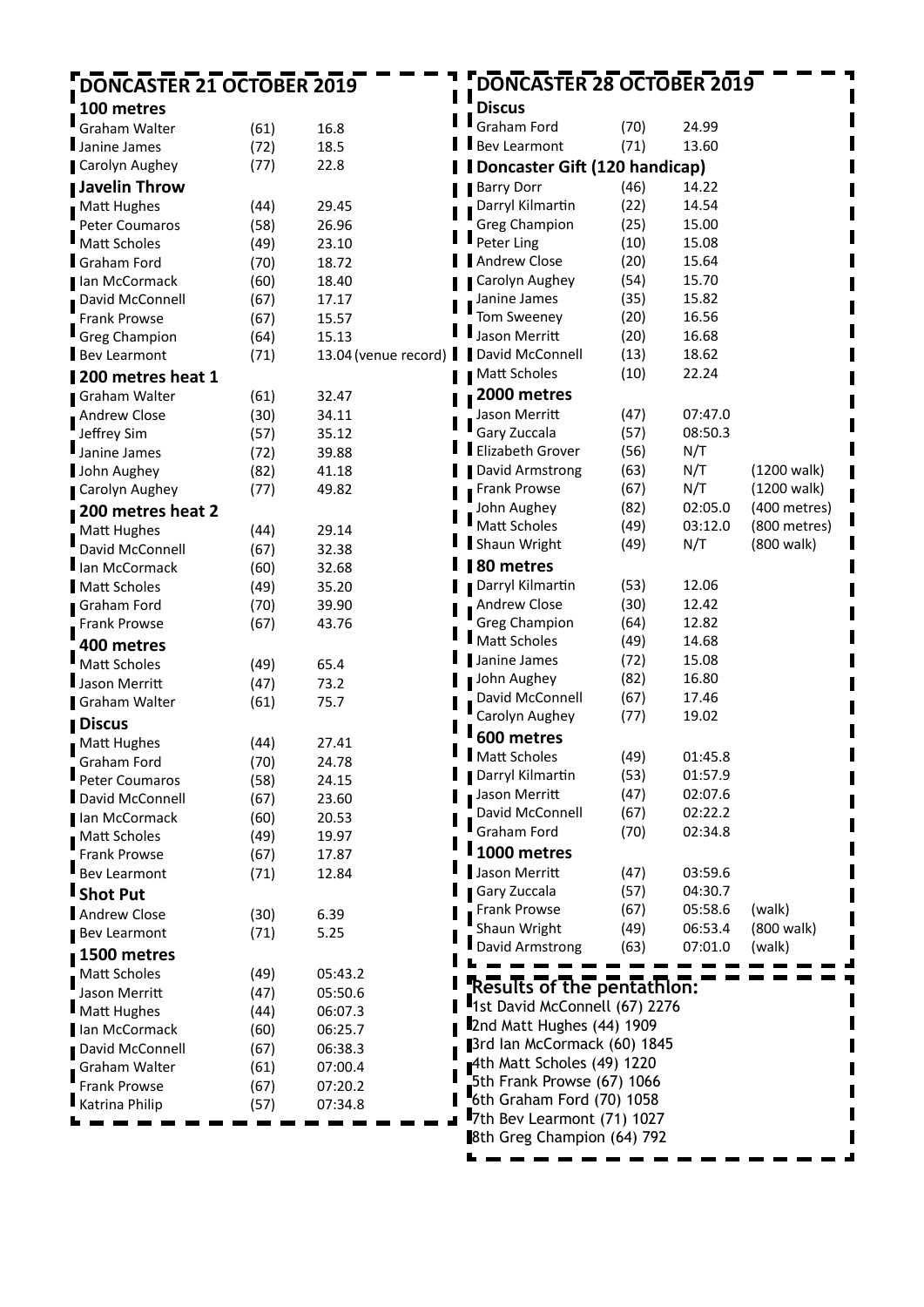|                         | <b>EAST BURWOOD 3 OCTOBER 2019</b><br><b>60 METRE SPRINT</b> |    |       |        |
|-------------------------|--------------------------------------------------------------|----|-------|--------|
|                         | Heat 1:                                                      |    |       |        |
| 1                       | Kaylie GOODRICK                                              | 48 | 12.2  |        |
| 2                       | Leo COFFEY                                                   | 89 | 13.3  |        |
| 3                       | Lloyd NICHOLS                                                | 78 | 23.2  |        |
|                         | Heat 2:                                                      |    |       |        |
|                         |                                                              |    |       |        |
| $\mathbf{1}$            | Paul DURRANT                                                 | 58 | 10.0  |        |
| 2                       | <b>Chris ROBINSON</b>                                        | 60 | 10.3  |        |
| 3                       | Christopher WORSNOP                                          | 62 | 10.7  |        |
|                         | 880 YARDS RUN                                                |    |       |        |
|                         | DOUG ORR MEMORIAL VENUE FINAL                                |    |       |        |
|                         | Jack DURRANT (Disq)                                          | 22 | 4.51  |        |
|                         | Perry BIRKETT (Disq)                                         | 57 | 4.55  |        |
|                         | Bob HENDERSON (Disq) 73                                      |    | 4.55  |        |
| 1                       | Liz CLENNELL                                                 | 50 | 4.56  |        |
| 2                       | Michelle QUAN                                                | 50 | 4.59  |        |
| 3                       |                                                              | 65 |       |        |
|                         | Ashley RYAN                                                  |    | 5.00  |        |
| 4                       | Christopher WORSNOP                                          | 62 | 5.10  |        |
| 5                       | Stephen DAY                                                  | 49 | 5.19  |        |
|                         | <b>800 METRE HANDICAP WALK</b>                               |    | Clock | Actual |
| $\mathbf{1}$            | Kaylie GOODRICK                                              | 48 | 6.20  | 6.20   |
| 2                       | Liz CLENNELL                                                 | 50 | 7.22  | 4.27   |
| 3                       | Christopher WORSNOP                                          | 62 | 7.50  | 5.10   |
| 4                       | <b>Brian TAIT</b>                                            | 77 | 7.53  | 6.18   |
| 5                       | <b>Peter BATTRICK</b>                                        | 76 | 7.55  | 7.55   |
| 6                       | Leo WATSON                                                   | 78 | 7.56  | 5.56   |
|                         |                                                              |    |       |        |
| 7                       | Stephen DAY                                                  | 49 | 8.14  | 5.44   |
| 8                       | Phyllis GOSBELL                                              | 81 | 8.17  | 6.57   |
|                         | 200 METRE SPRINT N.O.T.                                      |    | Clock | Nom.   |
| $\mathbf{1}$            | Paul DURRANT                                                 | 58 | 29.2  | 28.9   |
| 2                       | Adam McCANN                                                  | 43 | 30.8  | 32.0   |
| 3                       | Stephen DAY                                                  | 49 | 33.5  | 33.0   |
| 4                       | Ashley RYAN                                                  | 65 | 35.2  | 35.0   |
| 5                       | Chris ROBINSON **                                            | 60 | 36.0  | 36.0   |
| 6                       | Christopher WORSNOP                                          | 62 | 36.8  | 35.0   |
| 7                       |                                                              |    |       |        |
|                         | Donna CLARKE                                                 | 66 | 38.7  | 38.0   |
| 8                       | Janet HOLMES                                                 | 66 | 39.7  | 39.8   |
| 9                       | Lloyd NICHOLS                                                | 78 | 119.2 | 90.0   |
|                         | ** Winner - Chris Robinson                                   |    |       |        |
|                         | 100 METRE SPRINT                                             |    |       |        |
| 1                       | Jack DURRANT                                                 | 22 |       |        |
| $\overline{\mathbf{c}}$ | Paul DURRANT                                                 | 58 | No    |        |
| 3                       | Donna CLARKE                                                 | 66 | Times |        |
| 4                       | Lloyd NICHOLS                                                | 78 |       |        |
|                         | <b>3 KM HANDICAP RUN</b>                                     |    | Clock |        |
| 1                       | Sam DEFANIS                                                  | 71 |       |        |
|                         |                                                              |    | 17.44 |        |
| 2                       | <b>Geoff WHEELER</b>                                         | 63 | 17.45 |        |
| 3                       | Christopher WORSNOP                                          | 62 | 17.49 |        |
| 4                       | Liz CLENNELL                                                 | 50 | 18.05 |        |
| 5                       | Leonie GILLIES                                               | 62 | 18.10 |        |
| 6                       | Stephen DAY                                                  | 49 | 18.16 |        |
| 7                       | Michelle QUAN                                                | 50 | 18.19 |        |
| 8                       | <b>Chris ROBINSON</b>                                        | 60 | 19.27 |        |
| 9                       | <b>Ashley RYAN</b>                                           | 65 | 19.42 |        |
|                         |                                                              |    |       |        |
| Also:                   |                                                              |    |       |        |
|                         | Bob HENDERSON (1 km Run) 73                                  |    | 6.41  |        |
|                         | Brian TAIT (1 km Walk)                                       | 77 | 8.07  |        |
|                         | <b>JAVELIN THROW</b>                                         |    |       |        |
|                         | <b>Jack DURRANT</b>                                          | 22 | 29.81 |        |
|                         | <b>Toni MATTERS</b>                                          | 51 | 26.40 |        |
|                         | Allan WOOD                                                   | 82 | 17.72 |        |
|                         | Chris ROBINSON                                               | 60 | 14.08 |        |
|                         |                                                              |    |       |        |
|                         | Donna CLARKE                                                 | 66 | 13.32 |        |
|                         | <b>Ashley RYAN</b>                                           | 65 | 13.31 |        |
|                         | Kaylie GOODRICK                                              | 48 | 11.83 |        |
|                         | <b>Brian TAIT</b>                                            | 77 | 9.71  |        |
|                         | <b>Leo COFFEY</b>                                            | 89 | 8.18  |        |

|              | <b>EAST BURWOOD 10 OCTOBER 2019</b> |      |               |        |             |
|--------------|-------------------------------------|------|---------------|--------|-------------|
|              | <b>60 METRE SPRINT</b>              |      |               |        |             |
|              | Heat 1:                             |      |               |        |             |
|              | 1 Chris ROBINSON                    | 60   | 10.4          |        |             |
|              | 2 Donna CLARKE                      | 66   | 10.9          |        |             |
|              | 3 Leo COFFEY                        | 89   | 12.9          |        |             |
|              | Heat 2:                             |      |               |        |             |
|              | 1 Jack DURRANT                      | 22   | 8.1           |        |             |
|              | 2 Paul DURRANT                      | 58   | 8.5           |        |             |
| 3            | Glenn McLEAN                        | 55   | 8.7           |        |             |
|              | 4 Jess DUX                          | 35   | 9.0           |        |             |
|              | 5 Rob STAGG                         | 53   | 9.5           |        |             |
|              | <b>1200 METRE HANDICAP WALK</b>     |      |               |        |             |
|              |                                     |      | Clock         | Actual |             |
| $\mathbf{1}$ | Ros LORDING                         | 47   | 11.39         | 7.29   |             |
|              | 2 Leonie GILLIES                    | 62   | 12.01         | 9.11   |             |
|              | 3 Gerald BURKE                      | 79   | 12.02         | 10.57  |             |
|              | 4 Peter BATTRICK                    | 76   | 12.03         | 12.03  |             |
|              | 5 Leo WATSON                        | 78   | 12.03         | 9.08   |             |
| 6            | Allan WOOD                          | 82   | 12.38         | 10.58  |             |
| 7            | Mick CARR                           | 66   | 12.39         | 10.59  |             |
| 8            | Frank PROWSE                        | 67 — | 12.41         | 8.31   |             |
|              | 9 Glenn CLAIDEN                     | 65   | 12.41         | 11.01  |             |
|              | 10Liz CLENNELL                      | 50   | 13.52         | 8.42   |             |
|              |                                     |      |               |        |             |
|              | <b>100 METRE SPRINT</b>             |      |               |        |             |
|              | Heat 1:                             |      |               |        |             |
|              | 1 Chris ROBINSON                    | 60   | No            |        |             |
|              | 2 Donna CLARKE                      | 66   |               |        |             |
|              | 3 Leo COFFEY                        | 89   | Times         |        |             |
|              | Heat 2:                             |      |               |        |             |
|              | 1 Jess DUX                          | 35   | 13.6          |        |             |
|              | 2 Paul DURRANT                      | 58   | 14.0          |        |             |
|              | 3 Adam McCANN                       | 43   | 14.4          |        |             |
|              | 4 Darryl KILMARTIN 53               |      | 15.0          |        |             |
|              | 5 David McCONNELL 67                |      | 17.2          |        |             |
|              | 6 Allan WOOD                        | 82   | 19.9          |        |             |
|              | <b>880 YARDS RUN</b>                |      |               |        |             |
|              | DOUG ORR MEMORIAL INTER-VENUE FINAL |      |               |        |             |
|              | Katrina PHILIP (Disq.)              |      | 57            | 4.55   | <b>DON</b>  |
|              | Darryl KILMARTIN (Disq.)            |      | 53            | 4.55   | <b>DON</b>  |
| 1            | <b>FranK PROWSE</b>                 |      | 67            | 4.56   | <b>DON</b>  |
| 2            | David McCONNELL                     |      | 67            | 4.56   | <b>DON</b>  |
| 3            | Peter THORNE                        |      | 71            | 4.57   | <b>KNOX</b> |
| 4            | Murray HUTCHISON                    |      | 70            | 4.58   | <b>KNOX</b> |
| 5            | <b>Ashley RYAN</b>                  |      | 65            | 4.58   | E.B.        |
| 6            | Michelle QUAN                       |      | 50            | 4.58   | <b>KNOX</b> |
| 7            | <b>Glenn CLAIDEN</b>                |      | 65            | 4.59   | <b>KNOX</b> |
| 8            | <b>Rob STAGG</b>                    |      | 53            | 5.00   | <b>CROY</b> |
| 9            | <b>Grant MURFETT</b>                |      | 52            | 5.01   | <b>CROY</b> |
| 10           | Jess DUX                            |      | 35            | 5.03   | <b>CROY</b> |
| 11           | Liz CLENNELL                        |      | 50            | 5.04   | E.B.        |
| 12           | Ros LORDING                         |      | 47            | 5.06   | E.B.        |
| 13           | Stephen DAY                         |      | 49            | 5.06   | E.B.        |
|              | 14 Perry BIRKETT                    |      | 57            | 5.07   | <b>CROY</b> |
|              | <b>Team Results</b>                 |      | <b>Points</b> |        |             |
| 1            | Knox                                |      | 13            |        |             |
| 2            | Croydon                             |      | 27            |        |             |
| 3            | East Burwood                        |      | 28            |        |             |
|              |                                     |      |               |        |             |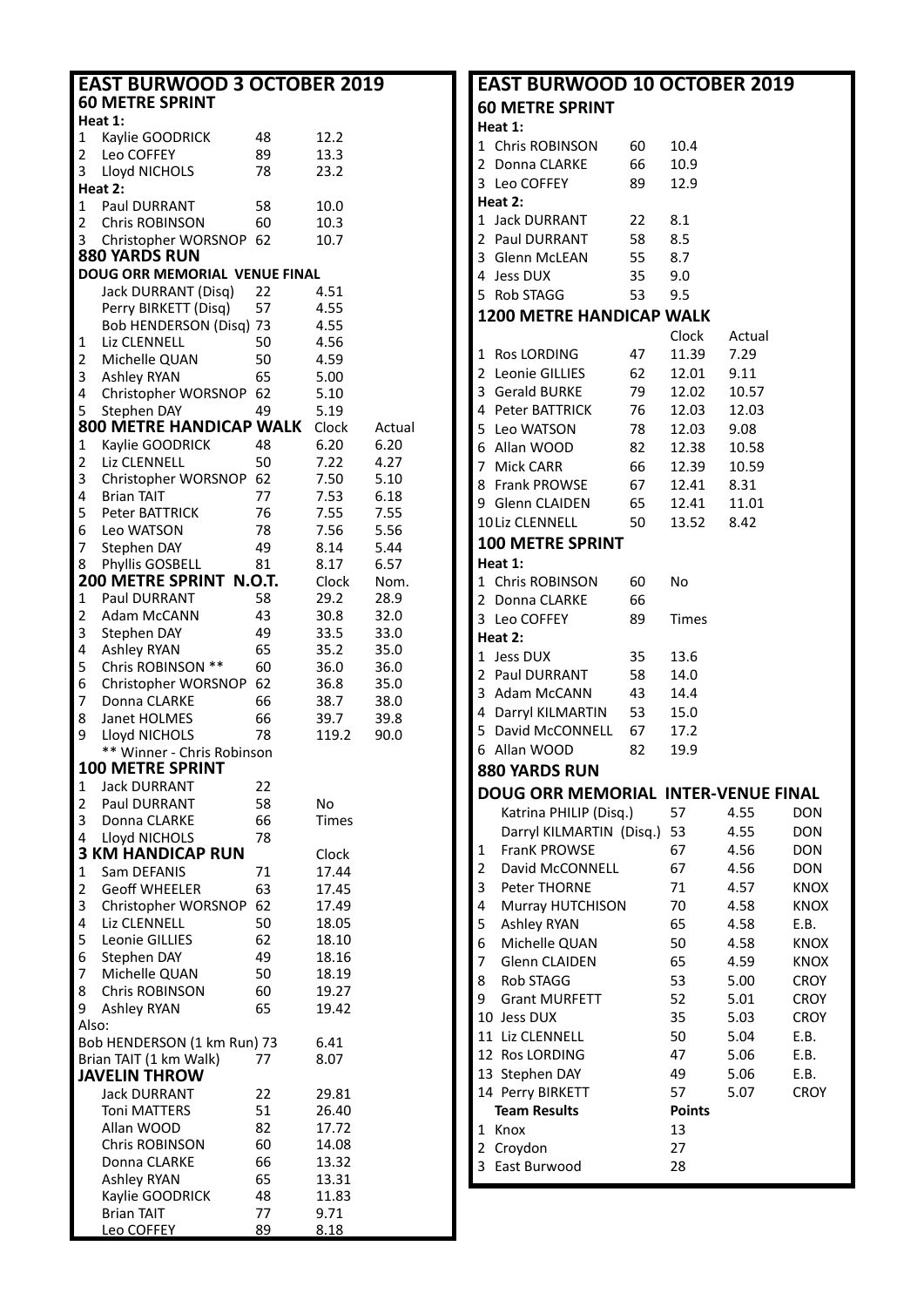|                         | EAST BURWOOD 10 OCTOBER 2019 cont.           |          |                |              |      |
|-------------------------|----------------------------------------------|----------|----------------|--------------|------|
|                         | 300 METRE SPRINT N.O.T. Clock Nom.           |          |                |              |      |
| 1                       | <b>Grant MURFETT</b>                         | 52       | 43.3           | 48.0         |      |
| 2                       | Adam McCANN                                  | 43       | 47.8           | 52.0         |      |
| 3                       | Glenn McLEAN                                 | 55       | 48.3           | 52.0         |      |
| 4                       | Darryl KILMARTIN 53                          |          | 49.1           | 47.0         |      |
| 5                       | Perry BIRKETT                                | 57       | 49.5           | 49.0         |      |
| 6                       | David McCONNELL 67                           |          | 49.8           | 48.0         |      |
| 7                       | Ashley RYAN **                               | 65       | 57.8           | 58.0         |      |
|                         | ** Winner - Ashley Ryan                      |          |                |              |      |
|                         | 2 KM RUN                                     |          |                |              |      |
| 1                       | <b>Mick CARR</b>                             | 66       | 9.34           |              |      |
| 2                       | <b>Geoff WHEELER</b>                         | 63       | 9.35           |              |      |
| 3<br>4                  | <b>Ros LORDING</b>                           | 47       | 9.36           |              |      |
| 5                       | Michelle QUAN<br>Sam DEFANIS                 | 50<br>71 | 10.24<br>10.38 |              |      |
| 6                       | <b>Glenn CLAIDEN</b>                         | 65       | 10.54          |              |      |
| 7                       | Liz CLENNELL                                 | 50       | 12.25          |              |      |
| 8                       | Leonie GILLIES                               | 62       | 12.27          |              |      |
|                         | 9 Frank PROWSE                               | 67       | 13.38          |              |      |
|                         | <b>SHOT PUT</b><br>N.O.D.                    |          | Best           | Nom.Dis.     |      |
|                         | <b>Toni MATTERS</b>                          | 51       | 9.63           | 9.80         |      |
|                         | Paul DURRANT **                              | 58       | 8.95           | 8.98         |      |
|                         | <b>Grant MURFETT</b>                         | 52       | 8.36           | 8.00         |      |
|                         | Darryl KILMARTIN                             | 53       | 7.70           |              |      |
|                         | Jess DUX                                     | 35       | 7.15           | 7.80         |      |
|                         | Louise McLEAN                                | 54       | 6.98           | 7.05         |      |
|                         | Allan WOOD **                                | 82       | 6.68           | 6.65         |      |
|                         | Chris ROBINSON                               | 60       | 6.30           | 5.50         |      |
|                         | Donna CLARKE                                 | 66       | 5.62           | 5.80         |      |
|                         |                                              |          |                |              |      |
|                         | Leo COFFEY                                   | 89       | 4.32           | 4.40         |      |
|                         | ** Equal Winners - Paul Durrant & Allan Wood |          |                |              |      |
|                         | <b>EAST BURWOOD 17 OCTOBER 2019</b>          |          |                |              |      |
|                         | 600 METRE RUN N.O.T.                         |          |                | Clock        | Nom. |
| 1                       | Allan WOOD                                   |          | 82             | 4.08         | 3.00 |
| 2                       | <b>Andrew FRASER</b>                         |          | 77             | 4.19         | 2.30 |
|                         | <b>60 METRE SPRINT</b>                       |          |                |              |      |
|                         | Heat 1:                                      |          |                |              |      |
| 1                       | Leo COFFEY                                   |          | 89             | 13.0         |      |
| $\overline{\mathbf{c}}$ | Shirley COPPOCK                              |          | 83             | 14.2         |      |
| 3                       | Horacio DIAZ                                 |          | 74             | 19.3         |      |
| 4                       | Lloyd NICHOLS<br>Heat 2:                     |          | 78             | 22.7         |      |
| 1                       | <b>Chris ROBINSON</b>                        |          | 60             | 10.3         |      |
| $\overline{\mathbf{c}}$ | Donna CLARKE                                 |          | 66             | 10.8         |      |
| 3                       | Paul DURRANT (75 Mtrs) 58                    |          |                | 11.2         |      |
| 4                       | <b>Andrew FRASER</b>                         |          | 77             | 14.9         |      |
|                         | 800 METRE WALK N.O.T.                        |          |                | Clock        | Nom. |
| 1                       | Leo WATSON                                   |          | 78             | 5.51         | 6.00 |
| 2                       | Phyllis GOSBELL                              |          | 81             | 6.42         | 6.45 |
| 3                       | Gerald BURKE **                              |          | 79             | 7.01         | 7.00 |
| 4                       | <b>Gordon ONLEY</b>                          |          | 84             | 8.33         | 6.56 |
| 5                       | Peter BATTRICK                               |          | 76             | 8.42         | 8.20 |
|                         | ** Winner - Gerald Burke                     |          |                |              |      |
|                         | <b>100 METRE SPRINT</b>                      |          |                |              |      |
| 1                       | Donna CLARKE                                 |          | 66             | 18.5         |      |
| $\overline{\mathbf{c}}$ | Allan WOOD                                   |          | 82             | 22.1         |      |
| 3<br>4                  | Shirley COPPOCK<br><b>Horacio DIAZ</b>       |          | 83<br>74       | 24.5<br>31.2 |      |

#### **EAST BURWOOD 24 OCTOBER 2019 60 METRE SPRINT Heat 1:** 1 Ann HOLCOMBE 72 11.2 2 Leo COFFEY 89 11.7 3 Shirley COPPOCK 83 14.9 4 Lloyd NICHOLS 78 22.3 **Heat 2:** 1 Andrew FRASER 77 11.6 2 Brian HOLCOMBE 74 13.0 3 Allan WOOD 82 15.6 4 Horacio DIAZ 74 16.3 **Heat 3:** 1 Paul DURRANT 58 8.2 2 Glenn McLEAN 55 8.4 3 Louise McLEAN 54 9.7 4 Chris ROBINSON 60 10.0 5 Donna CLARKE 66 10.4 **100 METRE SPRINT Heat 1:** 1 Andrew FRASER 77 17.9 2 Ann HOLCOMBE 72 18.7 3 Shirley COPPOCK 83 23.2 4 Lloyd NICHOLS 78 42.3 **Heat 2:** 1 Paul DURRANT (110 Mtrs) 58 14.8 2 Chris ROBINSON 60 15.8 3 Donna CLARKE 66 16.9 **800 METRE WALK N.O.T.** Clock Nom. 1 Kylie IRSHAD 47 4.12 4.20 2 Janet HOLMES 65 5.04 5.20 3 Leo WATSON 78 5.47 5.51 4 Brian TAIT \*\* 77 6.33 6.33 5 Oscar VALL 6.40 6.50<br>16 Gerald BURKE 79 6.58 7.10 6 Gerald BURKE 79 6.58 7.10 7 Shirley COPPOCK 83 7.23 8.00 8 Allan WOOD 82 7.48 7.45 9 Andrew FRASER 77 7.51 7.45 **EAST BURWOOD 17 OCTOBER 2019 cont 4 X 200 METRE RELAY**  1 Janet HOLMES 66 Allan WOOD 82 Chris ROBINSON 60 Zac MATTERS Inv 2.35 2 Andrew FRASER 77 Donna CLARKE 66 Shirley COPPOCK 83 Paul DURRANT 58 2.44 **2 KM RUN**  1 Geoff WHEELER 63 9.23 2 Chris ROBINSON 60 11.36 **DISCUS THROW N.O.D.** Best Nom.Dis.<br>Paul DURRANT 58 28.95 30.02 Paul DURRANT Toni MATTERS \*\* 51 26.05 26.00 Louise McLEAN 54 19.10 17.00 Chris ROBINSON 60 14.57 14.00 Donna CLARKE 66 12.00 13.20 Jack FREDRICKSON 80 10.70 12.00 Leo COFFEY 89 7.82 8.99 \*\* Winner - Toni Matters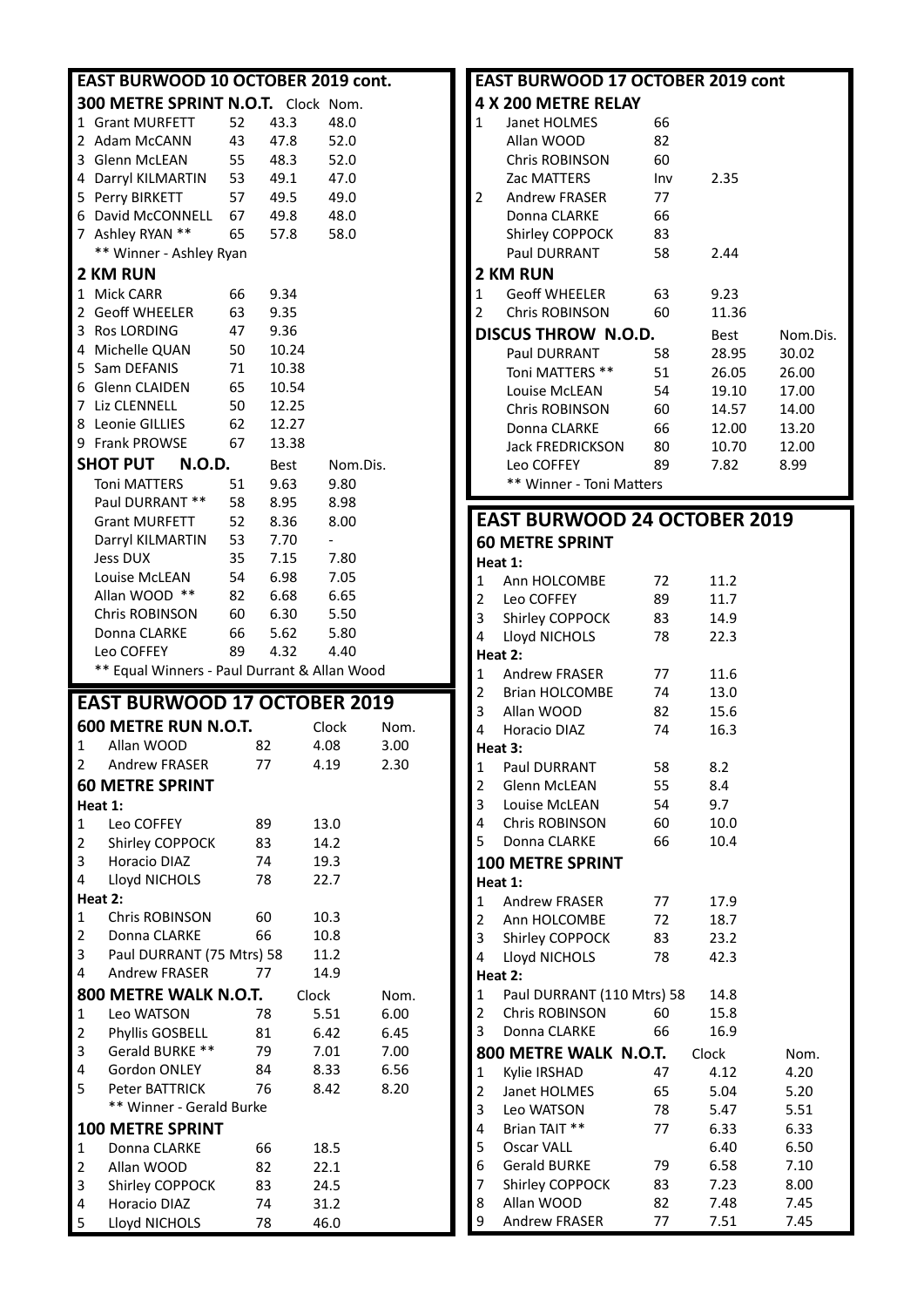|                | EAST BURWOOD 24 OCTOBER 2019 cont. |    |               |      |
|----------------|------------------------------------|----|---------------|------|
|                | 10 Peter BATTRICK                  | 76 | 8.01          | 8.10 |
| 11             | Jack FREDRICKSON                   | 80 | 8.27          | 8.00 |
| 12             | Gordon ONLEY                       | 84 | 8.44          | 8.40 |
|                | ** Winner - Brian Tait             |    |               |      |
|                | <b>200 METRE SPRINT HANDICAP</b>   |    |               |      |
|                | Heat 1:                            |    |               |      |
| 1              | Shirley COPPOCK                    | 83 | 24.3          |      |
| 2              | Lloyd NICHOLS                      | 78 | 25.9          |      |
| 3              | Leo COFFEY                         | 89 | 27.9          |      |
| 4              | Ann HOLCOMBE                       | 72 | 28.7          |      |
| 5 <sup>7</sup> | <b>Brian HOLCOMBE</b>              | 74 | 29.3          |      |
| 6              | Leo WATSON                         | 78 | 30.4          |      |
| 7              | <b>Horacio DIAZ</b>                | 74 | 37.9          |      |
|                | Heat 2:                            |    |               |      |
| $\mathbf 1$    | Donna CLARKE                       | 66 | 26.7          |      |
| 2              | <b>Oscar VALL</b>                  |    | 27.2          |      |
| 3              | Sonya POLLARD                      | 52 | 27.7          |      |
| 4              | <b>Paul DURRANT</b>                | 58 | 27.9          |      |
| 5              | Chris ROBINSON                     | 60 | 28.2          |      |
| 6              | Andrew FRASER                      | 77 | 28.5          |      |
|                | <b>1 KM WALK</b>                   |    |               |      |
| $\mathbf{1}$   | Kylie IRSHAD                       | 47 | 5.45          |      |
| 2              | <b>Brian TAIT</b>                  | 77 | 8.36          |      |
| 3              | Leo WATSON                         | 78 | 8.06          |      |
|                | <b>5 KM RUN</b>                    |    |               |      |
| $\mathbf{1}$   | <b>Geoff WHEELER</b>               | 63 | 25.53         |      |
| 2              | Sam DEFANIS                        | 71 | 27.17         |      |
| 3              | Michelle QUAN                      | 49 | 27.47         |      |
|                | <b>LONG JUMP</b>                   |    | <b>Metres</b> |      |
|                | Louise McLEAN                      | 54 | 3.20          |      |
|                | <b>Chris ROBINSON</b>              | 60 | 2.96          |      |
|                | Sonya POLLARD                      | 52 | 2.72          |      |
|                | Donna CLARKE                       | 66 | 2.65          |      |
|                | Leo COFFEY                         | 89 | 2.08          |      |
|                |                                    |    |               |      |
|                | EAST BURWOOD 31 OCTOBER 2019       |    |               |      |
|                | <b>60 METRE SPRINT</b>             |    |               |      |
|                | Heat 1:                            |    |               |      |
| 1              | Ann HOLCOMBE                       | 72 | 11.2          |      |
|                | <b>Brian HOLCOMBE</b>              | 74 | 12.8          |      |
| 3              | Shirley COPPOCK                    | 83 | 15.3          |      |
| 4              | John MATHEW                        | 82 | 16.5          |      |
| 5              | Lloyd NICHOLS                      | 78 | 20.7          |      |
| 6              | Allan WOOD                         | 82 | 22.3          |      |
|                | Heat 2:                            |    |               |      |
| 1              | <b>Jess DUX</b>                    | 35 | 7.9           |      |
|                | Paul DURRANT                       | 58 | 8.5           |      |
| $\overline{2}$ |                                    |    |               |      |
| 3              | Louise McLEAN                      | 54 | 9.3           |      |
| 4              | Christopher WORSNOP 62             |    | 10.4          |      |
| 5              | <b>Andrew FRASER</b>               | 77 | 13.6          |      |
| 6              | Horacio DIAz                       | 74 | 19.0          |      |
|                | <b>600 METRE RUN</b>               |    |               |      |
| 1              | Christopher WORSNOP 62             |    | 2.31          |      |
| $\overline{2}$ | Allan WOOD                         | 82 | 3.57          |      |

| EAST BURWOOD 31 OCTOBER 2019 cont. |                                  |        |       |                    |
|------------------------------------|----------------------------------|--------|-------|--------------------|
|                                    | <b>300 METRE SPRINT</b>          |        |       |                    |
| 1                                  | <b>Grant MURFETT</b>             | 52     | 43.3  |                    |
| 2                                  | Jess DUX                         | 35     | 47.7  |                    |
| 3                                  | Janet HOLMES                     | 66     | 62.9  |                    |
| 4                                  | Leo WATSON                       | 78     | 89.4  |                    |
| 5                                  | Shirley COPPOCK                  | 83     | 123.2 |                    |
| 6                                  | Lloyd NICHOLS                    | 78     | 192.4 |                    |
|                                    | 1200 METRE HANDICAP WALK Clock   |        |       | Actual             |
| 1                                  | <b>Grant MURFETT</b>             | 52     | 11.37 | 6.57               |
| $\overline{\mathbf{c}}$            | Kylie IRSHAD                     | 47     | 12.12 | 6.32               |
| 3                                  | Leo WATSON                       | 78     | 12.15 | 8.55               |
| 4                                  | Gordon ONLEY                     | 84     | 12.21 | 12.21              |
| 5                                  | <b>Jack FREDRICKSON</b>          | 80     | 12.22 | 12.22              |
| 6                                  | <b>Brian TAIT</b>                | 77     | 12.23 | 9.38               |
| 7                                  | Peter BATTRICK                   | 76     | 12.27 | 11.57              |
| 8                                  | <b>Gerald BURKE</b>              | 79     | 12.30 | 11.00              |
| 9                                  | Leonie GILLIES                   | 62     | 12.38 | 9.18               |
| 10                                 | Phyllis GOSBELL                  | 81     | 12.46 | 10.21              |
| 11                                 | Christopher WORSNOP 62           |        | 12.55 | 8.25               |
| 12                                 | John MATHEW                      | 83     | 13.49 | 13.19              |
|                                    | <b>100 METRE SPRINT HANDICAP</b> |        |       |                    |
|                                    | Heat 1:                          |        |       | H'cpMtrs           |
| 1                                  | Lloyd NICHOLS                    | 78     | 11.8  | 56                 |
| 2                                  | Janet HOLMES                     | 66     | 12.8  | 29                 |
| 3                                  | Shirley COPPOCK                  | 83     | 13.3  | 40                 |
| 4                                  | <b>Brian HOLCOMBE</b>            | 74     | 13.6  | 35                 |
| 5                                  | <b>John MATHEW</b>               | 83     | 13.8  | 48                 |
| 6                                  | Horacio DIAz                     | 74     | 16.9  | 44                 |
|                                    | Heat 2:                          |        |       |                    |
| 1                                  | Stephen DAY                      | 49     | 12.7  | 9                  |
| 2                                  | <b>Jess DUX</b>                  | 35     | 13.0  | Minus <sub>2</sub> |
| 3                                  | Louise McLEAN                    | 54     | 13.4  | 16                 |
| 4                                  | <b>Andrew FRASER</b>             | 77     | 13.7  | 25                 |
| 5                                  | Paul DURRANT                     | 58     | 14.0  | 3                  |
| 6                                  | Ann HOLCOMBE                     | 72     | 14.4  | 25                 |
| 7                                  | Christopher WORSNOP 62           |        | 14.8  | 17                 |
| 8                                  | Allan WOOD                       | 82     | 15.1  | 25                 |
|                                    | <b>3 KM HANDICAP RUN</b>         |        | Clock | Actual             |
| 1                                  | Michelle QUAN                    | 49     | 17.54 | 14.14              |
| 2                                  | Stephen DAY                      | 49     | 18.06 | 12.41              |
| 3                                  | Leonie GILLIES                   | 62     | 18.31 | 18.31              |
| 4                                  | Sam DEFANIS                      | $71\,$ | 18.38 | 15.03              |
| 5                                  | <b>Geoff WHEELER</b>             | 63     | 18.45 | 14.25              |
| 6                                  | Kylie IRSHAD (Walk)              | 47     | 18.59 | 18.59              |
| 7                                  | Christopher WORSNOP 62           |        | 19.33 | 15.43              |
|                                    | <b>JAVELIN THROW HANDICAP</b>    |        | Best  | Adjusted           |
| 1                                  | <b>Andrew FRASER</b>             | 77     | 14.50 | 41.60              |
| $\overline{\mathbf{c}}$            | Chris ROBINSON                   | 60     | 14.68 | 41.53              |
| 3                                  | <b>Grant MURFETT</b>             | 52     | 18.14 | 40.94              |
| 4                                  | <b>Toni MATTERS</b>              | 51     | 25.98 | 40.68              |
| 5                                  | Paul DURRANT                     | 58     | 24.10 | 40.55              |
| 5                                  | Louise McLEAN                    | 54     | 11.48 | 40.33              |
| 7                                  | <b>Brian TAIT</b>                | 77     | 9.91  | 39.81              |
| 8                                  | Allan WOOD                       | 82     | 17.07 | 39.67              |
| 9                                  | Jess DUX                         | 35     | 18.93 | 38.13              |
|                                    |                                  |        |       |                    |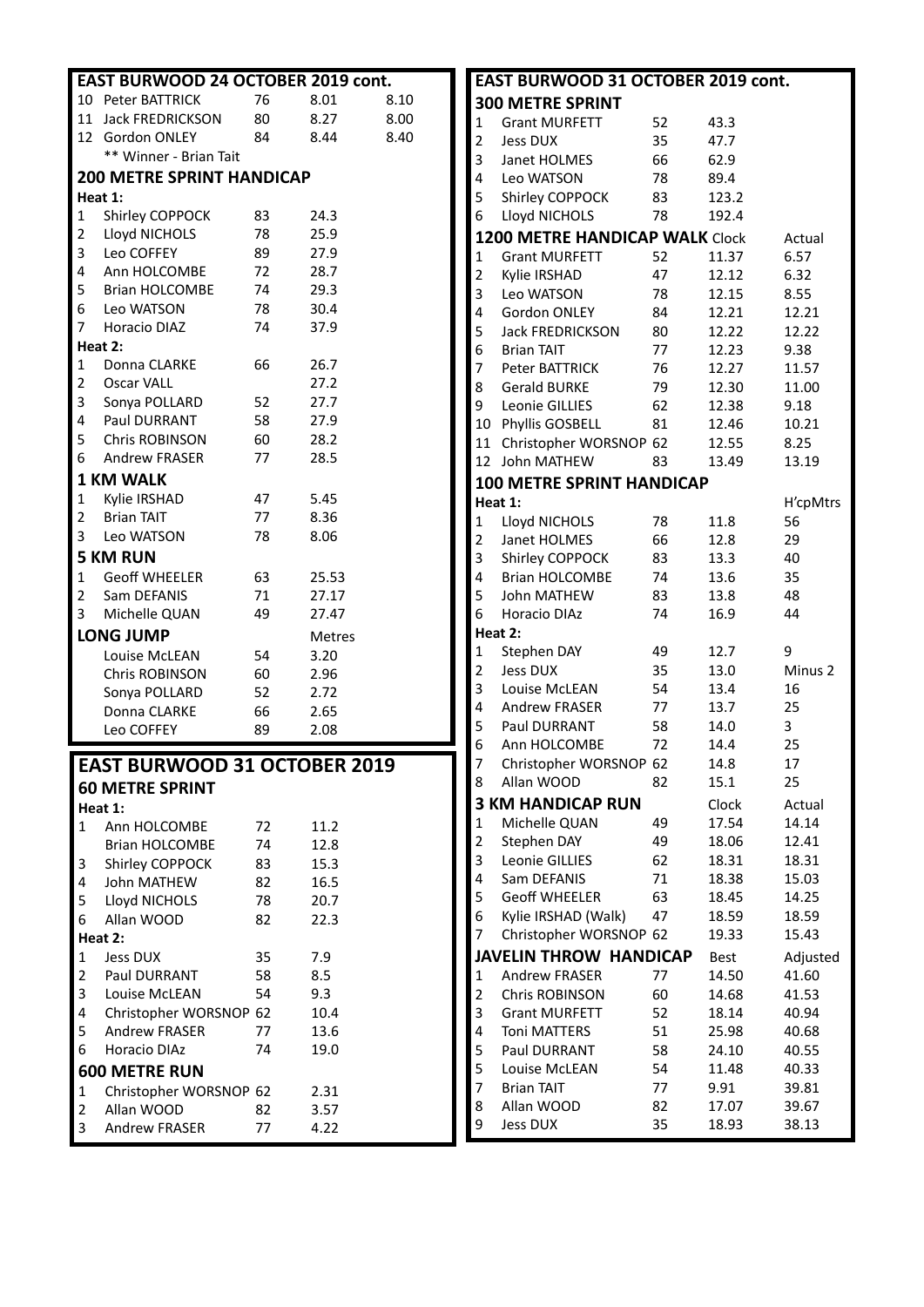## **FRANKSTON 3 OCTOBER 2019**

 $\sim$   $\sim$   $\sim$ 

 $\blacksquare$ п

|                     | 110m                             |    | No starters |  |  |
|---------------------|----------------------------------|----|-------------|--|--|
|                     | 250m                             |    | No starters |  |  |
|                     | 800m Walk                        |    |             |  |  |
| l $_{1}$            | <b>Heather Carr</b>              | 70 | 4.54        |  |  |
| l 2                 | Greg Lovejoy                     | 77 | 6.01        |  |  |
| 3                   | John Sutton                      | 76 | 6.33        |  |  |
| 4                   | Lindsay Beaton                   | 69 | 7.15        |  |  |
| 800m                |                                  |    |             |  |  |
| 1                   | <b>Russ Dow</b>                  | 59 | 2.46        |  |  |
| $\overline{2}$      | Chris Sheedy                     | 51 | 3.09        |  |  |
| 3                   | <b>Bill Carr</b>                 | 70 | 3.24        |  |  |
| 4                   | Liz Lowther                      | 68 | 3.31        |  |  |
| 5                   | <b>Gary Meyer</b>                | 64 | 3.51        |  |  |
| 6                   | David Dodson                     | 70 | 4.07        |  |  |
| $\mathsf I$ 7       | Caitlin O'Connell                | 45 | 4.09        |  |  |
| $\blacksquare$      | Charlie Mallia                   | 70 | 5.26        |  |  |
|                     | 1600m Walk                       |    |             |  |  |
| $\mathbf{1}$        | <b>Heather Carr</b>              | 70 | 9.46        |  |  |
| 2                   | John Sutton                      | 76 | 13.39       |  |  |
|                     | 2000m                            |    |             |  |  |
| 1                   | <b>Bill Carr</b>                 | 70 | 10.19       |  |  |
| $\overline{2}$<br>П | Chris Sheedy                     | 51 | 10.20       |  |  |
| $\blacksquare$      | David Dodson                     | 60 | 10.30       |  |  |
| 4                   | Charlie Mallia                   | 70 | 15.22       |  |  |
|                     | 2800m Walk                       |    |             |  |  |
| 1                   | Lindsay Beaton                   | 69 | 27.30       |  |  |
|                     | 3600m                            |    |             |  |  |
| $\mathbf{1}$        | <b>Russ Dow</b>                  | 59 | 14.56       |  |  |
| $\overline{2}$      | Liz Lowther                      | 68 | 18.07       |  |  |
| 3                   | Gary Meyer                       | 64 | 19.31       |  |  |
| 4                   | Greg Lovejoy                     | 77 | 19.51       |  |  |
| 5                   | Caitlin O'Connell                | 45 | 20.25       |  |  |
|                     |                                  |    |             |  |  |
|                     | <b>FRANKSTON 10 OCTOBER 2019</b> |    |             |  |  |
| 80m                 |                                  |    |             |  |  |
| 1                   | David Sutherland                 | 65 | 12.68       |  |  |

| $\mathbf{I}_1$ | David Sutherland       | 65 | 12.68      |        |
|----------------|------------------------|----|------------|--------|
| $\mathbf{I}_2$ | Mike Hall              | 80 | 13.22      |        |
| $\mathbf{I}$   | Lindsay Beaton         | 69 | 16.15      |        |
|                | ∎200m Age graded       |    | Clock      | A/G %  |
| 1<br>ı         | <b>Russ Dow</b>        | 60 | 31.85      | 75.35% |
| $\overline{2}$ | David Sutherland       | 65 | 36.37      | 68.16% |
|                | . 800m Walk            |    |            |        |
| ı<br>1         | <b>Heather Carr</b>    | 70 | 4.54       |        |
| $\mathbf{I}_2$ | John Hallo             | 77 | 6.44       |        |
| $\blacksquare$ | Lindsay Beaton         | 69 | 7.10       |        |
| ı              | Charlie Mallia         | 70 | <b>DNF</b> |        |
|                | 1200m                  |    |            |        |
| $\frac{1}{2}$  | <b>Russ Dow</b>        | 60 | 4.31       |        |
|                | Chris Sheedy           | 51 | 5.03       |        |
| $\mathbf{I}_3$ | Barry Jeffs            | 71 | 5.32       |        |
| $\blacksquare$ | <b>Gary Meyer</b>      | 64 | 6.42       |        |
| 15             | David Sutherland       | 65 | 8.42       |        |
|                | 5 or 8 lap spiral Walk |    |            | Laps   |
| $\mathbf{I}^1$ | <b>Heather Carr</b>    | 70 | 13.02      | 5      |
| $\overline{2}$ | John Hallo             | 77 | 17.53      | 5      |
| $\mathbf{I}_3$ | Charlie Mallia         | 70 | 19.59      | 5      |
|                |                        |    |            |        |

|   |                         | <b>FRANKSTON 10 OCTOBER 2019 cont.</b>             |    |             |       |      |                  |                                       |
|---|-------------------------|----------------------------------------------------|----|-------------|-------|------|------------------|---------------------------------------|
|   |                         | 5 or 8 lap spiral                                  |    |             |       |      |                  |                                       |
|   | 1                       |                                                    |    |             |       |      | Laps             |                                       |
|   |                         | <b>Russ Dow</b>                                    |    | 60          | 14.29 | 8    |                  |                                       |
|   | 2                       | <b>Barry Jeffs</b>                                 |    | 71          | 16.32 | 8    |                  |                                       |
|   | 1                       | <b>Bill Carr</b>                                   |    | 70          | 10.42 | 5    |                  |                                       |
|   | $\overline{\mathbf{c}}$ | Chris Sheedy                                       |    | 51          | 10.43 | 5    |                  |                                       |
|   | 3                       | Gary Meyer                                         |    | 64          | 11.24 | 5    |                  |                                       |
|   | 4                       | David Dodson                                       |    | 60          | 11.40 | 5    |                  |                                       |
|   | 5                       | David Sutherland                                   |    | 65          | 12.16 | 5    |                  |                                       |
|   |                         |                                                    |    |             |       |      |                  |                                       |
|   |                         | <b>FRANKSTON 17 OCTOBER 2019</b>                   |    |             |       |      |                  |                                       |
|   | 90m                     |                                                    |    |             |       |      |                  |                                       |
|   | 1                       | <b>Russ Dow</b>                                    | 60 | 13.56       |       |      |                  |                                       |
|   | $\overline{2}$          | Mike Hall                                          | 80 | 15.76       |       |      |                  |                                       |
|   | l 250m                  |                                                    |    | no starters |       |      |                  |                                       |
|   |                         | <b>1600m Walk</b>                                  |    |             |       |      |                  |                                       |
|   | 1                       | <b>Heather Carr</b>                                | 70 | 3.34        |       |      |                  |                                       |
|   | 2                       | Greg Lovejoy                                       | 77 | 4.34        |       |      |                  |                                       |
|   | 3                       | John Sutton                                        | 76 | 4.42        |       |      |                  |                                       |
|   | 4                       | John Hallo                                         | 77 | 4.48        |       |      |                  |                                       |
|   | l 5                     | Lindsay Beaton                                     | 69 | 5.14        |       |      |                  |                                       |
|   | l 6                     | Charlie Mallia                                     | 70 | 5.37        |       |      |                  |                                       |
|   |                         |                                                    |    |             |       |      |                  |                                       |
|   | 600m                    |                                                    |    |             |       |      |                  |                                       |
|   | 1                       | <b>Russ Dow</b>                                    | 60 | 2.03        |       |      |                  |                                       |
| п | $\overline{2}$          | <b>Bill Carr</b>                                   | 70 | 2.19        |       |      |                  |                                       |
|   | 3                       | Liz Lowther                                        | 68 | 2.30        |       |      |                  |                                       |
| ı | <b>4</b>                | Dave Sutherland                                    | 65 | 2.32        |       |      |                  |                                       |
|   | 15                      | <b>Barry Jeffs</b>                                 | 71 | 2.36        |       |      |                  |                                       |
|   | 6                       | Graham Stockdale 77                                |    | 3.24        |       |      |                  |                                       |
| п | 7                       | Caitlin O'Connell                                  | 45 | 3.29        |       |      |                  |                                       |
|   |                         | 2400m Walk Self Handicap                           |    |             |       |      |                  |                                       |
| п |                         | *DQ if faster than 18 sec of slowest handicap time |    |             |       |      |                  |                                       |
|   |                         |                                                    |    |             |       |      |                  | Self H'cap Start time Clock time Diff |
| ۷ |                         | Lyn Pimm                                           | 58 | 18.00       |       | 4.36 | 22.21            | $-0.15$                               |
|   | 2                       | John Sutton                                        | 76 |             |       |      | 20.30 2.06 22.35 | -0.01                                 |
|   | $\mathbf{P}_2$          | Charlie Mallia                                     | 70 | 22.36       |       | 0.00 | 22.35            | $-0.01$                               |
|   | $\mathbf{I}$            | John Hallo                                         | 77 | 19.15       |       | 3.21 | 23.27            | 0.51                                  |
|   |                         | 2400m - Self Handicap                              |    |             |       |      |                  |                                       |
|   |                         |                                                    |    |             |       |      |                  | Self H'cap Start time Clock time Diff |
|   | 1                       | Dave Sutherland                                    | 65 | 12.00       |       | 1.20 | 13.55            | 0.35                                  |
|   |                         | DQ Bill Carr                                       | 70 | 12.50       |       | 0.30 | 13.03            | $-0.17$                               |
|   |                         | DQ David Dodson                                    | 60 | 13.20       |       | 0.00 | 12.46            | $-0.34$                               |
| П |                         | <b>Frances Halton</b>                              | 58 |             |       |      | 19.38            |                                       |
|   |                         | <b>3200m Walk</b>                                  |    |             |       |      |                  |                                       |
|   | $\mathbf 1$             | <b>Heather Carr</b>                                | 70 | 20.27       |       |      |                  |                                       |
|   | 2                       | Lindsay Beaton                                     | 69 | 29.55       |       |      |                  |                                       |
|   |                         | ∎4000m                                             |    |             |       |      |                  |                                       |
|   | 1                       | <b>Russ Dow</b>                                    | 60 | 16.26       |       |      |                  |                                       |
|   | $\overline{2}$          | Liz Lowther                                        | 68 | 19.44       |       |      |                  |                                       |
|   | $\overline{3}$          | Barry Jeffs                                        | 71 | 19.46       |       |      |                  |                                       |
|   | 4                       | Gary Meyer                                         | 64 | 21.43       |       |      |                  |                                       |
|   | 5                       | Greg Lovejoy                                       | 77 | 21.58       |       |      |                  |                                       |
|   | $\overline{6}$          | Caitlin O'Connell                                  | 45 | 24.38       |       |      |                  |                                       |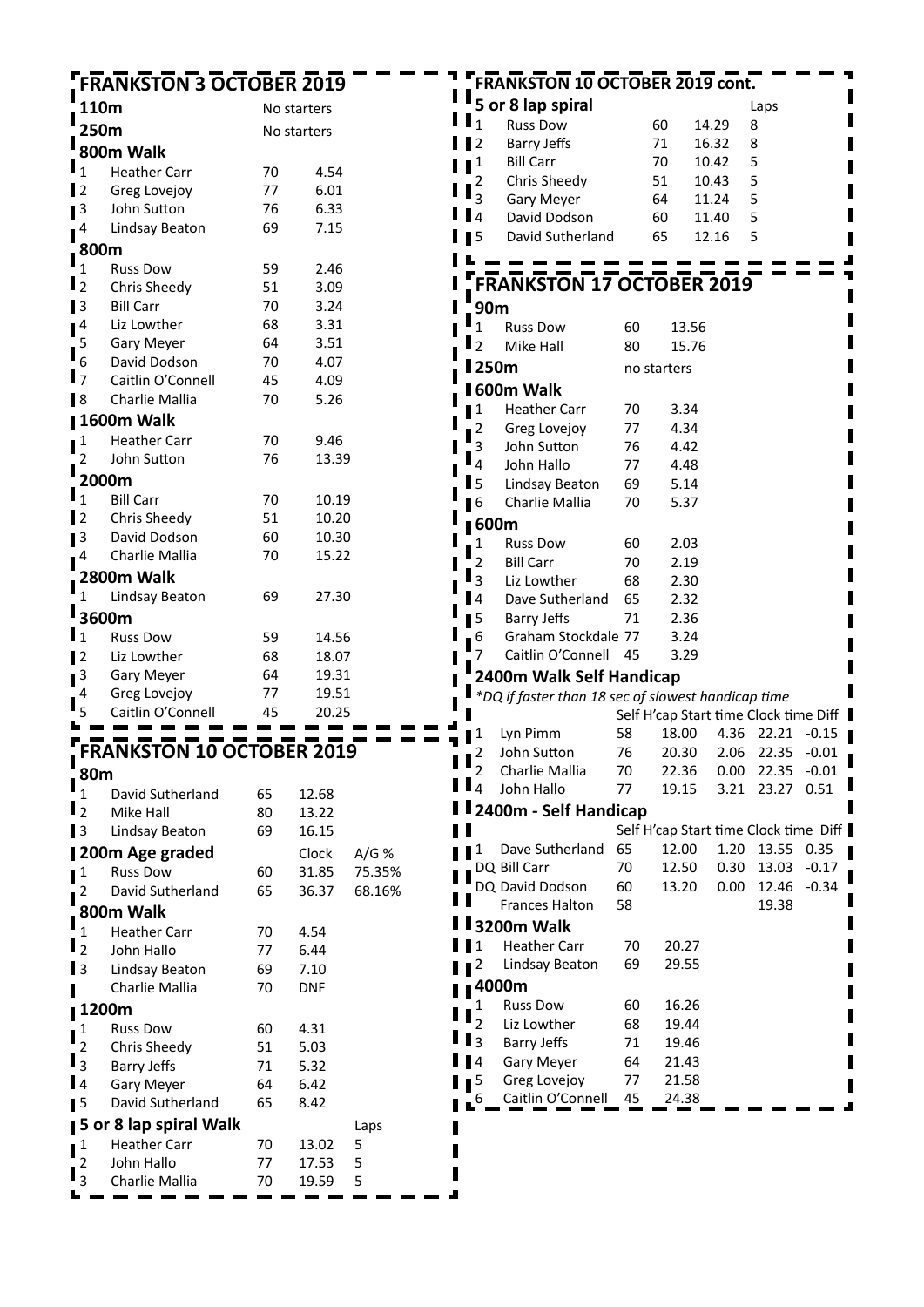#### **FRANKSTON 24 OCTOBER 2019** ſ

### **Relay Walk 400m / Run 600m / Sprint 200m**

|                                                                 |                                  |         |                    | Team time               |    |
|-----------------------------------------------------------------|----------------------------------|---------|--------------------|-------------------------|----|
| $\mathbf{I}_1$                                                  | <b>Heather Carr</b>              | 70      | w                  | 5.23                    |    |
| П                                                               | Graham Stockdale                 | 77      | S                  |                         |    |
| П                                                               | Claudio Riga                     | 64      | R                  |                         |    |
| 2                                                               | John Sutton                      | 76      | w                  | 5.34                    |    |
| П                                                               | Veronica Sheedy                  | Inv     | S                  |                         |    |
| Π                                                               | <b>Bill Carr</b>                 | 70      | R                  |                         |    |
| $\blacksquare$                                                  | Greg Lovejoy                     | 77      | w                  | 5.52                    |    |
| Π                                                               | Mike Hall                        | 80      | S                  |                         |    |
|                                                                 | Barry Jeffs                      | 71      | R                  |                         |    |
| 4                                                               | Charlie Mallia                   | 70      | w                  | 6.00                    |    |
| Π                                                               | Ramon Berlouis                   | 41      | S                  |                         |    |
| П                                                               | Liz Lowther                      | 68      | R                  |                         |    |
|                                                                 | 20 min or 30 min Walk            |         |                    |                         |    |
|                                                                 |                                  |         | Laps/Dist          | Dist 20 or 30min        |    |
| 1                                                               | <b>Heather Carr</b><br>70        | 7 laps  |                    | 2.8 km                  | 20 |
| $\overline{2}$                                                  | John Sutton<br>76                |         | 5/360m             | 2.36 km                 | 20 |
| $\mathbf{I}$ 1                                                  | Lindsay Beaton<br>69             | 8 laps  |                    | 3.2 km                  | 30 |
| $\blacksquare$                                                  | Charlie Mallia<br>70             |         | 7/200m             | 3 km                    | 30 |
|                                                                 | 20 min or 30 min Run Laps/Dist   |         |                    | Dist 20 or 30 min       |    |
| 1                                                               | 69<br>Gary Meyer                 |         | 9/50 m             | 3.65 km                 | 20 |
| 2                                                               | David Dodson<br>59               |         | 8 / 150 m          | 3.35                    | 20 |
| $\mathbf{1}$                                                    | Claudio Riga<br>64               |         | 15/200 m           | 6.2 km                  | 30 |
| $\mathbf{I}$ 2                                                  | Liz Lowther<br>68                |         | $14/200 \text{ m}$ | 5.8 km                  | 30 |
| $\blacksquare$                                                  | <b>Barry Jeffs</b><br>71         |         | 13/90 m            | 5.29 km                 | 30 |
| 4                                                               | 77<br>Greg Lovejoy               | 15 laps |                    | 6 km                    | 30 |
|                                                                 | Fran Halton<br>58                |         | 7/200 m            | 3 km                    | 30 |
|                                                                 |                                  |         |                    |                         |    |
|                                                                 | <b>FRANKSTON 31 OCTOBER 2019</b> |         |                    |                         |    |
| ı                                                               | 100m                             |         | no starters        |                         |    |
|                                                                 | 800m Walk                        |         |                    |                         |    |
|                                                                 |                                  |         |                    |                         |    |
|                                                                 |                                  |         |                    |                         |    |
| $\mathbf{1}$                                                    | <b>Heather Carr</b>              | 70      | 4.53               |                         |    |
|                                                                 | Claudio Riga                     | 64      | 5.07               |                         |    |
| 3                                                               | Greg Lovejoy                     | 77      | 6.22               |                         |    |
| 4                                                               | Lindsay Beaton                   | 69      | 7.24               |                         |    |
|                                                                 | 800m                             |         |                    |                         |    |
| $\overline{1}$                                                  | <b>Russ Dow</b>                  | 60      | 3.02               |                         |    |
|                                                                 | <b>Bill Carr</b>                 | 70      | 3.27               |                         |    |
| 3                                                               | Barry Jeffs                      | 71      | 3.44               |                         |    |
| 4                                                               | Ramon Berlouis                   | 41      | 4.06               |                         |    |
| 5                                                               | David Dodson                     | 60      | 4.21               |                         |    |
| 6                                                               | Dave Sutherland                  | 60      | 4.35               |                         |    |
|                                                                 | Gary Meyer                       | 64      | 4.39               |                         |    |
|                                                                 | 1 or 2 laps Walk in the park     |         |                    | Laps                    |    |
| 1                                                               | <b>Heather Carr</b>              | 70      | 23.05              | 2                       |    |
| $\overline{\mathbf{c}}$                                         | Lyn Pimm                         | 59      | 27.17              | $\overline{\mathbf{c}}$ |    |
| 3                                                               | John Sutton                      | 74      | 27.42              | 2                       |    |
|                                                                 | Lindsay Beaton                   | 69      | 24.00              | $\mathbf 1$             |    |
| $\mathbf{I}$<br>$\mathbf{I}_2$<br>$\mathbf{I}$<br>$\mathsf I_1$ | 1 or 2 laps Run in the park      |         |                    | Laps                    |    |
|                                                                 | <b>Russ Dow</b>                  | 60      | 19.13              | 2                       |    |
| $\overline{\mathbf{c}}$                                         | Claudio Riga                     | 64      | 21.02              | 2                       |    |
| ∎1<br>3                                                         | <b>Barry Jeffs</b>               | 71      | 20.27              | 2                       |    |
| $\overline{4}$                                                  | Dave Sutherland                  | 60      | 22.21              | 2                       |    |
| l 5                                                             | Greg Lovejoy                     | 77      | 22.30              | 2                       |    |
| 6                                                               | Gary Meyer                       | 64      | 24.22              | 2                       |    |
| 1                                                               | <b>Bill Carr</b>                 | 70      | 13.01              | $\mathbf 1$             |    |
| $\overline{c}$<br>$\overline{3}$                                | David Dodson                     | 60      | 13.47<br>14.55     | 1<br>1                  |    |

#### **GEELONG 2 OCTOBER 2019 400m** Andy Bruschi 01:09 Sharon Pedersen 01:11<br>Sue Howell 01:16 Sue Howell 01:16<br>Daimin Mole 01:16 Daimin Mole **2000m** Robert Jones 06:53<br>Rhys Hamill-Beach 06:56 Rhys Hamill-Beach 06:56<br>Sharon Pedersen 08:16 Sharon Pedersen Sue Howell 08:19 Gerry Fitzpatrick 09:28 Harrison Wright 09:41 Erik Bumbers 10:18 James Wright 10:19

Jill Coyte (W) 11:35 Chris Colley 11:44<br>Fiona Fitzpatrick 12:37

Fiona Fitzpatrick

П  $\blacksquare$  $\blacksquare$ 

П

ı  $\blacksquare$ П

ı П I

П ı ı П Ī ▟ Ŧ  $\blacksquare$ Π П П

| 4000m                    |       |  |
|--------------------------|-------|--|
| Phil Shay                | 15:43 |  |
| Jane White               | 16:39 |  |
| Estelle Davis            | 18:00 |  |
| Alan Jenkins             | 18:39 |  |
| Jonathan Davis           | 18:39 |  |
| Jeff Walker              | 19:03 |  |
| Louis Rowan              | 19:13 |  |
| Daryl Hurst              | 19:47 |  |
| Frank Engelsman          | 20:01 |  |
| 800m                     |       |  |
| Andy Bruschi             | 02:49 |  |
| Phil Shay                | 02:49 |  |
| Sue Howell               | 02:58 |  |
| <b>Gerry Fitzpatrick</b> | 03:19 |  |
| Alan Jenkins             | 03:23 |  |
| Jeff Walker              | 03:35 |  |
| <b>Estelle Davis</b>     | 03:38 |  |
| Erik Bumbers             | 03:51 |  |

## **GEELONG 9 OCTOBER 2019**

Jonathan Davis 04:02 Frank Engelsman 04:11

**300m**

| Rhys Hamill-Beach        | 38.90 |
|--------------------------|-------|
| Sharon Pedersen          | 50.50 |
| Daimin Mole              | 51.50 |
| 3200m                    |       |
| <b>Grant Simpson</b>     | 10:20 |
| Tony McRae               | 12:40 |
| Alan Jenkins             | 14:08 |
| Sharon Pedersen          | 14:19 |
| Jeff Walker              | 14:35 |
| <b>Gerry Fitzpatrick</b> | 15:14 |
| Daryl Hurst              | 15:51 |
| Grant Baensch            | 16:54 |
| Jill Coyte (W)           | 18:59 |
| 1500m                    |       |
| Rhys Hamill-Beach        | 05:35 |
| <b>Tony McRae</b>        | 05:47 |
| Noah Jones               | 06:19 |
| <b>Grant Simpson</b>     | 06:19 |
| <b>Gerry Fitzpatrick</b> | 06:37 |
| Jeff Walker              | 06:41 |
| Alan Jenkins             | 07:10 |
| Grant Baensch            | 07:32 |
| Daimin Mole              | 07:43 |
| Daryl Hurst              | 08:06 |
|                          |       |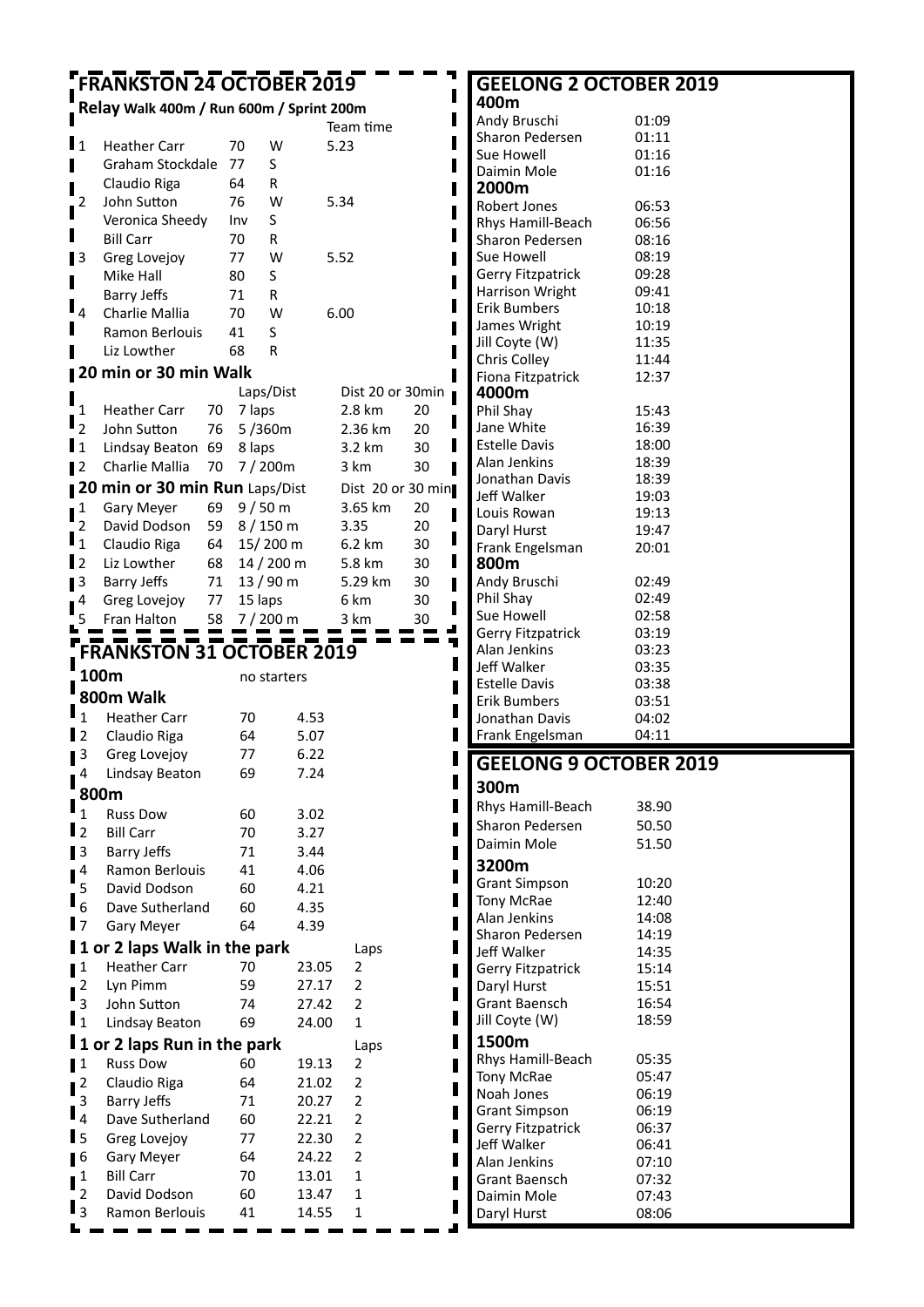## **GEELONG 16 OCTOBER 2019**

| 3000m - Jeff Walker Handicap |       |       |        |  |  |
|------------------------------|-------|-------|--------|--|--|
| Sue Howell                   | 18:02 | 12:32 |        |  |  |
| Erik Bumbers                 | 18:07 | 15:42 |        |  |  |
| Noah Jones                   | 18:22 | 12:34 | Winner |  |  |
| Jill Coyte (W)               | 18:29 | 18:21 |        |  |  |
| Chris Colley                 | 20:05 | 17:55 |        |  |  |
| 5000m Jeff Walker Handicap   |       |       |        |  |  |
| Daryl Hurst                  | 32:39 | 25:19 |        |  |  |
| Dave Elward                  | 32:52 | 21:32 |        |  |  |
| <b>Gerry Fitzpatrick</b>     | 32:56 | 24:36 |        |  |  |
| Fiona Fitzpatrick            | 33:01 | 33:01 |        |  |  |
| Sharon Pedersen              | 33:05 | 20:05 |        |  |  |
| Frank Engelsman              | 33:16 | 25:31 |        |  |  |
| <b>Tony McRae</b>            | 33:19 | 20:09 |        |  |  |
| Louis Rowan                  | 33:42 | 23:52 |        |  |  |
| Grant Baensch                | 33:52 | 27:22 |        |  |  |
| Alan Jenkins                 | 34:12 | 23:22 | winner |  |  |
| Mark Humphrey                | 35:02 | 22:32 |        |  |  |

#### **GEELONG 23 OCTOBER 2019**

| 300m                 |       |
|----------------------|-------|
| David Mitchell       | 48.00 |
| Andy Bruschi         | 51.50 |
| Peter Lamb           | 52.51 |
| 2400m                |       |
| Dave Elward          | 09:53 |
| Sharon Pedersen      | 09:56 |
| Jeff Walker          | 11:06 |
| Daryl Hurst          | 11:28 |
| Frank Engelsman      | 11:59 |
| <b>Grant Baensch</b> | 12:47 |
| Jill Coyte (W)       | 15:03 |
| 1600m                |       |
| Robert Jones         | 05:16 |
| Andy Bruschi         | 06:31 |
| Noah Jones           | 06:48 |
| Jeff Walker          | 07:16 |
| Daryl Hurst          | 07:53 |
| Frank Engelsman      | 07:54 |
| <b>Grant Baensch</b> | 08:14 |
| 800m                 |       |
| Dave Flward          | 02:59 |
| 1600m                |       |
| <b>Grant Simpson</b> | 05:20 |

#### **GEELONG 30 OCTOBER 2019**

| <b>3km Cross Country</b> |       |
|--------------------------|-------|
| Rhys Hamill-Beach        | 11:30 |
| Noah Jones               | 12:30 |
| Andrew Goodwin           | 12:55 |
| Kath Oliver              | 16:02 |
| Denis Valenta            | 16:08 |
| James Wright             | 16:48 |
| Joe Weiler               | 17:45 |
| Jill Coyte (W)           | 17:51 |
| Chris Colley             | 18:32 |
| <b>Faith Field</b>       | 24:19 |

#### **GEELONG 30 OCTOBER 2019 cont. 6km Cross Country**

| Luke Haines              | 22:10 |
|--------------------------|-------|
| Sharon Pedersen          | 24:36 |
| Tony McRae               | 24:40 |
| Dave Elward              | 25:11 |
| John Everett             | 27:56 |
| Alan Jenkins             | 29:04 |
| <b>Geoff Anset</b>       | 29:38 |
| <b>Gerry Fitzpatrick</b> | 30:31 |
| Daryl Hurst              | 31:09 |
| <b>Erik Bumbers</b>      | 32:02 |
| Grant Baensch            | 33:16 |
| Frank Engelsman          | 34:15 |
| Fiona Fitzpatrick        | 41:10 |





*I'm looking for a sneaker to wear while watching my friends run a marathon*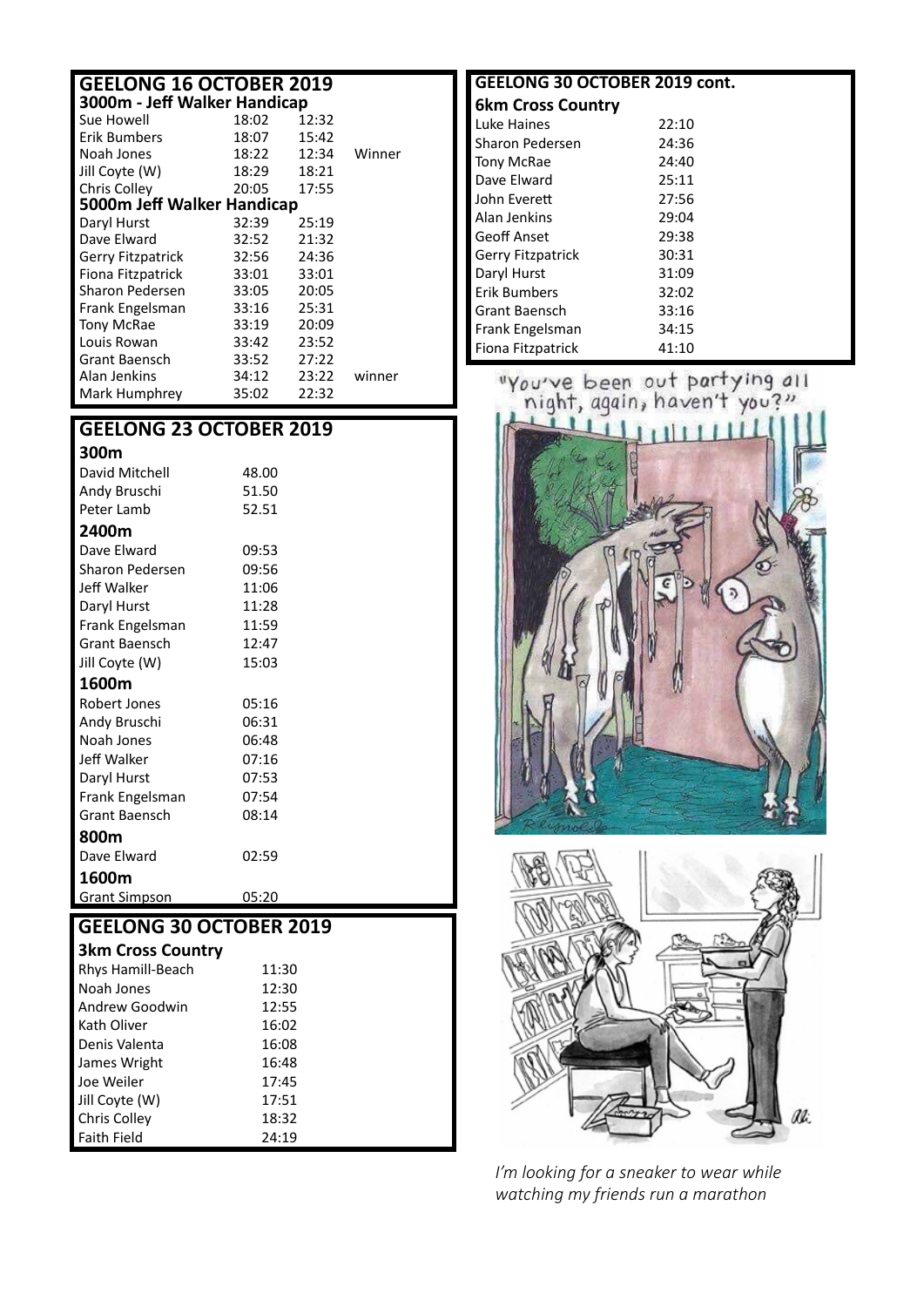| 6<br><b>CLAUD MULET</b><br>14.50<br>15.0<br>0.50<br>72.07<br>70m E/T<br>Diff<br>Clock<br>Est<br>SOPHIE McCAFFREY<br>77.09<br>8<br>11.13<br>12.0<br>0.87<br>GLAD WISHART<br>75<br>13.65<br>13.78<br>0.13<br><b>OSCAR LORENTZEN</b><br>8<br>10.69<br>11.6<br>0.91<br>77.83<br><b>VIVIENNE CASH</b><br>67<br>0.18<br>11.82<br>12.0<br>47<br>12.2<br>0.91<br>68.6<br><b>LEISA HUNT</b><br>11.29<br>0.23<br><b>MIKE CLAPPER</b><br>67<br>10.27<br>10.5<br>10<br>12.95<br>1.28<br>67.0<br><b>EMMA McCAFFREY</b><br>11.67<br>JO WHITTLE<br>47<br>12.05<br>13.5<br>1.45<br><b>EMILIE LORENTZEN</b><br>10<br>10.92<br>12.5<br>1.58<br>71.6<br>4.78<br>MICHELLE EDMONDS 45<br>13.22<br>18.0<br>LINDA McCAFFREY<br>11.2<br>1.62<br>56.63<br>41<br>12.82<br>800 MTRS H/C (Points)<br>Clock<br>H/cap H/C Time %<br><b>CHARLOTTE CONN</b><br>40<br>11.50<br>3.33<br>48.42<br>14.83<br>SIMONE O'BRIEN<br>3.17<br>5<br>3.12<br>47<br>64.5<br><b>∥700m E/T</b><br>Diff<br>Clock<br>Est<br>66<br>3.24<br>GO<br>3.24<br>80.6<br>JANET HOLMES<br>2.56.8<br>2.59<br>2.2<br>66<br>70<br>3.26<br>8<br>3.18<br>70.0<br><b>BILL CARR</b><br><b>CHRIS BROWN</b><br>2.52.4<br>3.00<br>7.6<br>64<br>3.28<br>3<br>3.25<br>60.4<br>JO WHITTLE<br>47<br>TERRY O'NEILL<br>63<br>2.56.9<br>3.07<br>10.1<br><b>TERRY O'NEILL</b><br>63<br>15<br>3.26<br>62.72<br>3.41<br><b>JO WHITTLE</b><br>47<br>2.53.5<br>3.05<br>11.5<br>300m E/T (Points)<br>Clock<br><b>Diff</b><br>%<br>Est<br>SIMONE O'BRIEN<br>2.46.1<br>3.01<br>14.9<br>47<br>92.2<br>77<br>49.63<br>50.3<br>0.62<br><b>300 MTRS H/C (WEEK 2) Clock</b><br>H/cap<br>H/C Time %<br>67<br>48.56<br>49.5<br>0.94<br>80.5<br>47<br>1.03.49 GO<br>63.49<br>60.7<br><b>JO WHITTLE</b><br>56.2<br>73.9<br><b>JIM McLURE</b><br>73<br>57.75<br>1.55<br>80.94<br><b>KURT GOLONKA</b><br>49<br>1.08.45 26<br>42.45<br>8.30<br>55.3<br>MICHELLE EDMONDS 45<br>68.30<br>60.0<br><b>MIKE CLAPPER</b><br>79.21<br>67<br>49.35<br>1.09.35 20<br><b>JO WHITTLE</b><br>56.2<br>55.47<br>47<br>69.51<br>13.30<br>75.3<br>I JIM McLURE<br>73<br>1.09.63 13<br>56.63<br><b>SANDRA MIDDLETON WALK -</b><br><b>3KM H'CAP (Sealed)</b><br>89.4<br><b>BOB WISHART</b><br>77<br>1.10.19 19<br>51.19<br>H/cap H/C Time %<br>Clock<br>72.0<br>60<br><b>JIM ROUNTREE</b><br>1.10.37 19<br>51.37<br>63<br>29.54<br>11.40<br>18.14<br>72.8<br>MICHELLE EDMONDS 45<br>1.10.76 3<br>55.73<br>67.76<br>29.56<br>9.41<br>20.15<br>74.3<br>64<br><b>BILL CARR</b><br>70<br>1.12.28 18<br>74.7<br>54.26<br>29.58<br>9.16<br>20.42<br>68.6<br><b>TONY DORAN</b><br>67<br>CHELSEA WHITTLE<br>12<br>1.12.47 20<br>52.47<br>71.8<br>70<br>30.01<br>18.11<br>89.5<br>11.50<br><b>I</b> WALK - 1600M H'CAP (Trophy)<br>88.0<br>77<br>30.04<br>9.27<br>20.37<br>Clock<br>Diff<br>%<br>Est<br>48.2<br>69<br>30.12<br>GO<br>30.12<br>JO WHITTLE<br>10.34<br>10.32<br>2<br>62.74<br>47<br>9.00<br>75.5<br>30.33<br>21.33<br>SANDRA MIDDLETON 70<br>63<br>9.59<br>10.03<br>71.85<br><b>JIM BERRINGTON</b><br>-4<br>64.2<br><b>JO WHITTLE</b><br>47<br>30.36<br>10.45<br>19.51<br>10.59<br><b>GWEN STEED</b><br>77<br>8<br>84.22<br>11.07<br>CYNTHIA ELLERY<br>66.8<br>70<br>30.49<br>6.28<br>24.21<br><b>KARYN O'NEILL</b><br>64<br>10.54<br>10.45<br>9<br>72.29<br>DES MIDDLETON<br>71.3<br>72<br>30.50<br>9.41<br>21.09<br>TONY DORAN<br>67<br>11.17<br>$-11$<br>66.43<br>11.06<br>69<br>30.44<br>7.22<br>23.22<br>62.3<br>TERRY O'NEILL<br>63<br>10.26<br>10.15<br>11<br>69.98<br>65.9<br>30.59<br>9.27<br>21.32<br>CONRAD HAMANN<br>67<br>69<br>12.38<br>12.24<br>14<br>61.85<br>PAUL LYNCH<br><b>TERRY O'NEILL</b><br>63<br>20.05<br>67.7<br>31.20<br>11.15<br>49.32<br>ROB JAMIESON<br>69<br>15.33<br>15.59<br>$-26$<br>MICHAEL HEFFERNAN 84<br>58.9<br>31.21<br>0.49<br>30.32<br>62.42<br>MICHAEL HEFFERNAN 84<br>15.10<br>15.45 -35<br>46.4<br>MARY HARPER<br>33.08<br>5.00<br>28.08<br>50<br>16.55 49<br>PETE BATTRICK<br>76<br>17.44<br>47.30<br><b>FASTEST TIME</b><br><b>HEATHER CARR 18:11</b><br>16.20 58<br>PETER McGRATH<br>79<br>17.18<br>51.37<br>RAY KEMP 3KM H/CAP Clock<br>H/C<br>H/C Time %<br><b>STANDING LONG JUMP Dist</b><br>CHRIS CAMPBELL<br>70<br>19.08<br>4.55<br>14.13<br>70.5<br>MIKE CLAPPER<br>1.97<br>67<br>58<br>66.4<br><b>MERLE WANT</b><br>19.26<br>3.00<br>16.26<br>Ш<br><b>JIM ROUNTREE</b><br>60<br>1.84<br>SIMONE O'BRIEN<br>47<br>65.5<br>19.35<br>5.10<br>14.25<br><b>■ CHELSEA WHITTLE</b><br>12<br>1.77<br><b>BILL CARR</b><br>70<br>19.44<br>3.15<br>16.29<br>60.8<br><b>EMILIE LORENTZEN</b><br>10<br>1.59<br>59<br>4.40<br><b>JANINE McKERRON</b><br>19.46<br>15.06<br>72.3<br>SOPHIE McCAFFREY<br>1.46<br>8<br>35.3<br>PETE BATTRICK<br>76<br>19.51<br>11.15<br>31.06<br>1.42<br><b>EMMA McCAFFREY</b><br>10<br>5.30<br>69.5<br><b>STEVE STRELECKY</b><br>70<br>19.55<br>14.25<br><b>Kevin Browne Week 1</b><br>ASHLEY PAGE<br>78<br>71.8<br>19.59<br>4.05<br>15.54<br>4k H/C (Sealed)<br>50.9<br><b>KAREN MONOHAN</b><br>53<br>20.00<br>GO<br>20.00<br>Clock<br>H/cap H/C Time %<br>59.8<br>PHIL URQUHART<br>75<br>20.16<br>2.15<br>18.01<br><b>CHARLOTTE CONN</b><br>40<br>19.55<br>6.30<br>26.25<br>59.7<br>63.1<br>SIMON LLOYD<br>64<br>21.29<br>6.30<br>14.59<br>SIMONE O'BRIEN<br>47<br>19.39<br>7.00<br>26.39<br>65.1<br>44.5<br>MICHELLE EDMONDS 45<br>22.57<br>2.15<br>20.42<br><b>JANINE MCKERRON</b><br>59<br>20.36<br>6.15<br>26.51<br>72.7<br><b>GREG HUGHES</b><br>5.35<br>40.9<br>61<br>28.04<br>22.29<br>4.00<br>73.6<br>JO COCKWILL<br>67<br>23.02<br>27.02<br>8.30<br>64.0<br>SARAH LORENTZEN<br>40<br>18.34<br>27.04<br>8.30<br>69.21<br><b>SIMON LLOYD</b><br>64<br>18.34<br>27.04<br><b>GLEN EIRA 8 OCTOBER 2019</b><br><b>CHRIS BROWN</b><br>62.6<br>64<br>20.32<br>6.40<br>27.12<br>60m E/T<br>Diff<br>%<br>Clock<br>Est<br><b>GREG HUGHES</b><br>61<br>21.44<br>5.30<br>27.14<br>57.5<br><b>GLAD WISHART</b><br>11.95<br>0.01<br>86.12<br>75<br>11.96<br>67.2<br><b>STEVE STRELECKY</b><br>70<br>20.15<br>7.00<br>27.15<br>74.45 I<br><b>JO WHITTLE</b><br>47<br>10.41<br>10.5<br>0.09<br>75<br>3.00<br>PHIL URQUHART<br>25.14<br>27.15<br>58.0<br>MIKE CLAPPER<br>67<br>8.99<br>9.1<br>0.11<br>90.0<br>47<br>5.00<br>LEISA HUNT<br>23.03<br>28.03<br>55.5<br><b>JIM ROUNTREE</b><br>60<br>9.58<br>9,7<br>0.12<br>80.69<br>VIVIENNE CASH<br>67<br>10.20<br>0.20<br>92.3<br>10.0 | <b>GLEN EIRA 1 OCTOBER 2019</b> |  |  |  | GLEN EIRA 8 OCTOBER 2019 cont. |  |  |  |
|--------------------------------------------------------------------------------------------------------------------------------------------------------------------------------------------------------------------------------------------------------------------------------------------------------------------------------------------------------------------------------------------------------------------------------------------------------------------------------------------------------------------------------------------------------------------------------------------------------------------------------------------------------------------------------------------------------------------------------------------------------------------------------------------------------------------------------------------------------------------------------------------------------------------------------------------------------------------------------------------------------------------------------------------------------------------------------------------------------------------------------------------------------------------------------------------------------------------------------------------------------------------------------------------------------------------------------------------------------------------------------------------------------------------------------------------------------------------------------------------------------------------------------------------------------------------------------------------------------------------------------------------------------------------------------------------------------------------------------------------------------------------------------------------------------------------------------------------------------------------------------------------------------------------------------------------------------------------------------------------------------------------------------------------------------------------------------------------------------------------------------------------------------------------------------------------------------------------------------------------------------------------------------------------------------------------------------------------------------------------------------------------------------------------------------------------------------------------------------------------------------------------------------------------------------------------------------------------------------------------------------------------------------------------------------------------------------------------------------------------------------------------------------------------------------------------------------------------------------------------------------------------------------------------------------------------------------------------------------------------------------------------------------------------------------------------------------------------------------------------------------------------------------------------------------------------------------------------------------------------------------------------------------------------------------------------------------------------------------------------------------------------------------------------------------------------------------------------------------------------------------------------------------------------------------------------------------------------------------------------------------------------------------------------------------------------------------------------------------------------------------------------------------------------------------------------------------------------------------------------------------------------------------------------------------------------------------------------------------------------------------------------------------------------------------------------------------------------------------------------------------------------------------------------------------------------------------------------------------------------------------------------------------------------------------------------------------------------------------------------------------------------------------------------------------------------------------------------------------------------------------------------------------------------------------------------------------------------------------------------------------------------------------------------------------------------------------------------------------------------------------------------------------------------------------------------------------------------------------------------------------------------------------------------------------------------------------------------------------------------------------------------------------------------------------------------------------------------------------------------------------------------------------------------------------------------------------------------------------------------------------------------------------------------------------------------------------------------------------------------------------------------------------------------------------------------------------------------------------------------------------------------------------------------------------------------------------------------------------------------------------------------------------------------------------------------------------------------------------------------------------------------------------------------------------------------------------------------------------------------------------------------------------------------------------------------------------------------------------------------------------------------------------------------------------------------------------------------------------------------------------------------------------------------------------------------------------------------------------------------------------------------------------------------------------------------------------------|---------------------------------|--|--|--|--------------------------------|--|--|--|
|                                                                                                                                                                                                                                                                                                                                                                                                                                                                                                                                                                                                                                                                                                                                                                                                                                                                                                                                                                                                                                                                                                                                                                                                                                                                                                                                                                                                                                                                                                                                                                                                                                                                                                                                                                                                                                                                                                                                                                                                                                                                                                                                                                                                                                                                                                                                                                                                                                                                                                                                                                                                                                                                                                                                                                                                                                                                                                                                                                                                                                                                                                                                                                                                                                                                                                                                                                                                                                                                                                                                                                                                                                                                                                                                                                                                                                                                                                                                                                                                                                                                                                                                                                                                                                                                                                                                                                                                                                                                                                                                                                                                                                                                                                                                                                                                                                                                                                                                                                                                                                                                                                                                                                                                                                                                                                                                                                                                                                                                                                                                                                                                                                                                                                                                                                                                                                                                                                                                                                                                                                                                                                                                                                                                                                                                                                                                      |                                 |  |  |  |                                |  |  |  |
|                                                                                                                                                                                                                                                                                                                                                                                                                                                                                                                                                                                                                                                                                                                                                                                                                                                                                                                                                                                                                                                                                                                                                                                                                                                                                                                                                                                                                                                                                                                                                                                                                                                                                                                                                                                                                                                                                                                                                                                                                                                                                                                                                                                                                                                                                                                                                                                                                                                                                                                                                                                                                                                                                                                                                                                                                                                                                                                                                                                                                                                                                                                                                                                                                                                                                                                                                                                                                                                                                                                                                                                                                                                                                                                                                                                                                                                                                                                                                                                                                                                                                                                                                                                                                                                                                                                                                                                                                                                                                                                                                                                                                                                                                                                                                                                                                                                                                                                                                                                                                                                                                                                                                                                                                                                                                                                                                                                                                                                                                                                                                                                                                                                                                                                                                                                                                                                                                                                                                                                                                                                                                                                                                                                                                                                                                                                                      |                                 |  |  |  |                                |  |  |  |
|                                                                                                                                                                                                                                                                                                                                                                                                                                                                                                                                                                                                                                                                                                                                                                                                                                                                                                                                                                                                                                                                                                                                                                                                                                                                                                                                                                                                                                                                                                                                                                                                                                                                                                                                                                                                                                                                                                                                                                                                                                                                                                                                                                                                                                                                                                                                                                                                                                                                                                                                                                                                                                                                                                                                                                                                                                                                                                                                                                                                                                                                                                                                                                                                                                                                                                                                                                                                                                                                                                                                                                                                                                                                                                                                                                                                                                                                                                                                                                                                                                                                                                                                                                                                                                                                                                                                                                                                                                                                                                                                                                                                                                                                                                                                                                                                                                                                                                                                                                                                                                                                                                                                                                                                                                                                                                                                                                                                                                                                                                                                                                                                                                                                                                                                                                                                                                                                                                                                                                                                                                                                                                                                                                                                                                                                                                                                      |                                 |  |  |  |                                |  |  |  |
|                                                                                                                                                                                                                                                                                                                                                                                                                                                                                                                                                                                                                                                                                                                                                                                                                                                                                                                                                                                                                                                                                                                                                                                                                                                                                                                                                                                                                                                                                                                                                                                                                                                                                                                                                                                                                                                                                                                                                                                                                                                                                                                                                                                                                                                                                                                                                                                                                                                                                                                                                                                                                                                                                                                                                                                                                                                                                                                                                                                                                                                                                                                                                                                                                                                                                                                                                                                                                                                                                                                                                                                                                                                                                                                                                                                                                                                                                                                                                                                                                                                                                                                                                                                                                                                                                                                                                                                                                                                                                                                                                                                                                                                                                                                                                                                                                                                                                                                                                                                                                                                                                                                                                                                                                                                                                                                                                                                                                                                                                                                                                                                                                                                                                                                                                                                                                                                                                                                                                                                                                                                                                                                                                                                                                                                                                                                                      |                                 |  |  |  |                                |  |  |  |
|                                                                                                                                                                                                                                                                                                                                                                                                                                                                                                                                                                                                                                                                                                                                                                                                                                                                                                                                                                                                                                                                                                                                                                                                                                                                                                                                                                                                                                                                                                                                                                                                                                                                                                                                                                                                                                                                                                                                                                                                                                                                                                                                                                                                                                                                                                                                                                                                                                                                                                                                                                                                                                                                                                                                                                                                                                                                                                                                                                                                                                                                                                                                                                                                                                                                                                                                                                                                                                                                                                                                                                                                                                                                                                                                                                                                                                                                                                                                                                                                                                                                                                                                                                                                                                                                                                                                                                                                                                                                                                                                                                                                                                                                                                                                                                                                                                                                                                                                                                                                                                                                                                                                                                                                                                                                                                                                                                                                                                                                                                                                                                                                                                                                                                                                                                                                                                                                                                                                                                                                                                                                                                                                                                                                                                                                                                                                      |                                 |  |  |  |                                |  |  |  |
|                                                                                                                                                                                                                                                                                                                                                                                                                                                                                                                                                                                                                                                                                                                                                                                                                                                                                                                                                                                                                                                                                                                                                                                                                                                                                                                                                                                                                                                                                                                                                                                                                                                                                                                                                                                                                                                                                                                                                                                                                                                                                                                                                                                                                                                                                                                                                                                                                                                                                                                                                                                                                                                                                                                                                                                                                                                                                                                                                                                                                                                                                                                                                                                                                                                                                                                                                                                                                                                                                                                                                                                                                                                                                                                                                                                                                                                                                                                                                                                                                                                                                                                                                                                                                                                                                                                                                                                                                                                                                                                                                                                                                                                                                                                                                                                                                                                                                                                                                                                                                                                                                                                                                                                                                                                                                                                                                                                                                                                                                                                                                                                                                                                                                                                                                                                                                                                                                                                                                                                                                                                                                                                                                                                                                                                                                                                                      |                                 |  |  |  |                                |  |  |  |
|                                                                                                                                                                                                                                                                                                                                                                                                                                                                                                                                                                                                                                                                                                                                                                                                                                                                                                                                                                                                                                                                                                                                                                                                                                                                                                                                                                                                                                                                                                                                                                                                                                                                                                                                                                                                                                                                                                                                                                                                                                                                                                                                                                                                                                                                                                                                                                                                                                                                                                                                                                                                                                                                                                                                                                                                                                                                                                                                                                                                                                                                                                                                                                                                                                                                                                                                                                                                                                                                                                                                                                                                                                                                                                                                                                                                                                                                                                                                                                                                                                                                                                                                                                                                                                                                                                                                                                                                                                                                                                                                                                                                                                                                                                                                                                                                                                                                                                                                                                                                                                                                                                                                                                                                                                                                                                                                                                                                                                                                                                                                                                                                                                                                                                                                                                                                                                                                                                                                                                                                                                                                                                                                                                                                                                                                                                                                      |                                 |  |  |  |                                |  |  |  |
|                                                                                                                                                                                                                                                                                                                                                                                                                                                                                                                                                                                                                                                                                                                                                                                                                                                                                                                                                                                                                                                                                                                                                                                                                                                                                                                                                                                                                                                                                                                                                                                                                                                                                                                                                                                                                                                                                                                                                                                                                                                                                                                                                                                                                                                                                                                                                                                                                                                                                                                                                                                                                                                                                                                                                                                                                                                                                                                                                                                                                                                                                                                                                                                                                                                                                                                                                                                                                                                                                                                                                                                                                                                                                                                                                                                                                                                                                                                                                                                                                                                                                                                                                                                                                                                                                                                                                                                                                                                                                                                                                                                                                                                                                                                                                                                                                                                                                                                                                                                                                                                                                                                                                                                                                                                                                                                                                                                                                                                                                                                                                                                                                                                                                                                                                                                                                                                                                                                                                                                                                                                                                                                                                                                                                                                                                                                                      |                                 |  |  |  |                                |  |  |  |
|                                                                                                                                                                                                                                                                                                                                                                                                                                                                                                                                                                                                                                                                                                                                                                                                                                                                                                                                                                                                                                                                                                                                                                                                                                                                                                                                                                                                                                                                                                                                                                                                                                                                                                                                                                                                                                                                                                                                                                                                                                                                                                                                                                                                                                                                                                                                                                                                                                                                                                                                                                                                                                                                                                                                                                                                                                                                                                                                                                                                                                                                                                                                                                                                                                                                                                                                                                                                                                                                                                                                                                                                                                                                                                                                                                                                                                                                                                                                                                                                                                                                                                                                                                                                                                                                                                                                                                                                                                                                                                                                                                                                                                                                                                                                                                                                                                                                                                                                                                                                                                                                                                                                                                                                                                                                                                                                                                                                                                                                                                                                                                                                                                                                                                                                                                                                                                                                                                                                                                                                                                                                                                                                                                                                                                                                                                                                      | JANET HOLMES                    |  |  |  |                                |  |  |  |
|                                                                                                                                                                                                                                                                                                                                                                                                                                                                                                                                                                                                                                                                                                                                                                                                                                                                                                                                                                                                                                                                                                                                                                                                                                                                                                                                                                                                                                                                                                                                                                                                                                                                                                                                                                                                                                                                                                                                                                                                                                                                                                                                                                                                                                                                                                                                                                                                                                                                                                                                                                                                                                                                                                                                                                                                                                                                                                                                                                                                                                                                                                                                                                                                                                                                                                                                                                                                                                                                                                                                                                                                                                                                                                                                                                                                                                                                                                                                                                                                                                                                                                                                                                                                                                                                                                                                                                                                                                                                                                                                                                                                                                                                                                                                                                                                                                                                                                                                                                                                                                                                                                                                                                                                                                                                                                                                                                                                                                                                                                                                                                                                                                                                                                                                                                                                                                                                                                                                                                                                                                                                                                                                                                                                                                                                                                                                      |                                 |  |  |  |                                |  |  |  |
|                                                                                                                                                                                                                                                                                                                                                                                                                                                                                                                                                                                                                                                                                                                                                                                                                                                                                                                                                                                                                                                                                                                                                                                                                                                                                                                                                                                                                                                                                                                                                                                                                                                                                                                                                                                                                                                                                                                                                                                                                                                                                                                                                                                                                                                                                                                                                                                                                                                                                                                                                                                                                                                                                                                                                                                                                                                                                                                                                                                                                                                                                                                                                                                                                                                                                                                                                                                                                                                                                                                                                                                                                                                                                                                                                                                                                                                                                                                                                                                                                                                                                                                                                                                                                                                                                                                                                                                                                                                                                                                                                                                                                                                                                                                                                                                                                                                                                                                                                                                                                                                                                                                                                                                                                                                                                                                                                                                                                                                                                                                                                                                                                                                                                                                                                                                                                                                                                                                                                                                                                                                                                                                                                                                                                                                                                                                                      |                                 |  |  |  |                                |  |  |  |
|                                                                                                                                                                                                                                                                                                                                                                                                                                                                                                                                                                                                                                                                                                                                                                                                                                                                                                                                                                                                                                                                                                                                                                                                                                                                                                                                                                                                                                                                                                                                                                                                                                                                                                                                                                                                                                                                                                                                                                                                                                                                                                                                                                                                                                                                                                                                                                                                                                                                                                                                                                                                                                                                                                                                                                                                                                                                                                                                                                                                                                                                                                                                                                                                                                                                                                                                                                                                                                                                                                                                                                                                                                                                                                                                                                                                                                                                                                                                                                                                                                                                                                                                                                                                                                                                                                                                                                                                                                                                                                                                                                                                                                                                                                                                                                                                                                                                                                                                                                                                                                                                                                                                                                                                                                                                                                                                                                                                                                                                                                                                                                                                                                                                                                                                                                                                                                                                                                                                                                                                                                                                                                                                                                                                                                                                                                                                      |                                 |  |  |  |                                |  |  |  |
|                                                                                                                                                                                                                                                                                                                                                                                                                                                                                                                                                                                                                                                                                                                                                                                                                                                                                                                                                                                                                                                                                                                                                                                                                                                                                                                                                                                                                                                                                                                                                                                                                                                                                                                                                                                                                                                                                                                                                                                                                                                                                                                                                                                                                                                                                                                                                                                                                                                                                                                                                                                                                                                                                                                                                                                                                                                                                                                                                                                                                                                                                                                                                                                                                                                                                                                                                                                                                                                                                                                                                                                                                                                                                                                                                                                                                                                                                                                                                                                                                                                                                                                                                                                                                                                                                                                                                                                                                                                                                                                                                                                                                                                                                                                                                                                                                                                                                                                                                                                                                                                                                                                                                                                                                                                                                                                                                                                                                                                                                                                                                                                                                                                                                                                                                                                                                                                                                                                                                                                                                                                                                                                                                                                                                                                                                                                                      |                                 |  |  |  |                                |  |  |  |
|                                                                                                                                                                                                                                                                                                                                                                                                                                                                                                                                                                                                                                                                                                                                                                                                                                                                                                                                                                                                                                                                                                                                                                                                                                                                                                                                                                                                                                                                                                                                                                                                                                                                                                                                                                                                                                                                                                                                                                                                                                                                                                                                                                                                                                                                                                                                                                                                                                                                                                                                                                                                                                                                                                                                                                                                                                                                                                                                                                                                                                                                                                                                                                                                                                                                                                                                                                                                                                                                                                                                                                                                                                                                                                                                                                                                                                                                                                                                                                                                                                                                                                                                                                                                                                                                                                                                                                                                                                                                                                                                                                                                                                                                                                                                                                                                                                                                                                                                                                                                                                                                                                                                                                                                                                                                                                                                                                                                                                                                                                                                                                                                                                                                                                                                                                                                                                                                                                                                                                                                                                                                                                                                                                                                                                                                                                                                      | <b>BOB WISHART</b>              |  |  |  |                                |  |  |  |
|                                                                                                                                                                                                                                                                                                                                                                                                                                                                                                                                                                                                                                                                                                                                                                                                                                                                                                                                                                                                                                                                                                                                                                                                                                                                                                                                                                                                                                                                                                                                                                                                                                                                                                                                                                                                                                                                                                                                                                                                                                                                                                                                                                                                                                                                                                                                                                                                                                                                                                                                                                                                                                                                                                                                                                                                                                                                                                                                                                                                                                                                                                                                                                                                                                                                                                                                                                                                                                                                                                                                                                                                                                                                                                                                                                                                                                                                                                                                                                                                                                                                                                                                                                                                                                                                                                                                                                                                                                                                                                                                                                                                                                                                                                                                                                                                                                                                                                                                                                                                                                                                                                                                                                                                                                                                                                                                                                                                                                                                                                                                                                                                                                                                                                                                                                                                                                                                                                                                                                                                                                                                                                                                                                                                                                                                                                                                      | <b>MIKE CLAPPER</b>             |  |  |  |                                |  |  |  |
|                                                                                                                                                                                                                                                                                                                                                                                                                                                                                                                                                                                                                                                                                                                                                                                                                                                                                                                                                                                                                                                                                                                                                                                                                                                                                                                                                                                                                                                                                                                                                                                                                                                                                                                                                                                                                                                                                                                                                                                                                                                                                                                                                                                                                                                                                                                                                                                                                                                                                                                                                                                                                                                                                                                                                                                                                                                                                                                                                                                                                                                                                                                                                                                                                                                                                                                                                                                                                                                                                                                                                                                                                                                                                                                                                                                                                                                                                                                                                                                                                                                                                                                                                                                                                                                                                                                                                                                                                                                                                                                                                                                                                                                                                                                                                                                                                                                                                                                                                                                                                                                                                                                                                                                                                                                                                                                                                                                                                                                                                                                                                                                                                                                                                                                                                                                                                                                                                                                                                                                                                                                                                                                                                                                                                                                                                                                                      |                                 |  |  |  |                                |  |  |  |
|                                                                                                                                                                                                                                                                                                                                                                                                                                                                                                                                                                                                                                                                                                                                                                                                                                                                                                                                                                                                                                                                                                                                                                                                                                                                                                                                                                                                                                                                                                                                                                                                                                                                                                                                                                                                                                                                                                                                                                                                                                                                                                                                                                                                                                                                                                                                                                                                                                                                                                                                                                                                                                                                                                                                                                                                                                                                                                                                                                                                                                                                                                                                                                                                                                                                                                                                                                                                                                                                                                                                                                                                                                                                                                                                                                                                                                                                                                                                                                                                                                                                                                                                                                                                                                                                                                                                                                                                                                                                                                                                                                                                                                                                                                                                                                                                                                                                                                                                                                                                                                                                                                                                                                                                                                                                                                                                                                                                                                                                                                                                                                                                                                                                                                                                                                                                                                                                                                                                                                                                                                                                                                                                                                                                                                                                                                                                      |                                 |  |  |  |                                |  |  |  |
|                                                                                                                                                                                                                                                                                                                                                                                                                                                                                                                                                                                                                                                                                                                                                                                                                                                                                                                                                                                                                                                                                                                                                                                                                                                                                                                                                                                                                                                                                                                                                                                                                                                                                                                                                                                                                                                                                                                                                                                                                                                                                                                                                                                                                                                                                                                                                                                                                                                                                                                                                                                                                                                                                                                                                                                                                                                                                                                                                                                                                                                                                                                                                                                                                                                                                                                                                                                                                                                                                                                                                                                                                                                                                                                                                                                                                                                                                                                                                                                                                                                                                                                                                                                                                                                                                                                                                                                                                                                                                                                                                                                                                                                                                                                                                                                                                                                                                                                                                                                                                                                                                                                                                                                                                                                                                                                                                                                                                                                                                                                                                                                                                                                                                                                                                                                                                                                                                                                                                                                                                                                                                                                                                                                                                                                                                                                                      |                                 |  |  |  |                                |  |  |  |
|                                                                                                                                                                                                                                                                                                                                                                                                                                                                                                                                                                                                                                                                                                                                                                                                                                                                                                                                                                                                                                                                                                                                                                                                                                                                                                                                                                                                                                                                                                                                                                                                                                                                                                                                                                                                                                                                                                                                                                                                                                                                                                                                                                                                                                                                                                                                                                                                                                                                                                                                                                                                                                                                                                                                                                                                                                                                                                                                                                                                                                                                                                                                                                                                                                                                                                                                                                                                                                                                                                                                                                                                                                                                                                                                                                                                                                                                                                                                                                                                                                                                                                                                                                                                                                                                                                                                                                                                                                                                                                                                                                                                                                                                                                                                                                                                                                                                                                                                                                                                                                                                                                                                                                                                                                                                                                                                                                                                                                                                                                                                                                                                                                                                                                                                                                                                                                                                                                                                                                                                                                                                                                                                                                                                                                                                                                                                      |                                 |  |  |  |                                |  |  |  |
|                                                                                                                                                                                                                                                                                                                                                                                                                                                                                                                                                                                                                                                                                                                                                                                                                                                                                                                                                                                                                                                                                                                                                                                                                                                                                                                                                                                                                                                                                                                                                                                                                                                                                                                                                                                                                                                                                                                                                                                                                                                                                                                                                                                                                                                                                                                                                                                                                                                                                                                                                                                                                                                                                                                                                                                                                                                                                                                                                                                                                                                                                                                                                                                                                                                                                                                                                                                                                                                                                                                                                                                                                                                                                                                                                                                                                                                                                                                                                                                                                                                                                                                                                                                                                                                                                                                                                                                                                                                                                                                                                                                                                                                                                                                                                                                                                                                                                                                                                                                                                                                                                                                                                                                                                                                                                                                                                                                                                                                                                                                                                                                                                                                                                                                                                                                                                                                                                                                                                                                                                                                                                                                                                                                                                                                                                                                                      |                                 |  |  |  |                                |  |  |  |
|                                                                                                                                                                                                                                                                                                                                                                                                                                                                                                                                                                                                                                                                                                                                                                                                                                                                                                                                                                                                                                                                                                                                                                                                                                                                                                                                                                                                                                                                                                                                                                                                                                                                                                                                                                                                                                                                                                                                                                                                                                                                                                                                                                                                                                                                                                                                                                                                                                                                                                                                                                                                                                                                                                                                                                                                                                                                                                                                                                                                                                                                                                                                                                                                                                                                                                                                                                                                                                                                                                                                                                                                                                                                                                                                                                                                                                                                                                                                                                                                                                                                                                                                                                                                                                                                                                                                                                                                                                                                                                                                                                                                                                                                                                                                                                                                                                                                                                                                                                                                                                                                                                                                                                                                                                                                                                                                                                                                                                                                                                                                                                                                                                                                                                                                                                                                                                                                                                                                                                                                                                                                                                                                                                                                                                                                                                                                      | <b>JIM BERRINGTON</b>           |  |  |  |                                |  |  |  |
|                                                                                                                                                                                                                                                                                                                                                                                                                                                                                                                                                                                                                                                                                                                                                                                                                                                                                                                                                                                                                                                                                                                                                                                                                                                                                                                                                                                                                                                                                                                                                                                                                                                                                                                                                                                                                                                                                                                                                                                                                                                                                                                                                                                                                                                                                                                                                                                                                                                                                                                                                                                                                                                                                                                                                                                                                                                                                                                                                                                                                                                                                                                                                                                                                                                                                                                                                                                                                                                                                                                                                                                                                                                                                                                                                                                                                                                                                                                                                                                                                                                                                                                                                                                                                                                                                                                                                                                                                                                                                                                                                                                                                                                                                                                                                                                                                                                                                                                                                                                                                                                                                                                                                                                                                                                                                                                                                                                                                                                                                                                                                                                                                                                                                                                                                                                                                                                                                                                                                                                                                                                                                                                                                                                                                                                                                                                                      | KARYN O'NEILL                   |  |  |  |                                |  |  |  |
|                                                                                                                                                                                                                                                                                                                                                                                                                                                                                                                                                                                                                                                                                                                                                                                                                                                                                                                                                                                                                                                                                                                                                                                                                                                                                                                                                                                                                                                                                                                                                                                                                                                                                                                                                                                                                                                                                                                                                                                                                                                                                                                                                                                                                                                                                                                                                                                                                                                                                                                                                                                                                                                                                                                                                                                                                                                                                                                                                                                                                                                                                                                                                                                                                                                                                                                                                                                                                                                                                                                                                                                                                                                                                                                                                                                                                                                                                                                                                                                                                                                                                                                                                                                                                                                                                                                                                                                                                                                                                                                                                                                                                                                                                                                                                                                                                                                                                                                                                                                                                                                                                                                                                                                                                                                                                                                                                                                                                                                                                                                                                                                                                                                                                                                                                                                                                                                                                                                                                                                                                                                                                                                                                                                                                                                                                                                                      |                                 |  |  |  |                                |  |  |  |
|                                                                                                                                                                                                                                                                                                                                                                                                                                                                                                                                                                                                                                                                                                                                                                                                                                                                                                                                                                                                                                                                                                                                                                                                                                                                                                                                                                                                                                                                                                                                                                                                                                                                                                                                                                                                                                                                                                                                                                                                                                                                                                                                                                                                                                                                                                                                                                                                                                                                                                                                                                                                                                                                                                                                                                                                                                                                                                                                                                                                                                                                                                                                                                                                                                                                                                                                                                                                                                                                                                                                                                                                                                                                                                                                                                                                                                                                                                                                                                                                                                                                                                                                                                                                                                                                                                                                                                                                                                                                                                                                                                                                                                                                                                                                                                                                                                                                                                                                                                                                                                                                                                                                                                                                                                                                                                                                                                                                                                                                                                                                                                                                                                                                                                                                                                                                                                                                                                                                                                                                                                                                                                                                                                                                                                                                                                                                      | HEATHER CARR                    |  |  |  |                                |  |  |  |
|                                                                                                                                                                                                                                                                                                                                                                                                                                                                                                                                                                                                                                                                                                                                                                                                                                                                                                                                                                                                                                                                                                                                                                                                                                                                                                                                                                                                                                                                                                                                                                                                                                                                                                                                                                                                                                                                                                                                                                                                                                                                                                                                                                                                                                                                                                                                                                                                                                                                                                                                                                                                                                                                                                                                                                                                                                                                                                                                                                                                                                                                                                                                                                                                                                                                                                                                                                                                                                                                                                                                                                                                                                                                                                                                                                                                                                                                                                                                                                                                                                                                                                                                                                                                                                                                                                                                                                                                                                                                                                                                                                                                                                                                                                                                                                                                                                                                                                                                                                                                                                                                                                                                                                                                                                                                                                                                                                                                                                                                                                                                                                                                                                                                                                                                                                                                                                                                                                                                                                                                                                                                                                                                                                                                                                                                                                                                      | <b>GWEN STEED</b>               |  |  |  |                                |  |  |  |
|                                                                                                                                                                                                                                                                                                                                                                                                                                                                                                                                                                                                                                                                                                                                                                                                                                                                                                                                                                                                                                                                                                                                                                                                                                                                                                                                                                                                                                                                                                                                                                                                                                                                                                                                                                                                                                                                                                                                                                                                                                                                                                                                                                                                                                                                                                                                                                                                                                                                                                                                                                                                                                                                                                                                                                                                                                                                                                                                                                                                                                                                                                                                                                                                                                                                                                                                                                                                                                                                                                                                                                                                                                                                                                                                                                                                                                                                                                                                                                                                                                                                                                                                                                                                                                                                                                                                                                                                                                                                                                                                                                                                                                                                                                                                                                                                                                                                                                                                                                                                                                                                                                                                                                                                                                                                                                                                                                                                                                                                                                                                                                                                                                                                                                                                                                                                                                                                                                                                                                                                                                                                                                                                                                                                                                                                                                                                      | ROB JAMIESON                    |  |  |  |                                |  |  |  |
|                                                                                                                                                                                                                                                                                                                                                                                                                                                                                                                                                                                                                                                                                                                                                                                                                                                                                                                                                                                                                                                                                                                                                                                                                                                                                                                                                                                                                                                                                                                                                                                                                                                                                                                                                                                                                                                                                                                                                                                                                                                                                                                                                                                                                                                                                                                                                                                                                                                                                                                                                                                                                                                                                                                                                                                                                                                                                                                                                                                                                                                                                                                                                                                                                                                                                                                                                                                                                                                                                                                                                                                                                                                                                                                                                                                                                                                                                                                                                                                                                                                                                                                                                                                                                                                                                                                                                                                                                                                                                                                                                                                                                                                                                                                                                                                                                                                                                                                                                                                                                                                                                                                                                                                                                                                                                                                                                                                                                                                                                                                                                                                                                                                                                                                                                                                                                                                                                                                                                                                                                                                                                                                                                                                                                                                                                                                                      |                                 |  |  |  |                                |  |  |  |
|                                                                                                                                                                                                                                                                                                                                                                                                                                                                                                                                                                                                                                                                                                                                                                                                                                                                                                                                                                                                                                                                                                                                                                                                                                                                                                                                                                                                                                                                                                                                                                                                                                                                                                                                                                                                                                                                                                                                                                                                                                                                                                                                                                                                                                                                                                                                                                                                                                                                                                                                                                                                                                                                                                                                                                                                                                                                                                                                                                                                                                                                                                                                                                                                                                                                                                                                                                                                                                                                                                                                                                                                                                                                                                                                                                                                                                                                                                                                                                                                                                                                                                                                                                                                                                                                                                                                                                                                                                                                                                                                                                                                                                                                                                                                                                                                                                                                                                                                                                                                                                                                                                                                                                                                                                                                                                                                                                                                                                                                                                                                                                                                                                                                                                                                                                                                                                                                                                                                                                                                                                                                                                                                                                                                                                                                                                                                      |                                 |  |  |  |                                |  |  |  |
|                                                                                                                                                                                                                                                                                                                                                                                                                                                                                                                                                                                                                                                                                                                                                                                                                                                                                                                                                                                                                                                                                                                                                                                                                                                                                                                                                                                                                                                                                                                                                                                                                                                                                                                                                                                                                                                                                                                                                                                                                                                                                                                                                                                                                                                                                                                                                                                                                                                                                                                                                                                                                                                                                                                                                                                                                                                                                                                                                                                                                                                                                                                                                                                                                                                                                                                                                                                                                                                                                                                                                                                                                                                                                                                                                                                                                                                                                                                                                                                                                                                                                                                                                                                                                                                                                                                                                                                                                                                                                                                                                                                                                                                                                                                                                                                                                                                                                                                                                                                                                                                                                                                                                                                                                                                                                                                                                                                                                                                                                                                                                                                                                                                                                                                                                                                                                                                                                                                                                                                                                                                                                                                                                                                                                                                                                                                                      |                                 |  |  |  |                                |  |  |  |
|                                                                                                                                                                                                                                                                                                                                                                                                                                                                                                                                                                                                                                                                                                                                                                                                                                                                                                                                                                                                                                                                                                                                                                                                                                                                                                                                                                                                                                                                                                                                                                                                                                                                                                                                                                                                                                                                                                                                                                                                                                                                                                                                                                                                                                                                                                                                                                                                                                                                                                                                                                                                                                                                                                                                                                                                                                                                                                                                                                                                                                                                                                                                                                                                                                                                                                                                                                                                                                                                                                                                                                                                                                                                                                                                                                                                                                                                                                                                                                                                                                                                                                                                                                                                                                                                                                                                                                                                                                                                                                                                                                                                                                                                                                                                                                                                                                                                                                                                                                                                                                                                                                                                                                                                                                                                                                                                                                                                                                                                                                                                                                                                                                                                                                                                                                                                                                                                                                                                                                                                                                                                                                                                                                                                                                                                                                                                      |                                 |  |  |  |                                |  |  |  |
|                                                                                                                                                                                                                                                                                                                                                                                                                                                                                                                                                                                                                                                                                                                                                                                                                                                                                                                                                                                                                                                                                                                                                                                                                                                                                                                                                                                                                                                                                                                                                                                                                                                                                                                                                                                                                                                                                                                                                                                                                                                                                                                                                                                                                                                                                                                                                                                                                                                                                                                                                                                                                                                                                                                                                                                                                                                                                                                                                                                                                                                                                                                                                                                                                                                                                                                                                                                                                                                                                                                                                                                                                                                                                                                                                                                                                                                                                                                                                                                                                                                                                                                                                                                                                                                                                                                                                                                                                                                                                                                                                                                                                                                                                                                                                                                                                                                                                                                                                                                                                                                                                                                                                                                                                                                                                                                                                                                                                                                                                                                                                                                                                                                                                                                                                                                                                                                                                                                                                                                                                                                                                                                                                                                                                                                                                                                                      | <b>PAUL LYNCH</b>               |  |  |  |                                |  |  |  |
|                                                                                                                                                                                                                                                                                                                                                                                                                                                                                                                                                                                                                                                                                                                                                                                                                                                                                                                                                                                                                                                                                                                                                                                                                                                                                                                                                                                                                                                                                                                                                                                                                                                                                                                                                                                                                                                                                                                                                                                                                                                                                                                                                                                                                                                                                                                                                                                                                                                                                                                                                                                                                                                                                                                                                                                                                                                                                                                                                                                                                                                                                                                                                                                                                                                                                                                                                                                                                                                                                                                                                                                                                                                                                                                                                                                                                                                                                                                                                                                                                                                                                                                                                                                                                                                                                                                                                                                                                                                                                                                                                                                                                                                                                                                                                                                                                                                                                                                                                                                                                                                                                                                                                                                                                                                                                                                                                                                                                                                                                                                                                                                                                                                                                                                                                                                                                                                                                                                                                                                                                                                                                                                                                                                                                                                                                                                                      |                                 |  |  |  |                                |  |  |  |
|                                                                                                                                                                                                                                                                                                                                                                                                                                                                                                                                                                                                                                                                                                                                                                                                                                                                                                                                                                                                                                                                                                                                                                                                                                                                                                                                                                                                                                                                                                                                                                                                                                                                                                                                                                                                                                                                                                                                                                                                                                                                                                                                                                                                                                                                                                                                                                                                                                                                                                                                                                                                                                                                                                                                                                                                                                                                                                                                                                                                                                                                                                                                                                                                                                                                                                                                                                                                                                                                                                                                                                                                                                                                                                                                                                                                                                                                                                                                                                                                                                                                                                                                                                                                                                                                                                                                                                                                                                                                                                                                                                                                                                                                                                                                                                                                                                                                                                                                                                                                                                                                                                                                                                                                                                                                                                                                                                                                                                                                                                                                                                                                                                                                                                                                                                                                                                                                                                                                                                                                                                                                                                                                                                                                                                                                                                                                      |                                 |  |  |  |                                |  |  |  |
|                                                                                                                                                                                                                                                                                                                                                                                                                                                                                                                                                                                                                                                                                                                                                                                                                                                                                                                                                                                                                                                                                                                                                                                                                                                                                                                                                                                                                                                                                                                                                                                                                                                                                                                                                                                                                                                                                                                                                                                                                                                                                                                                                                                                                                                                                                                                                                                                                                                                                                                                                                                                                                                                                                                                                                                                                                                                                                                                                                                                                                                                                                                                                                                                                                                                                                                                                                                                                                                                                                                                                                                                                                                                                                                                                                                                                                                                                                                                                                                                                                                                                                                                                                                                                                                                                                                                                                                                                                                                                                                                                                                                                                                                                                                                                                                                                                                                                                                                                                                                                                                                                                                                                                                                                                                                                                                                                                                                                                                                                                                                                                                                                                                                                                                                                                                                                                                                                                                                                                                                                                                                                                                                                                                                                                                                                                                                      |                                 |  |  |  |                                |  |  |  |
|                                                                                                                                                                                                                                                                                                                                                                                                                                                                                                                                                                                                                                                                                                                                                                                                                                                                                                                                                                                                                                                                                                                                                                                                                                                                                                                                                                                                                                                                                                                                                                                                                                                                                                                                                                                                                                                                                                                                                                                                                                                                                                                                                                                                                                                                                                                                                                                                                                                                                                                                                                                                                                                                                                                                                                                                                                                                                                                                                                                                                                                                                                                                                                                                                                                                                                                                                                                                                                                                                                                                                                                                                                                                                                                                                                                                                                                                                                                                                                                                                                                                                                                                                                                                                                                                                                                                                                                                                                                                                                                                                                                                                                                                                                                                                                                                                                                                                                                                                                                                                                                                                                                                                                                                                                                                                                                                                                                                                                                                                                                                                                                                                                                                                                                                                                                                                                                                                                                                                                                                                                                                                                                                                                                                                                                                                                                                      |                                 |  |  |  |                                |  |  |  |
|                                                                                                                                                                                                                                                                                                                                                                                                                                                                                                                                                                                                                                                                                                                                                                                                                                                                                                                                                                                                                                                                                                                                                                                                                                                                                                                                                                                                                                                                                                                                                                                                                                                                                                                                                                                                                                                                                                                                                                                                                                                                                                                                                                                                                                                                                                                                                                                                                                                                                                                                                                                                                                                                                                                                                                                                                                                                                                                                                                                                                                                                                                                                                                                                                                                                                                                                                                                                                                                                                                                                                                                                                                                                                                                                                                                                                                                                                                                                                                                                                                                                                                                                                                                                                                                                                                                                                                                                                                                                                                                                                                                                                                                                                                                                                                                                                                                                                                                                                                                                                                                                                                                                                                                                                                                                                                                                                                                                                                                                                                                                                                                                                                                                                                                                                                                                                                                                                                                                                                                                                                                                                                                                                                                                                                                                                                                                      |                                 |  |  |  |                                |  |  |  |
|                                                                                                                                                                                                                                                                                                                                                                                                                                                                                                                                                                                                                                                                                                                                                                                                                                                                                                                                                                                                                                                                                                                                                                                                                                                                                                                                                                                                                                                                                                                                                                                                                                                                                                                                                                                                                                                                                                                                                                                                                                                                                                                                                                                                                                                                                                                                                                                                                                                                                                                                                                                                                                                                                                                                                                                                                                                                                                                                                                                                                                                                                                                                                                                                                                                                                                                                                                                                                                                                                                                                                                                                                                                                                                                                                                                                                                                                                                                                                                                                                                                                                                                                                                                                                                                                                                                                                                                                                                                                                                                                                                                                                                                                                                                                                                                                                                                                                                                                                                                                                                                                                                                                                                                                                                                                                                                                                                                                                                                                                                                                                                                                                                                                                                                                                                                                                                                                                                                                                                                                                                                                                                                                                                                                                                                                                                                                      |                                 |  |  |  |                                |  |  |  |
|                                                                                                                                                                                                                                                                                                                                                                                                                                                                                                                                                                                                                                                                                                                                                                                                                                                                                                                                                                                                                                                                                                                                                                                                                                                                                                                                                                                                                                                                                                                                                                                                                                                                                                                                                                                                                                                                                                                                                                                                                                                                                                                                                                                                                                                                                                                                                                                                                                                                                                                                                                                                                                                                                                                                                                                                                                                                                                                                                                                                                                                                                                                                                                                                                                                                                                                                                                                                                                                                                                                                                                                                                                                                                                                                                                                                                                                                                                                                                                                                                                                                                                                                                                                                                                                                                                                                                                                                                                                                                                                                                                                                                                                                                                                                                                                                                                                                                                                                                                                                                                                                                                                                                                                                                                                                                                                                                                                                                                                                                                                                                                                                                                                                                                                                                                                                                                                                                                                                                                                                                                                                                                                                                                                                                                                                                                                                      |                                 |  |  |  |                                |  |  |  |
|                                                                                                                                                                                                                                                                                                                                                                                                                                                                                                                                                                                                                                                                                                                                                                                                                                                                                                                                                                                                                                                                                                                                                                                                                                                                                                                                                                                                                                                                                                                                                                                                                                                                                                                                                                                                                                                                                                                                                                                                                                                                                                                                                                                                                                                                                                                                                                                                                                                                                                                                                                                                                                                                                                                                                                                                                                                                                                                                                                                                                                                                                                                                                                                                                                                                                                                                                                                                                                                                                                                                                                                                                                                                                                                                                                                                                                                                                                                                                                                                                                                                                                                                                                                                                                                                                                                                                                                                                                                                                                                                                                                                                                                                                                                                                                                                                                                                                                                                                                                                                                                                                                                                                                                                                                                                                                                                                                                                                                                                                                                                                                                                                                                                                                                                                                                                                                                                                                                                                                                                                                                                                                                                                                                                                                                                                                                                      |                                 |  |  |  |                                |  |  |  |
|                                                                                                                                                                                                                                                                                                                                                                                                                                                                                                                                                                                                                                                                                                                                                                                                                                                                                                                                                                                                                                                                                                                                                                                                                                                                                                                                                                                                                                                                                                                                                                                                                                                                                                                                                                                                                                                                                                                                                                                                                                                                                                                                                                                                                                                                                                                                                                                                                                                                                                                                                                                                                                                                                                                                                                                                                                                                                                                                                                                                                                                                                                                                                                                                                                                                                                                                                                                                                                                                                                                                                                                                                                                                                                                                                                                                                                                                                                                                                                                                                                                                                                                                                                                                                                                                                                                                                                                                                                                                                                                                                                                                                                                                                                                                                                                                                                                                                                                                                                                                                                                                                                                                                                                                                                                                                                                                                                                                                                                                                                                                                                                                                                                                                                                                                                                                                                                                                                                                                                                                                                                                                                                                                                                                                                                                                                                                      |                                 |  |  |  |                                |  |  |  |
|                                                                                                                                                                                                                                                                                                                                                                                                                                                                                                                                                                                                                                                                                                                                                                                                                                                                                                                                                                                                                                                                                                                                                                                                                                                                                                                                                                                                                                                                                                                                                                                                                                                                                                                                                                                                                                                                                                                                                                                                                                                                                                                                                                                                                                                                                                                                                                                                                                                                                                                                                                                                                                                                                                                                                                                                                                                                                                                                                                                                                                                                                                                                                                                                                                                                                                                                                                                                                                                                                                                                                                                                                                                                                                                                                                                                                                                                                                                                                                                                                                                                                                                                                                                                                                                                                                                                                                                                                                                                                                                                                                                                                                                                                                                                                                                                                                                                                                                                                                                                                                                                                                                                                                                                                                                                                                                                                                                                                                                                                                                                                                                                                                                                                                                                                                                                                                                                                                                                                                                                                                                                                                                                                                                                                                                                                                                                      |                                 |  |  |  |                                |  |  |  |
|                                                                                                                                                                                                                                                                                                                                                                                                                                                                                                                                                                                                                                                                                                                                                                                                                                                                                                                                                                                                                                                                                                                                                                                                                                                                                                                                                                                                                                                                                                                                                                                                                                                                                                                                                                                                                                                                                                                                                                                                                                                                                                                                                                                                                                                                                                                                                                                                                                                                                                                                                                                                                                                                                                                                                                                                                                                                                                                                                                                                                                                                                                                                                                                                                                                                                                                                                                                                                                                                                                                                                                                                                                                                                                                                                                                                                                                                                                                                                                                                                                                                                                                                                                                                                                                                                                                                                                                                                                                                                                                                                                                                                                                                                                                                                                                                                                                                                                                                                                                                                                                                                                                                                                                                                                                                                                                                                                                                                                                                                                                                                                                                                                                                                                                                                                                                                                                                                                                                                                                                                                                                                                                                                                                                                                                                                                                                      |                                 |  |  |  |                                |  |  |  |
|                                                                                                                                                                                                                                                                                                                                                                                                                                                                                                                                                                                                                                                                                                                                                                                                                                                                                                                                                                                                                                                                                                                                                                                                                                                                                                                                                                                                                                                                                                                                                                                                                                                                                                                                                                                                                                                                                                                                                                                                                                                                                                                                                                                                                                                                                                                                                                                                                                                                                                                                                                                                                                                                                                                                                                                                                                                                                                                                                                                                                                                                                                                                                                                                                                                                                                                                                                                                                                                                                                                                                                                                                                                                                                                                                                                                                                                                                                                                                                                                                                                                                                                                                                                                                                                                                                                                                                                                                                                                                                                                                                                                                                                                                                                                                                                                                                                                                                                                                                                                                                                                                                                                                                                                                                                                                                                                                                                                                                                                                                                                                                                                                                                                                                                                                                                                                                                                                                                                                                                                                                                                                                                                                                                                                                                                                                                                      |                                 |  |  |  |                                |  |  |  |
|                                                                                                                                                                                                                                                                                                                                                                                                                                                                                                                                                                                                                                                                                                                                                                                                                                                                                                                                                                                                                                                                                                                                                                                                                                                                                                                                                                                                                                                                                                                                                                                                                                                                                                                                                                                                                                                                                                                                                                                                                                                                                                                                                                                                                                                                                                                                                                                                                                                                                                                                                                                                                                                                                                                                                                                                                                                                                                                                                                                                                                                                                                                                                                                                                                                                                                                                                                                                                                                                                                                                                                                                                                                                                                                                                                                                                                                                                                                                                                                                                                                                                                                                                                                                                                                                                                                                                                                                                                                                                                                                                                                                                                                                                                                                                                                                                                                                                                                                                                                                                                                                                                                                                                                                                                                                                                                                                                                                                                                                                                                                                                                                                                                                                                                                                                                                                                                                                                                                                                                                                                                                                                                                                                                                                                                                                                                                      |                                 |  |  |  |                                |  |  |  |
|                                                                                                                                                                                                                                                                                                                                                                                                                                                                                                                                                                                                                                                                                                                                                                                                                                                                                                                                                                                                                                                                                                                                                                                                                                                                                                                                                                                                                                                                                                                                                                                                                                                                                                                                                                                                                                                                                                                                                                                                                                                                                                                                                                                                                                                                                                                                                                                                                                                                                                                                                                                                                                                                                                                                                                                                                                                                                                                                                                                                                                                                                                                                                                                                                                                                                                                                                                                                                                                                                                                                                                                                                                                                                                                                                                                                                                                                                                                                                                                                                                                                                                                                                                                                                                                                                                                                                                                                                                                                                                                                                                                                                                                                                                                                                                                                                                                                                                                                                                                                                                                                                                                                                                                                                                                                                                                                                                                                                                                                                                                                                                                                                                                                                                                                                                                                                                                                                                                                                                                                                                                                                                                                                                                                                                                                                                                                      |                                 |  |  |  |                                |  |  |  |
|                                                                                                                                                                                                                                                                                                                                                                                                                                                                                                                                                                                                                                                                                                                                                                                                                                                                                                                                                                                                                                                                                                                                                                                                                                                                                                                                                                                                                                                                                                                                                                                                                                                                                                                                                                                                                                                                                                                                                                                                                                                                                                                                                                                                                                                                                                                                                                                                                                                                                                                                                                                                                                                                                                                                                                                                                                                                                                                                                                                                                                                                                                                                                                                                                                                                                                                                                                                                                                                                                                                                                                                                                                                                                                                                                                                                                                                                                                                                                                                                                                                                                                                                                                                                                                                                                                                                                                                                                                                                                                                                                                                                                                                                                                                                                                                                                                                                                                                                                                                                                                                                                                                                                                                                                                                                                                                                                                                                                                                                                                                                                                                                                                                                                                                                                                                                                                                                                                                                                                                                                                                                                                                                                                                                                                                                                                                                      |                                 |  |  |  |                                |  |  |  |
|                                                                                                                                                                                                                                                                                                                                                                                                                                                                                                                                                                                                                                                                                                                                                                                                                                                                                                                                                                                                                                                                                                                                                                                                                                                                                                                                                                                                                                                                                                                                                                                                                                                                                                                                                                                                                                                                                                                                                                                                                                                                                                                                                                                                                                                                                                                                                                                                                                                                                                                                                                                                                                                                                                                                                                                                                                                                                                                                                                                                                                                                                                                                                                                                                                                                                                                                                                                                                                                                                                                                                                                                                                                                                                                                                                                                                                                                                                                                                                                                                                                                                                                                                                                                                                                                                                                                                                                                                                                                                                                                                                                                                                                                                                                                                                                                                                                                                                                                                                                                                                                                                                                                                                                                                                                                                                                                                                                                                                                                                                                                                                                                                                                                                                                                                                                                                                                                                                                                                                                                                                                                                                                                                                                                                                                                                                                                      |                                 |  |  |  |                                |  |  |  |
|                                                                                                                                                                                                                                                                                                                                                                                                                                                                                                                                                                                                                                                                                                                                                                                                                                                                                                                                                                                                                                                                                                                                                                                                                                                                                                                                                                                                                                                                                                                                                                                                                                                                                                                                                                                                                                                                                                                                                                                                                                                                                                                                                                                                                                                                                                                                                                                                                                                                                                                                                                                                                                                                                                                                                                                                                                                                                                                                                                                                                                                                                                                                                                                                                                                                                                                                                                                                                                                                                                                                                                                                                                                                                                                                                                                                                                                                                                                                                                                                                                                                                                                                                                                                                                                                                                                                                                                                                                                                                                                                                                                                                                                                                                                                                                                                                                                                                                                                                                                                                                                                                                                                                                                                                                                                                                                                                                                                                                                                                                                                                                                                                                                                                                                                                                                                                                                                                                                                                                                                                                                                                                                                                                                                                                                                                                                                      |                                 |  |  |  |                                |  |  |  |
|                                                                                                                                                                                                                                                                                                                                                                                                                                                                                                                                                                                                                                                                                                                                                                                                                                                                                                                                                                                                                                                                                                                                                                                                                                                                                                                                                                                                                                                                                                                                                                                                                                                                                                                                                                                                                                                                                                                                                                                                                                                                                                                                                                                                                                                                                                                                                                                                                                                                                                                                                                                                                                                                                                                                                                                                                                                                                                                                                                                                                                                                                                                                                                                                                                                                                                                                                                                                                                                                                                                                                                                                                                                                                                                                                                                                                                                                                                                                                                                                                                                                                                                                                                                                                                                                                                                                                                                                                                                                                                                                                                                                                                                                                                                                                                                                                                                                                                                                                                                                                                                                                                                                                                                                                                                                                                                                                                                                                                                                                                                                                                                                                                                                                                                                                                                                                                                                                                                                                                                                                                                                                                                                                                                                                                                                                                                                      |                                 |  |  |  |                                |  |  |  |
|                                                                                                                                                                                                                                                                                                                                                                                                                                                                                                                                                                                                                                                                                                                                                                                                                                                                                                                                                                                                                                                                                                                                                                                                                                                                                                                                                                                                                                                                                                                                                                                                                                                                                                                                                                                                                                                                                                                                                                                                                                                                                                                                                                                                                                                                                                                                                                                                                                                                                                                                                                                                                                                                                                                                                                                                                                                                                                                                                                                                                                                                                                                                                                                                                                                                                                                                                                                                                                                                                                                                                                                                                                                                                                                                                                                                                                                                                                                                                                                                                                                                                                                                                                                                                                                                                                                                                                                                                                                                                                                                                                                                                                                                                                                                                                                                                                                                                                                                                                                                                                                                                                                                                                                                                                                                                                                                                                                                                                                                                                                                                                                                                                                                                                                                                                                                                                                                                                                                                                                                                                                                                                                                                                                                                                                                                                                                      |                                 |  |  |  |                                |  |  |  |
|                                                                                                                                                                                                                                                                                                                                                                                                                                                                                                                                                                                                                                                                                                                                                                                                                                                                                                                                                                                                                                                                                                                                                                                                                                                                                                                                                                                                                                                                                                                                                                                                                                                                                                                                                                                                                                                                                                                                                                                                                                                                                                                                                                                                                                                                                                                                                                                                                                                                                                                                                                                                                                                                                                                                                                                                                                                                                                                                                                                                                                                                                                                                                                                                                                                                                                                                                                                                                                                                                                                                                                                                                                                                                                                                                                                                                                                                                                                                                                                                                                                                                                                                                                                                                                                                                                                                                                                                                                                                                                                                                                                                                                                                                                                                                                                                                                                                                                                                                                                                                                                                                                                                                                                                                                                                                                                                                                                                                                                                                                                                                                                                                                                                                                                                                                                                                                                                                                                                                                                                                                                                                                                                                                                                                                                                                                                                      |                                 |  |  |  |                                |  |  |  |
|                                                                                                                                                                                                                                                                                                                                                                                                                                                                                                                                                                                                                                                                                                                                                                                                                                                                                                                                                                                                                                                                                                                                                                                                                                                                                                                                                                                                                                                                                                                                                                                                                                                                                                                                                                                                                                                                                                                                                                                                                                                                                                                                                                                                                                                                                                                                                                                                                                                                                                                                                                                                                                                                                                                                                                                                                                                                                                                                                                                                                                                                                                                                                                                                                                                                                                                                                                                                                                                                                                                                                                                                                                                                                                                                                                                                                                                                                                                                                                                                                                                                                                                                                                                                                                                                                                                                                                                                                                                                                                                                                                                                                                                                                                                                                                                                                                                                                                                                                                                                                                                                                                                                                                                                                                                                                                                                                                                                                                                                                                                                                                                                                                                                                                                                                                                                                                                                                                                                                                                                                                                                                                                                                                                                                                                                                                                                      |                                 |  |  |  |                                |  |  |  |
|                                                                                                                                                                                                                                                                                                                                                                                                                                                                                                                                                                                                                                                                                                                                                                                                                                                                                                                                                                                                                                                                                                                                                                                                                                                                                                                                                                                                                                                                                                                                                                                                                                                                                                                                                                                                                                                                                                                                                                                                                                                                                                                                                                                                                                                                                                                                                                                                                                                                                                                                                                                                                                                                                                                                                                                                                                                                                                                                                                                                                                                                                                                                                                                                                                                                                                                                                                                                                                                                                                                                                                                                                                                                                                                                                                                                                                                                                                                                                                                                                                                                                                                                                                                                                                                                                                                                                                                                                                                                                                                                                                                                                                                                                                                                                                                                                                                                                                                                                                                                                                                                                                                                                                                                                                                                                                                                                                                                                                                                                                                                                                                                                                                                                                                                                                                                                                                                                                                                                                                                                                                                                                                                                                                                                                                                                                                                      |                                 |  |  |  |                                |  |  |  |
|                                                                                                                                                                                                                                                                                                                                                                                                                                                                                                                                                                                                                                                                                                                                                                                                                                                                                                                                                                                                                                                                                                                                                                                                                                                                                                                                                                                                                                                                                                                                                                                                                                                                                                                                                                                                                                                                                                                                                                                                                                                                                                                                                                                                                                                                                                                                                                                                                                                                                                                                                                                                                                                                                                                                                                                                                                                                                                                                                                                                                                                                                                                                                                                                                                                                                                                                                                                                                                                                                                                                                                                                                                                                                                                                                                                                                                                                                                                                                                                                                                                                                                                                                                                                                                                                                                                                                                                                                                                                                                                                                                                                                                                                                                                                                                                                                                                                                                                                                                                                                                                                                                                                                                                                                                                                                                                                                                                                                                                                                                                                                                                                                                                                                                                                                                                                                                                                                                                                                                                                                                                                                                                                                                                                                                                                                                                                      |                                 |  |  |  |                                |  |  |  |
|                                                                                                                                                                                                                                                                                                                                                                                                                                                                                                                                                                                                                                                                                                                                                                                                                                                                                                                                                                                                                                                                                                                                                                                                                                                                                                                                                                                                                                                                                                                                                                                                                                                                                                                                                                                                                                                                                                                                                                                                                                                                                                                                                                                                                                                                                                                                                                                                                                                                                                                                                                                                                                                                                                                                                                                                                                                                                                                                                                                                                                                                                                                                                                                                                                                                                                                                                                                                                                                                                                                                                                                                                                                                                                                                                                                                                                                                                                                                                                                                                                                                                                                                                                                                                                                                                                                                                                                                                                                                                                                                                                                                                                                                                                                                                                                                                                                                                                                                                                                                                                                                                                                                                                                                                                                                                                                                                                                                                                                                                                                                                                                                                                                                                                                                                                                                                                                                                                                                                                                                                                                                                                                                                                                                                                                                                                                                      |                                 |  |  |  |                                |  |  |  |
|                                                                                                                                                                                                                                                                                                                                                                                                                                                                                                                                                                                                                                                                                                                                                                                                                                                                                                                                                                                                                                                                                                                                                                                                                                                                                                                                                                                                                                                                                                                                                                                                                                                                                                                                                                                                                                                                                                                                                                                                                                                                                                                                                                                                                                                                                                                                                                                                                                                                                                                                                                                                                                                                                                                                                                                                                                                                                                                                                                                                                                                                                                                                                                                                                                                                                                                                                                                                                                                                                                                                                                                                                                                                                                                                                                                                                                                                                                                                                                                                                                                                                                                                                                                                                                                                                                                                                                                                                                                                                                                                                                                                                                                                                                                                                                                                                                                                                                                                                                                                                                                                                                                                                                                                                                                                                                                                                                                                                                                                                                                                                                                                                                                                                                                                                                                                                                                                                                                                                                                                                                                                                                                                                                                                                                                                                                                                      |                                 |  |  |  |                                |  |  |  |
|                                                                                                                                                                                                                                                                                                                                                                                                                                                                                                                                                                                                                                                                                                                                                                                                                                                                                                                                                                                                                                                                                                                                                                                                                                                                                                                                                                                                                                                                                                                                                                                                                                                                                                                                                                                                                                                                                                                                                                                                                                                                                                                                                                                                                                                                                                                                                                                                                                                                                                                                                                                                                                                                                                                                                                                                                                                                                                                                                                                                                                                                                                                                                                                                                                                                                                                                                                                                                                                                                                                                                                                                                                                                                                                                                                                                                                                                                                                                                                                                                                                                                                                                                                                                                                                                                                                                                                                                                                                                                                                                                                                                                                                                                                                                                                                                                                                                                                                                                                                                                                                                                                                                                                                                                                                                                                                                                                                                                                                                                                                                                                                                                                                                                                                                                                                                                                                                                                                                                                                                                                                                                                                                                                                                                                                                                                                                      |                                 |  |  |  |                                |  |  |  |
| MICHELLE EDMONDS 45<br>11.64<br>12.0<br>0.36<br>65.2                                                                                                                                                                                                                                                                                                                                                                                                                                                                                                                                                                                                                                                                                                                                                                                                                                                                                                                                                                                                                                                                                                                                                                                                                                                                                                                                                                                                                                                                                                                                                                                                                                                                                                                                                                                                                                                                                                                                                                                                                                                                                                                                                                                                                                                                                                                                                                                                                                                                                                                                                                                                                                                                                                                                                                                                                                                                                                                                                                                                                                                                                                                                                                                                                                                                                                                                                                                                                                                                                                                                                                                                                                                                                                                                                                                                                                                                                                                                                                                                                                                                                                                                                                                                                                                                                                                                                                                                                                                                                                                                                                                                                                                                                                                                                                                                                                                                                                                                                                                                                                                                                                                                                                                                                                                                                                                                                                                                                                                                                                                                                                                                                                                                                                                                                                                                                                                                                                                                                                                                                                                                                                                                                                                                                                                                                 |                                 |  |  |  |                                |  |  |  |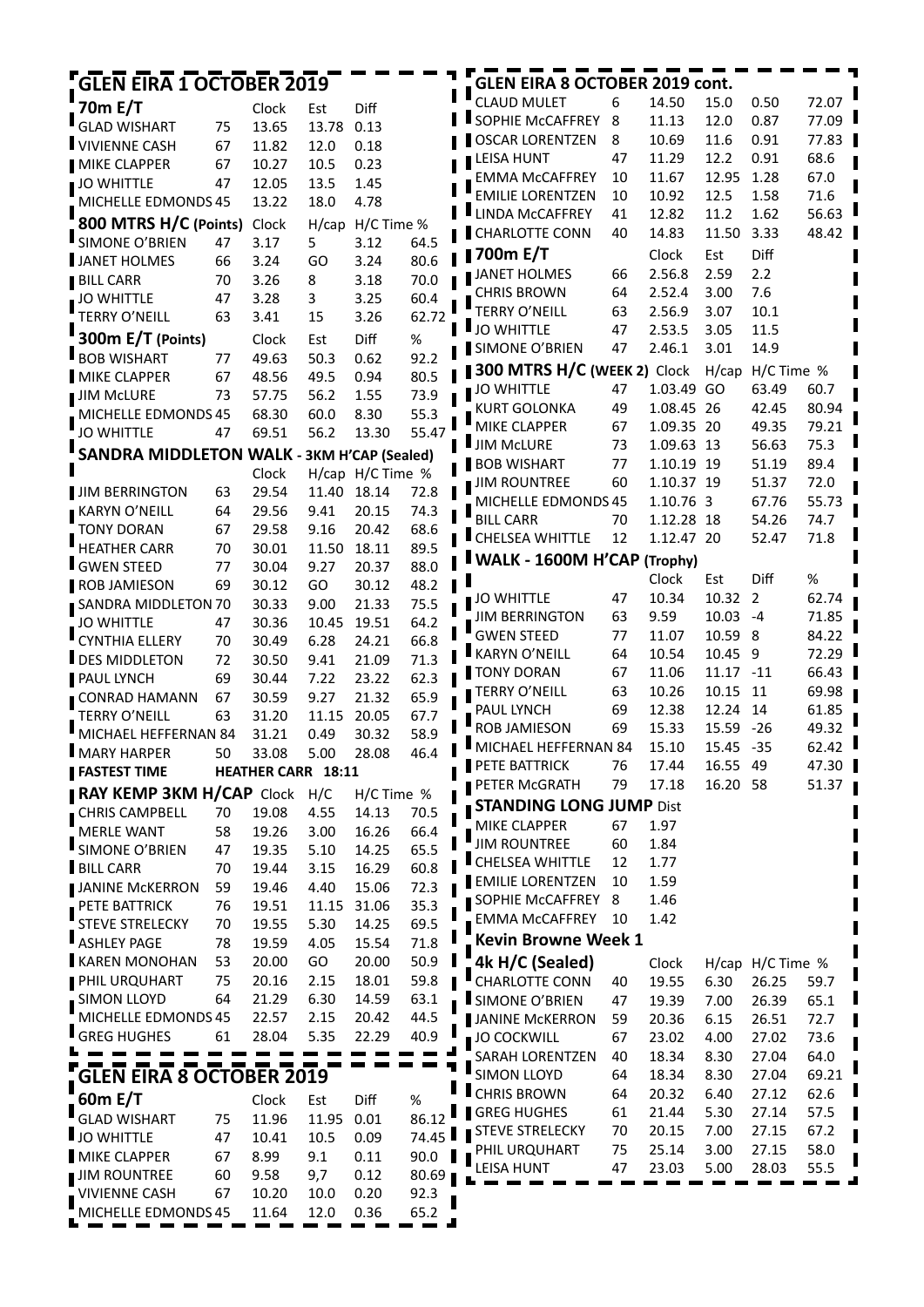| <b>GLEN EIRA 15 OCTOBER 2019</b> |    |       |                |                    |                        | <b>GLEN EIRA 22 OCTOBER 2019</b>   |          |                |                |                  |       |
|----------------------------------|----|-------|----------------|--------------------|------------------------|------------------------------------|----------|----------------|----------------|------------------|-------|
| <b>1000 MTRS H/C</b>             |    | Clock |                | H/cap H/C Time %   |                        | 60m Age %                          |          | Clock          | %              |                  |       |
| <b>CHRIS BROWN</b>               | 64 | 4.26  | 10             | 4.16               | 66.33                  | <b>GLAD WISHART</b>                | 75       | 11.10          | 92.8           |                  |       |
| JANET HOLMES                     | 66 | 4.35  | 10             | 4.25               | 80.87                  | JUNE TREWEEK                       | 58       | 9.84           | 88.0           |                  |       |
| <b>SUSAN SHORT</b>               | 45 | 4.47  | 50             | 3.57               | $67.22$ $\blacksquare$ | <b>BILL CARR</b>                   | 70       | 9.46           | 87.1           |                  |       |
| <b>HEATHER CARR</b>              | 70 | 4.51  | 10             | 4.41               | 82.4                   | <b>JIM McLURE</b>                  | 73       | 10.02          | 84.0           |                  |       |
| <b>SYD BONE</b>                  | 62 | 5.04  | 35             | 4.29               | 62.12                  | <b>JIM ROUNTREE</b>                | 60       | 9.66           | 80.0           |                  |       |
| 300 MTRS H/C (WEEK 2)            |    | Clock |                | H/cap H/C Time %   |                        | PAUL LYNCH                         | 69       | 10.52          | 77.9           |                  |       |
| <b>KURT GOLONKA</b>              | 50 | 61.27 | 20             | 41.27 83.86        |                        | JO WHITTLE                         | 47       | 10.42          | 74.4           |                  |       |
| JO WHITTLE                       | 47 | 61.82 | 4              | 57.82 66.7         |                        | HARVEY GOLONKA                     | 12       | 9.88           | 73.1           |                  |       |
| <b>BILL CARR</b>                 | 70 | 62.94 | 12             |                    | 50.94 79.54            | <b>LEISA HUNT</b>                  | 47       | 10.88          | 71.2           |                  |       |
| <b>JIM McLURE</b>                | 73 | 63.47 | 8              | 55.47 76.9         |                        | LINDA McCAFFREY                    | 41       | 10.32          | 70.4           |                  |       |
| <b>BOB WISHART</b>               | 77 | 63.69 | 14             | 49.69 92.07        |                        | MICHELLE EDMONDS                   | 45       | 11.02          | 68.9           |                  |       |
| <b>JIM ROUNTREE</b>              | 60 | 64.57 | 14             | 50.57 73.17        |                        | MARCUS GOLONKA                     | 9        | 13.0           | 60.9           |                  |       |
| <b>IMICHELLE EDMONDS</b>         | 45 | 64.74 | GO             | 64.74 58.3         |                        | $\blacksquare$ 1500m E/T           |          | Clock          | Est            | Diff             | %     |
| SIMONE O'BRIEN                   | 47 | 65.13 | $\overline{7}$ |                    | 58.13 66.33            | <b>JANET HOLMES</b>                | 66       | 7.02.1         | 7.04           | 1.9              | 82.26 |
| CHELSEA WHITTLE                  | 12 | 66.52 | 12             |                    | 54.52 60.53            | SARAH LORENTZEN                    | 40       | 5.52.1         | 5.50           | 2.1              | 69.81 |
| <b>WALK - 1500M</b>              |    | Clock | %              |                    |                        | <b>CHELSEA WHITTLE</b>             | 12       | 5.46.1         | 5.42           | 4.1              | 73.88 |
| <b>CONRAD HAMANN</b>             | 67 | 10.25 | 66.9           |                    |                        | <b>SYD BONE</b>                    | 62       | 6.47.7         | 6.40           | 7.7              | 63.87 |
| <b>TONY DORAN</b>                | 67 | 11.01 | 63.3           |                    |                        | <b>OSCAR LORENTZEN</b>             | 8        | 5.52.1         | 6.02           | 9.9              | 77.11 |
| <b>JIM ROUNTREE</b>              | 60 | 12.04 | 53.6           |                    |                        | <b>HEATHER CARR</b>                | 70       | 7.32.7         | 7.50           | 17.3             | 81.93 |
| ROB JAMIESON                     | 69 | 14.28 | 49.3           |                    |                        | <b>JO WHITTLE</b>                  | 47       | 7.11.1         | 6.50           | 21.1             | 61.82 |
| PETE BATTRICK                    | 76 | 15.40 | 49.8           |                    |                        | 400 MTRS H/C (TROPHY)              |          | Clock          |                | H/cap H/C Time % |       |
| PETER McGRATH                    | 80 | 16.18 | 50.7           |                    |                        | <b>BILL CARR</b>                   | 70       | 1.27.1         | 13             | 74.1             | 79.62 |
| <b>WALK - 3K</b>                 |    | Clock | %              |                    |                        | <b>BOB WISHART</b>                 | 77       | 1.28.4         | 15             | 73.4             | 91.65 |
| JIM BERRINGTON                   | 63 | 19.01 | 71.5           |                    |                        | <b>JUNE TREWEEK</b>                | 58       | 1.29.8         | GO             | 89.8             | 69.77 |
| JO WHITTLE                       | 47 | 19.42 | 64.6           |                    |                        | JOHN BONG                          | 18       | 1.30.0         | 30             | 60.0             | 73.57 |
| GWEN STEED                       | 77 | 20.42 | 87.6           |                    |                        | <b>JIM MCLURE</b>                  | 73       | 1.30.3         | 9              | 81.3             | 76.83 |
| <b>KARYN O'NEILL</b>             | 64 | 20.48 | 72.4           |                    |                        | MICHELLE EDMONDS                   | 45       | 1.31.1         | GO             | 91.1             | 60.75 |
| PAUL LYNCH                       | 69 | 23.35 | 61.7           |                    |                        | <b>JIM ROUNTREE</b>                | 60       | 1.32.2         | 19             | 73.2             | 72.24 |
| MICHAEL HEFFERNAN 84             |    | 30.25 | 59.1           |                    |                        | <b>KURT GOLONKA</b>                | 50       | 1.33.8         | 34             | 59.8             | 82.83 |
| <b>Kevin Browne Week 2</b>       |    |       |                |                    |                        | JO WHITTLE                         | 47       | 1.48.0         | 8              | 100.0            | 56.43 |
| 3K H/C (Sealed)                  |    | Clock |                | H/cap H/C Time %   |                        | <b>WALK 5-LAP SPIRAL E/T Clock</b> |          |                | Est            | Diff             |       |
| <b>CHRIS BROWN</b>               | 64 | 14.34 |                | 0.30 15.04 64.9    |                        | <b>GERRY O'DONNELL</b>             | 65       | 17.59          | 18.00          | 1                |       |
| <b>JANE STURZAKER</b>            | 66 | 18.28 |                | $-3.00$ 15.28 66.7 |                        | I JIM ROUNTREE                     | 60       | 16.02          | 16.00          | 2                |       |
| PHIL URQUHART                    | 74 | 17.16 |                | $-1.40$ 15.36 61.4 |                        | JIM BERRINGTON                     | 63       | 12.53          | 13.00          | 7                |       |
| <b>BARRY JEFFS</b>               | 70 | 14.12 | 1.30           | 15.42 70.5         |                        | <b>TONY DORAN</b>                  | 67       | 15.22          | 15.41          | 19               |       |
| SIMON LLOYD                      | 64 | 12.36 | 3.20           | 15.56 75.0         |                        | <b>GEORGIE WHITTLE</b>             | 19       | 13.04          | 13.25          | 21               |       |
| <b>KATHY VAN EEDE</b>            | 50 | 12,36 | 3.20           | 15.56 77.8         |                        | PAUL LYNCH<br>KARYN O'NEILL        | 69       | 16.42          | 16.15          | 27               |       |
| <b>JANINE McKERRON</b>           | 58 | 14.49 | 1.00           | 15.49 73.7         |                        | <b>ROB JAMIESON</b>                | 64<br>69 | 14.44          | 14.10          | 34<br>39         |       |
| MICHELLE EDMONDS                 | 45 | 17.53 |                | $-2.00$ 15.53 51.5 |                        | <b>JO WHITTLE</b>                  | 47       | 21.09<br>14.16 | 20.30<br>13.35 | 41               |       |
| <b>LEISA HUNT</b>                | 47 | 16.01 | GO             | 16.01 58.9         |                        | MICHAEL HEFFERNAN                  | 84       | 21.05          | 20.15          | 50               |       |
| SARAH JOHNSON                    | 36 | 20.06 |                | $-4.00$ 16.06 42.4 |                        | <b>GWEN STEED</b>                  | 77       | 14.31          | 15.40          | 69               |       |
| <b>STEVE STRELECKY</b>           | 70 | 14.39 | 1.30           | 16.09 68.4         |                        | PETE BATTRICK                      | 76       | 22.24          | 20.50          | 94               |       |
| <b>MERLE WANT</b>                | 58 | 17.40 |                | $-1.30$ 16.10 61.8 |                        | PETER McGRATH                      | 80       | 23.23          | 20.45          | 158              |       |
| SIMONE O'BRIEN                   | 47 | 14.24 | 1.50           | 16.14 65.5         |                        | MICHELLE EDMONDS                   | 45       | 19.50          | 15.00          | 290              |       |
| <b>KAREN MONOHAN</b>             | 53 | 20.17 |                | -4.00 16.17 50.2   |                        | <b>JUNE TREWEEK</b>                | 58       | 15.24          |                |                  |       |
| SARAH LORENTZEN                  | 40 | 13.12 | 3.20           | 16.32 66.3         |                        | <b>Kevin Browne Week 3</b>         |          |                |                |                  |       |
| HEATHER CARR                     | 70 | 15.57 | 0.40           | 16.37 82.5         |                        |                                    |          |                |                |                  |       |
| <b>CHRIS CAMPBELL</b>            | 70 | 15.25 | 1.30           | 16.55 65.0         |                        | 5K H/C (Sealed)                    |          | Race abandoned |                |                  |       |
| <b>CHRIS GRAFEN</b>              | 55 | 13.36 | 3.20           | 16.56 64.2         |                        |                                    |          |                |                |                  |       |
| <b>GREG HUGHES</b>               | 61 | 15.27 | 1.30           | 16.57 59.5         |                        |                                    |          |                |                |                  |       |
| <b>GERRY O'DONNELL</b>           | 65 | 17.16 | GO             | 17.16 55.2         |                        |                                    |          |                |                |                  |       |
| JANET HOLMES                     | 66 | 16.04 | 1.20           | 17.24 76.0         |                        |                                    |          |                |                |                  |       |
| <b>JOHN BONG</b>                 | 18 | 13.57 |                |                    | 54.4                   |                                    |          |                |                |                  |       |
| <b>GEORGIE WHITTLE</b>           | 19 | 15.02 |                |                    | 55.8                   |                                    |          |                |                |                  |       |
| <b>NICKY GRAFEN</b>              | 8  | 15.11 |                |                    | 63.7                   |                                    |          |                |                |                  |       |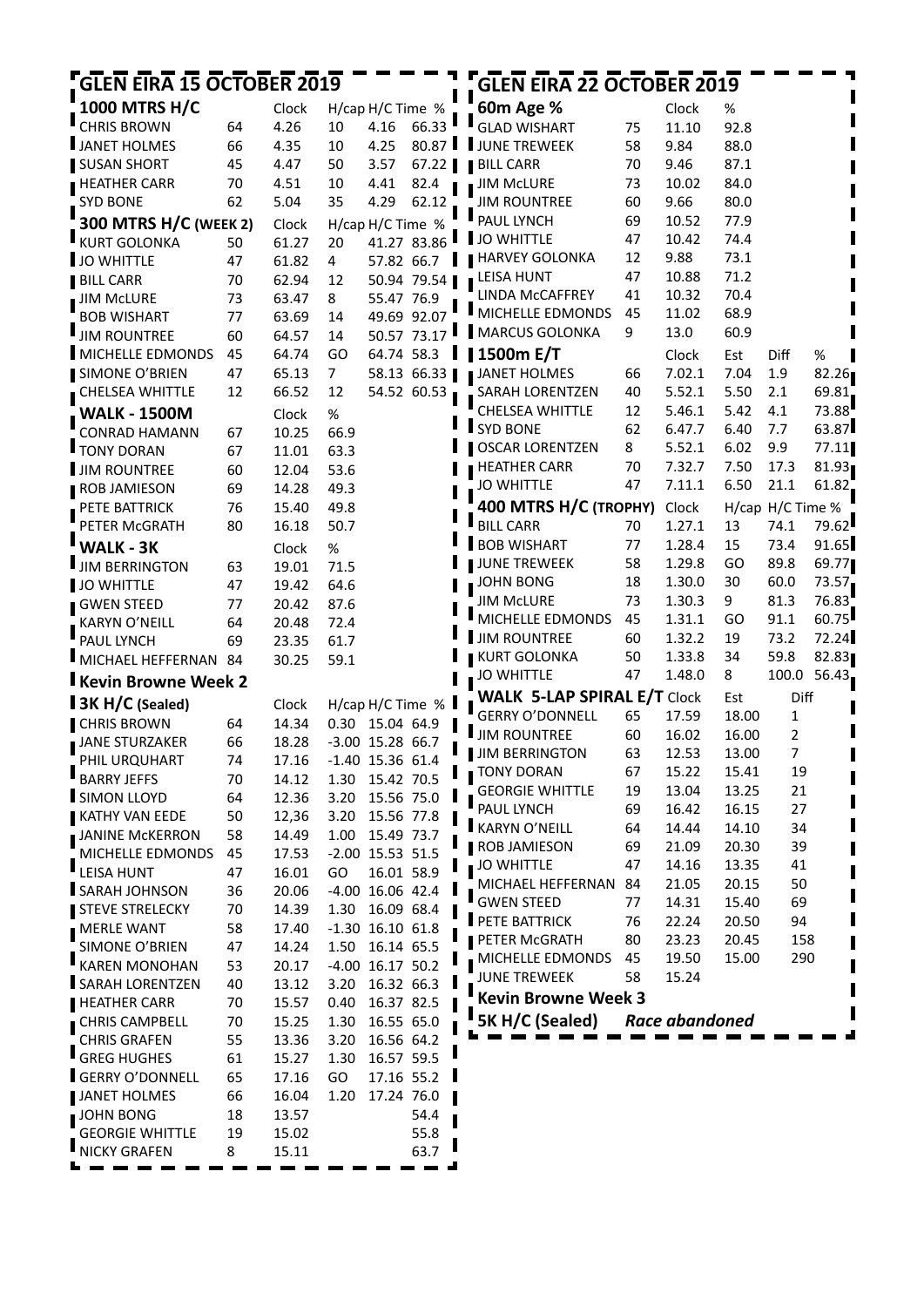| 100m H/C<br>Clock<br>H/cap<br>%<br><b>BOB WISHART</b><br>95.1<br>77<br>14.28<br><b>SCR</b><br>PAUL LYNCH<br>70<br>14.41<br>17<br>JUNE TREWEEK<br>58<br>14.48<br>9<br>47<br>LEISA HUNT<br>14.65<br>19<br>5<br><b>BILL CARR</b><br>70<br>14.72<br><b>JIM ROUNTREE</b><br>60<br>14.97<br>6<br><b>LINDA McCAFFREY</b><br>40<br>14<br>14.97<br>SUSAN SHORT<br>45<br>15.16<br><b>SCR</b><br>76.7<br><b>GLAD WISHART</b><br>75<br>15.20<br>23<br>47<br>15.36<br>13<br><b>JO WHITTLE</b><br>JIM McLURE<br>73<br>15.40<br>9<br><b>I</b> MICHELLE EDMONDS<br>45<br>15.53<br>17<br>92<br>RAY KEMP<br>15.68<br>47<br><b>VIVIENNE CASH</b><br>67<br>15.75<br>10<br><b>600M AGE %</b><br>Clock<br>%<br>80.8<br><b>JANET HOLMES</b><br>2.22.1<br>66<br><b>BARRY JEFFS</b><br>71<br>2.15.01<br>79.8<br>HEATHER CARR<br>70<br>2.39.97<br>77.1<br><b>KURT GOLONKA</b><br>50<br>1.47.8<br>76.9<br>SUSAN SHORT<br>45<br>НC<br>68.6<br><b>CHRIS BROWN</b><br>64<br>65.0<br>2.21.03<br><b>JO WHITTLE</b><br>47<br>2.24.54<br>62.8<br><b>I</b> MICHELLE EDMONDS<br>45<br>2.44.28<br>54.4<br><b>200M E/T</b><br>Clock<br>Est<br>Diff<br>%<br><b>BILL CARR</b><br>70<br>31.44<br>0.14<br>31.3<br>82.06<br><b>JIM McLURE</b><br>34.2<br>0.27<br>73<br>34.47<br>78.39<br><b>BOB WISHART</b><br>0.65<br>77<br>30.29<br>30.9<br>95.25<br><b>GLAD WISHART</b><br>45.9<br>0.72<br>69.86<br>75<br>46.62<br><b>SUSAN SHORT</b><br>45<br>34.00<br>1.05<br>68.59<br>35.05<br><b>VIVIENNE CASH</b><br>35.00<br>1.16<br>83.71<br>67<br>36.16<br>SIMONE O'BRIEN<br>47<br>34.48<br>1.43<br>68.48<br>35.91<br><b>JIM ROUNTREE</b><br>72.66<br>60<br>33.03<br>31.30<br>1.73<br><b>JUNE TREWEEK</b><br>58<br>35.74<br>34.00<br>77.53<br>1.74<br>KURT GOLONKA<br>50<br>28.88<br>27.00<br>1.88<br>77.63<br><b>JO WHITTLE</b><br>47<br>39.43<br>35.00<br>4.43<br>62.36<br><b>I WALK 2400M E/T</b><br>Diff<br>Clock<br>Est<br>PETE BATTRICK<br>25.35<br>5<br>76<br>25.30<br><b>JIM BERRINGTON</b><br>63<br>14.55<br>-9<br>14.46<br><b>JO WHITTLE</b><br>47<br>17<br>16.05<br>15.48<br>ROB JAMIESON<br>69<br>23.41<br>23.59<br>-18<br>TONY DORAN<br>67<br>16.37<br>16.58<br>$-21$<br>PAUL LYNCH<br>70<br>18.36<br>-36<br>18.00<br>MICHAEL HEFFERNAN<br>40<br>84<br>23.55<br>23.15<br><b>KARYN O'NEILL</b><br>64<br>18.30<br>19.12<br>-42<br><b>JIM ROUNTREE</b><br>$-66$<br>60<br>17.39<br>18.45<br>JOHN ZELEZNIKOW<br>69<br>-110<br>21.10<br>23.00 | <b>GLEN EIRA 29 OCTOBER 2019</b> |  |  |  |
|------------------------------------------------------------------------------------------------------------------------------------------------------------------------------------------------------------------------------------------------------------------------------------------------------------------------------------------------------------------------------------------------------------------------------------------------------------------------------------------------------------------------------------------------------------------------------------------------------------------------------------------------------------------------------------------------------------------------------------------------------------------------------------------------------------------------------------------------------------------------------------------------------------------------------------------------------------------------------------------------------------------------------------------------------------------------------------------------------------------------------------------------------------------------------------------------------------------------------------------------------------------------------------------------------------------------------------------------------------------------------------------------------------------------------------------------------------------------------------------------------------------------------------------------------------------------------------------------------------------------------------------------------------------------------------------------------------------------------------------------------------------------------------------------------------------------------------------------------------------------------------------------------------------------------------------------------------------------------------------------------------------------------------------------------------------------------------------------------------------------------------------------------------------------------------------------------------------------------------------------------------------------------------------------------------------------------------------------------------------------------------------------------|----------------------------------|--|--|--|
|                                                                                                                                                                                                                                                                                                                                                                                                                                                                                                                                                                                                                                                                                                                                                                                                                                                                                                                                                                                                                                                                                                                                                                                                                                                                                                                                                                                                                                                                                                                                                                                                                                                                                                                                                                                                                                                                                                                                                                                                                                                                                                                                                                                                                                                                                                                                                                                                      |                                  |  |  |  |
|                                                                                                                                                                                                                                                                                                                                                                                                                                                                                                                                                                                                                                                                                                                                                                                                                                                                                                                                                                                                                                                                                                                                                                                                                                                                                                                                                                                                                                                                                                                                                                                                                                                                                                                                                                                                                                                                                                                                                                                                                                                                                                                                                                                                                                                                                                                                                                                                      |                                  |  |  |  |
|                                                                                                                                                                                                                                                                                                                                                                                                                                                                                                                                                                                                                                                                                                                                                                                                                                                                                                                                                                                                                                                                                                                                                                                                                                                                                                                                                                                                                                                                                                                                                                                                                                                                                                                                                                                                                                                                                                                                                                                                                                                                                                                                                                                                                                                                                                                                                                                                      |                                  |  |  |  |
|                                                                                                                                                                                                                                                                                                                                                                                                                                                                                                                                                                                                                                                                                                                                                                                                                                                                                                                                                                                                                                                                                                                                                                                                                                                                                                                                                                                                                                                                                                                                                                                                                                                                                                                                                                                                                                                                                                                                                                                                                                                                                                                                                                                                                                                                                                                                                                                                      |                                  |  |  |  |
|                                                                                                                                                                                                                                                                                                                                                                                                                                                                                                                                                                                                                                                                                                                                                                                                                                                                                                                                                                                                                                                                                                                                                                                                                                                                                                                                                                                                                                                                                                                                                                                                                                                                                                                                                                                                                                                                                                                                                                                                                                                                                                                                                                                                                                                                                                                                                                                                      |                                  |  |  |  |
|                                                                                                                                                                                                                                                                                                                                                                                                                                                                                                                                                                                                                                                                                                                                                                                                                                                                                                                                                                                                                                                                                                                                                                                                                                                                                                                                                                                                                                                                                                                                                                                                                                                                                                                                                                                                                                                                                                                                                                                                                                                                                                                                                                                                                                                                                                                                                                                                      |                                  |  |  |  |
|                                                                                                                                                                                                                                                                                                                                                                                                                                                                                                                                                                                                                                                                                                                                                                                                                                                                                                                                                                                                                                                                                                                                                                                                                                                                                                                                                                                                                                                                                                                                                                                                                                                                                                                                                                                                                                                                                                                                                                                                                                                                                                                                                                                                                                                                                                                                                                                                      |                                  |  |  |  |
|                                                                                                                                                                                                                                                                                                                                                                                                                                                                                                                                                                                                                                                                                                                                                                                                                                                                                                                                                                                                                                                                                                                                                                                                                                                                                                                                                                                                                                                                                                                                                                                                                                                                                                                                                                                                                                                                                                                                                                                                                                                                                                                                                                                                                                                                                                                                                                                                      |                                  |  |  |  |
|                                                                                                                                                                                                                                                                                                                                                                                                                                                                                                                                                                                                                                                                                                                                                                                                                                                                                                                                                                                                                                                                                                                                                                                                                                                                                                                                                                                                                                                                                                                                                                                                                                                                                                                                                                                                                                                                                                                                                                                                                                                                                                                                                                                                                                                                                                                                                                                                      |                                  |  |  |  |
|                                                                                                                                                                                                                                                                                                                                                                                                                                                                                                                                                                                                                                                                                                                                                                                                                                                                                                                                                                                                                                                                                                                                                                                                                                                                                                                                                                                                                                                                                                                                                                                                                                                                                                                                                                                                                                                                                                                                                                                                                                                                                                                                                                                                                                                                                                                                                                                                      |                                  |  |  |  |
|                                                                                                                                                                                                                                                                                                                                                                                                                                                                                                                                                                                                                                                                                                                                                                                                                                                                                                                                                                                                                                                                                                                                                                                                                                                                                                                                                                                                                                                                                                                                                                                                                                                                                                                                                                                                                                                                                                                                                                                                                                                                                                                                                                                                                                                                                                                                                                                                      |                                  |  |  |  |
|                                                                                                                                                                                                                                                                                                                                                                                                                                                                                                                                                                                                                                                                                                                                                                                                                                                                                                                                                                                                                                                                                                                                                                                                                                                                                                                                                                                                                                                                                                                                                                                                                                                                                                                                                                                                                                                                                                                                                                                                                                                                                                                                                                                                                                                                                                                                                                                                      |                                  |  |  |  |
|                                                                                                                                                                                                                                                                                                                                                                                                                                                                                                                                                                                                                                                                                                                                                                                                                                                                                                                                                                                                                                                                                                                                                                                                                                                                                                                                                                                                                                                                                                                                                                                                                                                                                                                                                                                                                                                                                                                                                                                                                                                                                                                                                                                                                                                                                                                                                                                                      |                                  |  |  |  |
|                                                                                                                                                                                                                                                                                                                                                                                                                                                                                                                                                                                                                                                                                                                                                                                                                                                                                                                                                                                                                                                                                                                                                                                                                                                                                                                                                                                                                                                                                                                                                                                                                                                                                                                                                                                                                                                                                                                                                                                                                                                                                                                                                                                                                                                                                                                                                                                                      |                                  |  |  |  |
|                                                                                                                                                                                                                                                                                                                                                                                                                                                                                                                                                                                                                                                                                                                                                                                                                                                                                                                                                                                                                                                                                                                                                                                                                                                                                                                                                                                                                                                                                                                                                                                                                                                                                                                                                                                                                                                                                                                                                                                                                                                                                                                                                                                                                                                                                                                                                                                                      |                                  |  |  |  |
|                                                                                                                                                                                                                                                                                                                                                                                                                                                                                                                                                                                                                                                                                                                                                                                                                                                                                                                                                                                                                                                                                                                                                                                                                                                                                                                                                                                                                                                                                                                                                                                                                                                                                                                                                                                                                                                                                                                                                                                                                                                                                                                                                                                                                                                                                                                                                                                                      |                                  |  |  |  |
|                                                                                                                                                                                                                                                                                                                                                                                                                                                                                                                                                                                                                                                                                                                                                                                                                                                                                                                                                                                                                                                                                                                                                                                                                                                                                                                                                                                                                                                                                                                                                                                                                                                                                                                                                                                                                                                                                                                                                                                                                                                                                                                                                                                                                                                                                                                                                                                                      |                                  |  |  |  |
|                                                                                                                                                                                                                                                                                                                                                                                                                                                                                                                                                                                                                                                                                                                                                                                                                                                                                                                                                                                                                                                                                                                                                                                                                                                                                                                                                                                                                                                                                                                                                                                                                                                                                                                                                                                                                                                                                                                                                                                                                                                                                                                                                                                                                                                                                                                                                                                                      |                                  |  |  |  |
|                                                                                                                                                                                                                                                                                                                                                                                                                                                                                                                                                                                                                                                                                                                                                                                                                                                                                                                                                                                                                                                                                                                                                                                                                                                                                                                                                                                                                                                                                                                                                                                                                                                                                                                                                                                                                                                                                                                                                                                                                                                                                                                                                                                                                                                                                                                                                                                                      |                                  |  |  |  |
|                                                                                                                                                                                                                                                                                                                                                                                                                                                                                                                                                                                                                                                                                                                                                                                                                                                                                                                                                                                                                                                                                                                                                                                                                                                                                                                                                                                                                                                                                                                                                                                                                                                                                                                                                                                                                                                                                                                                                                                                                                                                                                                                                                                                                                                                                                                                                                                                      |                                  |  |  |  |
|                                                                                                                                                                                                                                                                                                                                                                                                                                                                                                                                                                                                                                                                                                                                                                                                                                                                                                                                                                                                                                                                                                                                                                                                                                                                                                                                                                                                                                                                                                                                                                                                                                                                                                                                                                                                                                                                                                                                                                                                                                                                                                                                                                                                                                                                                                                                                                                                      |                                  |  |  |  |
|                                                                                                                                                                                                                                                                                                                                                                                                                                                                                                                                                                                                                                                                                                                                                                                                                                                                                                                                                                                                                                                                                                                                                                                                                                                                                                                                                                                                                                                                                                                                                                                                                                                                                                                                                                                                                                                                                                                                                                                                                                                                                                                                                                                                                                                                                                                                                                                                      |                                  |  |  |  |
|                                                                                                                                                                                                                                                                                                                                                                                                                                                                                                                                                                                                                                                                                                                                                                                                                                                                                                                                                                                                                                                                                                                                                                                                                                                                                                                                                                                                                                                                                                                                                                                                                                                                                                                                                                                                                                                                                                                                                                                                                                                                                                                                                                                                                                                                                                                                                                                                      |                                  |  |  |  |
|                                                                                                                                                                                                                                                                                                                                                                                                                                                                                                                                                                                                                                                                                                                                                                                                                                                                                                                                                                                                                                                                                                                                                                                                                                                                                                                                                                                                                                                                                                                                                                                                                                                                                                                                                                                                                                                                                                                                                                                                                                                                                                                                                                                                                                                                                                                                                                                                      |                                  |  |  |  |
|                                                                                                                                                                                                                                                                                                                                                                                                                                                                                                                                                                                                                                                                                                                                                                                                                                                                                                                                                                                                                                                                                                                                                                                                                                                                                                                                                                                                                                                                                                                                                                                                                                                                                                                                                                                                                                                                                                                                                                                                                                                                                                                                                                                                                                                                                                                                                                                                      |                                  |  |  |  |
|                                                                                                                                                                                                                                                                                                                                                                                                                                                                                                                                                                                                                                                                                                                                                                                                                                                                                                                                                                                                                                                                                                                                                                                                                                                                                                                                                                                                                                                                                                                                                                                                                                                                                                                                                                                                                                                                                                                                                                                                                                                                                                                                                                                                                                                                                                                                                                                                      |                                  |  |  |  |
|                                                                                                                                                                                                                                                                                                                                                                                                                                                                                                                                                                                                                                                                                                                                                                                                                                                                                                                                                                                                                                                                                                                                                                                                                                                                                                                                                                                                                                                                                                                                                                                                                                                                                                                                                                                                                                                                                                                                                                                                                                                                                                                                                                                                                                                                                                                                                                                                      |                                  |  |  |  |
|                                                                                                                                                                                                                                                                                                                                                                                                                                                                                                                                                                                                                                                                                                                                                                                                                                                                                                                                                                                                                                                                                                                                                                                                                                                                                                                                                                                                                                                                                                                                                                                                                                                                                                                                                                                                                                                                                                                                                                                                                                                                                                                                                                                                                                                                                                                                                                                                      |                                  |  |  |  |
|                                                                                                                                                                                                                                                                                                                                                                                                                                                                                                                                                                                                                                                                                                                                                                                                                                                                                                                                                                                                                                                                                                                                                                                                                                                                                                                                                                                                                                                                                                                                                                                                                                                                                                                                                                                                                                                                                                                                                                                                                                                                                                                                                                                                                                                                                                                                                                                                      |                                  |  |  |  |
|                                                                                                                                                                                                                                                                                                                                                                                                                                                                                                                                                                                                                                                                                                                                                                                                                                                                                                                                                                                                                                                                                                                                                                                                                                                                                                                                                                                                                                                                                                                                                                                                                                                                                                                                                                                                                                                                                                                                                                                                                                                                                                                                                                                                                                                                                                                                                                                                      |                                  |  |  |  |
|                                                                                                                                                                                                                                                                                                                                                                                                                                                                                                                                                                                                                                                                                                                                                                                                                                                                                                                                                                                                                                                                                                                                                                                                                                                                                                                                                                                                                                                                                                                                                                                                                                                                                                                                                                                                                                                                                                                                                                                                                                                                                                                                                                                                                                                                                                                                                                                                      |                                  |  |  |  |
|                                                                                                                                                                                                                                                                                                                                                                                                                                                                                                                                                                                                                                                                                                                                                                                                                                                                                                                                                                                                                                                                                                                                                                                                                                                                                                                                                                                                                                                                                                                                                                                                                                                                                                                                                                                                                                                                                                                                                                                                                                                                                                                                                                                                                                                                                                                                                                                                      |                                  |  |  |  |
|                                                                                                                                                                                                                                                                                                                                                                                                                                                                                                                                                                                                                                                                                                                                                                                                                                                                                                                                                                                                                                                                                                                                                                                                                                                                                                                                                                                                                                                                                                                                                                                                                                                                                                                                                                                                                                                                                                                                                                                                                                                                                                                                                                                                                                                                                                                                                                                                      |                                  |  |  |  |
|                                                                                                                                                                                                                                                                                                                                                                                                                                                                                                                                                                                                                                                                                                                                                                                                                                                                                                                                                                                                                                                                                                                                                                                                                                                                                                                                                                                                                                                                                                                                                                                                                                                                                                                                                                                                                                                                                                                                                                                                                                                                                                                                                                                                                                                                                                                                                                                                      |                                  |  |  |  |
|                                                                                                                                                                                                                                                                                                                                                                                                                                                                                                                                                                                                                                                                                                                                                                                                                                                                                                                                                                                                                                                                                                                                                                                                                                                                                                                                                                                                                                                                                                                                                                                                                                                                                                                                                                                                                                                                                                                                                                                                                                                                                                                                                                                                                                                                                                                                                                                                      |                                  |  |  |  |
|                                                                                                                                                                                                                                                                                                                                                                                                                                                                                                                                                                                                                                                                                                                                                                                                                                                                                                                                                                                                                                                                                                                                                                                                                                                                                                                                                                                                                                                                                                                                                                                                                                                                                                                                                                                                                                                                                                                                                                                                                                                                                                                                                                                                                                                                                                                                                                                                      |                                  |  |  |  |
|                                                                                                                                                                                                                                                                                                                                                                                                                                                                                                                                                                                                                                                                                                                                                                                                                                                                                                                                                                                                                                                                                                                                                                                                                                                                                                                                                                                                                                                                                                                                                                                                                                                                                                                                                                                                                                                                                                                                                                                                                                                                                                                                                                                                                                                                                                                                                                                                      |                                  |  |  |  |
|                                                                                                                                                                                                                                                                                                                                                                                                                                                                                                                                                                                                                                                                                                                                                                                                                                                                                                                                                                                                                                                                                                                                                                                                                                                                                                                                                                                                                                                                                                                                                                                                                                                                                                                                                                                                                                                                                                                                                                                                                                                                                                                                                                                                                                                                                                                                                                                                      |                                  |  |  |  |
|                                                                                                                                                                                                                                                                                                                                                                                                                                                                                                                                                                                                                                                                                                                                                                                                                                                                                                                                                                                                                                                                                                                                                                                                                                                                                                                                                                                                                                                                                                                                                                                                                                                                                                                                                                                                                                                                                                                                                                                                                                                                                                                                                                                                                                                                                                                                                                                                      |                                  |  |  |  |
|                                                                                                                                                                                                                                                                                                                                                                                                                                                                                                                                                                                                                                                                                                                                                                                                                                                                                                                                                                                                                                                                                                                                                                                                                                                                                                                                                                                                                                                                                                                                                                                                                                                                                                                                                                                                                                                                                                                                                                                                                                                                                                                                                                                                                                                                                                                                                                                                      |                                  |  |  |  |
|                                                                                                                                                                                                                                                                                                                                                                                                                                                                                                                                                                                                                                                                                                                                                                                                                                                                                                                                                                                                                                                                                                                                                                                                                                                                                                                                                                                                                                                                                                                                                                                                                                                                                                                                                                                                                                                                                                                                                                                                                                                                                                                                                                                                                                                                                                                                                                                                      |                                  |  |  |  |
|                                                                                                                                                                                                                                                                                                                                                                                                                                                                                                                                                                                                                                                                                                                                                                                                                                                                                                                                                                                                                                                                                                                                                                                                                                                                                                                                                                                                                                                                                                                                                                                                                                                                                                                                                                                                                                                                                                                                                                                                                                                                                                                                                                                                                                                                                                                                                                                                      |                                  |  |  |  |
|                                                                                                                                                                                                                                                                                                                                                                                                                                                                                                                                                                                                                                                                                                                                                                                                                                                                                                                                                                                                                                                                                                                                                                                                                                                                                                                                                                                                                                                                                                                                                                                                                                                                                                                                                                                                                                                                                                                                                                                                                                                                                                                                                                                                                                                                                                                                                                                                      |                                  |  |  |  |
|                                                                                                                                                                                                                                                                                                                                                                                                                                                                                                                                                                                                                                                                                                                                                                                                                                                                                                                                                                                                                                                                                                                                                                                                                                                                                                                                                                                                                                                                                                                                                                                                                                                                                                                                                                                                                                                                                                                                                                                                                                                                                                                                                                                                                                                                                                                                                                                                      |                                  |  |  |  |
|                                                                                                                                                                                                                                                                                                                                                                                                                                                                                                                                                                                                                                                                                                                                                                                                                                                                                                                                                                                                                                                                                                                                                                                                                                                                                                                                                                                                                                                                                                                                                                                                                                                                                                                                                                                                                                                                                                                                                                                                                                                                                                                                                                                                                                                                                                                                                                                                      |                                  |  |  |  |
|                                                                                                                                                                                                                                                                                                                                                                                                                                                                                                                                                                                                                                                                                                                                                                                                                                                                                                                                                                                                                                                                                                                                                                                                                                                                                                                                                                                                                                                                                                                                                                                                                                                                                                                                                                                                                                                                                                                                                                                                                                                                                                                                                                                                                                                                                                                                                                                                      |                                  |  |  |  |
|                                                                                                                                                                                                                                                                                                                                                                                                                                                                                                                                                                                                                                                                                                                                                                                                                                                                                                                                                                                                                                                                                                                                                                                                                                                                                                                                                                                                                                                                                                                                                                                                                                                                                                                                                                                                                                                                                                                                                                                                                                                                                                                                                                                                                                                                                                                                                                                                      |                                  |  |  |  |
|                                                                                                                                                                                                                                                                                                                                                                                                                                                                                                                                                                                                                                                                                                                                                                                                                                                                                                                                                                                                                                                                                                                                                                                                                                                                                                                                                                                                                                                                                                                                                                                                                                                                                                                                                                                                                                                                                                                                                                                                                                                                                                                                                                                                                                                                                                                                                                                                      |                                  |  |  |  |
| 67<br>16.44<br>18.50<br>$-126$                                                                                                                                                                                                                                                                                                                                                                                                                                                                                                                                                                                                                                                                                                                                                                                                                                                                                                                                                                                                                                                                                                                                                                                                                                                                                                                                                                                                                                                                                                                                                                                                                                                                                                                                                                                                                                                                                                                                                                                                                                                                                                                                                                                                                                                                                                                                                                       | <b>CONRAD HAMANN</b>             |  |  |  |
| PETER McGRATH<br>80<br>27.40                                                                                                                                                                                                                                                                                                                                                                                                                                                                                                                                                                                                                                                                                                                                                                                                                                                                                                                                                                                                                                                                                                                                                                                                                                                                                                                                                                                                                                                                                                                                                                                                                                                                                                                                                                                                                                                                                                                                                                                                                                                                                                                                                                                                                                                                                                                                                                         |                                  |  |  |  |

| <b>GLEN EIRA 29 OCTOBER 2019 cont</b> |    |       |          |            |                    |  |  |  |  |  |  |
|---------------------------------------|----|-------|----------|------------|--------------------|--|--|--|--|--|--|
| <b>Kevin Browne Week 3</b>            |    |       |          |            |                    |  |  |  |  |  |  |
| 4K H/C (Sealed)                       |    | Clock | H/cap    | H/C Time % |                    |  |  |  |  |  |  |
| <b>GREG HUGHES</b>                    | 61 | 19.20 | $-40.00$ | 20.00      | 62.5               |  |  |  |  |  |  |
| PETER BENCE                           | 70 | 20.58 | 3.30     | 17.28      | 78.0               |  |  |  |  |  |  |
| SIMONE O'BRIEN                        | 47 | 21.03 | 1.00     | 20.03      | 63.76              |  |  |  |  |  |  |
| SIMON LLOYD                           | 64 | 21.03 | 4.00     | 17.03      | 75.37∎             |  |  |  |  |  |  |
| <b>MERLE WANT</b>                     | 58 | 21.20 | $-1.20$  | 22.40      | 65.22              |  |  |  |  |  |  |
| <b>CHRIS CAMPBELL</b>                 | 71 | 21.27 | 2.00     | 19.27      | 70.87              |  |  |  |  |  |  |
| KATHY VAN EEDE                        | 50 | 21.35 | 4.20     | 17.15      | 76.91 <sup>■</sup> |  |  |  |  |  |  |
| <b>JANINE MCKERRON</b>                | 58 | 21.39 | 1.10     | 20.29      | 72.17              |  |  |  |  |  |  |
| <b>BARRY JEFFS</b>                    | 71 | 21.45 | 2.10     | 19.35      | 70.38              |  |  |  |  |  |  |
| HEATHER CARR                          | 70 | 21.51 | GO       | 21.51      | 81.54              |  |  |  |  |  |  |
| <b>STEVE STRELECKY</b>                | 70 | 22.05 | 1.30     | 20.35      | 66.15              |  |  |  |  |  |  |
| PHIL URQUHART                         | 74 | 22.11 | $-2.00$  | 24.11      | 59.55              |  |  |  |  |  |  |
| <b>JANE STURZAKER</b>                 | 66 | 22.19 | $-3.00$  | 25.19      | 65.83              |  |  |  |  |  |  |
| <b>KARIN MONOHAN</b>                  | 53 | 22.23 | $-5.00$  | 27.23      | 50.4<br>п          |  |  |  |  |  |  |
| SARAH LORENTZEN                       | 40 | 22.28 | 4.00     | 18.28      | 64.35              |  |  |  |  |  |  |
| <b>CHRIS BROWN</b>                    | 64 | 22.36 | 2.10     | 20.26      | 62.89              |  |  |  |  |  |  |
| <b>SYD BONE</b>                       | 62 | 22.54 | 2.15     | 20.39      | 61.1               |  |  |  |  |  |  |
| TERRY O'NEILL                         | 63 | 23.36 | 3.00     | 20.36      | 61.81              |  |  |  |  |  |  |
| <b>LEISA HUNT</b>                     | 47 | 23.46 | GO       | 23.46      | 53.79              |  |  |  |  |  |  |
| INDA McCAFFREY                        | 40 | 23.46 | GO       | 23.46      | 50.0               |  |  |  |  |  |  |
| SARAH IOHNSON                         | 35 | 23.47 | -4.30    | 28.17      | 40.78              |  |  |  |  |  |  |
|                                       |    |       |          |            |                    |  |  |  |  |  |  |

Over the years, Stuart had<br>gradually modified his hairdryer<br>to target the areas where it<br>was most needed

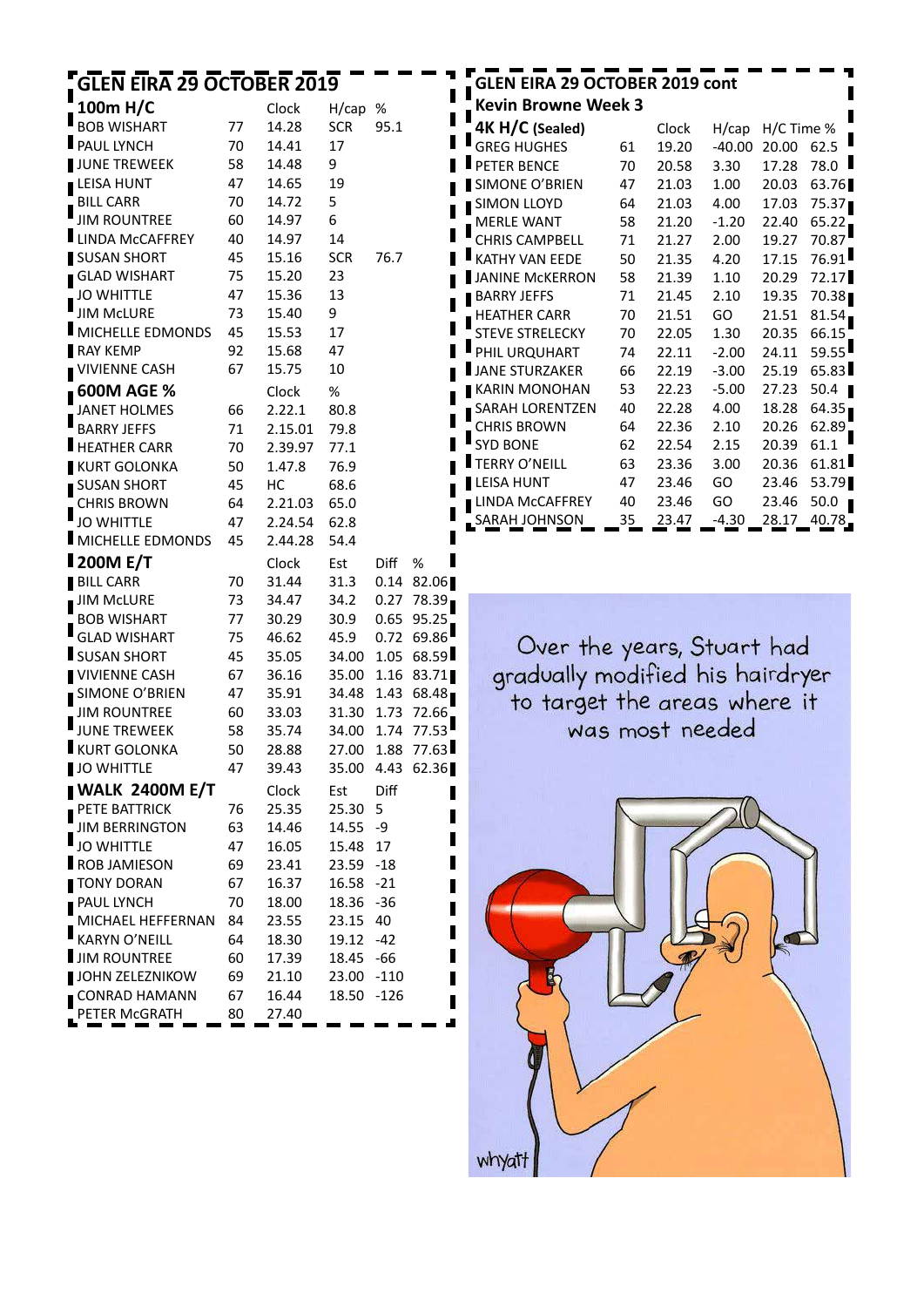| <b>KNOX 2 OCTOBER 2019</b>                 |          |              |
|--------------------------------------------|----------|--------------|
| 80m walk                                   |          |              |
| Liz Clennell                               | 50       | 5.155        |
| Jack Durrant                               | 22       | 7.24         |
| Glenn Claiden                              | 65       | 8.12         |
| Bob Henderson                              | 73       | 8.18         |
| David Wear                                 | 73       | 8.19         |
| Chris Crennan                              | 47       | 8.2          |
| Peter Thorne                               | 71       | 8.22         |
| <b>Pauline Paine</b>                       | 41       | 8.25         |
| Glenn Berry                                | 49       | 8.26         |
| Graeme Leticg                              | 64       | 8.32         |
| lan U'Ren                                  | 68       | 8.33         |
| Marina Curnow                              | 71       | 8.36         |
| Matt Morris                                | 53       | 8.38         |
| Andrea Putting                             | 56       | 8.4          |
| 80 <sub>m</sub>                            |          |              |
| Chloe Grund 80m                            | inv      | 15.27        |
| Paul Durrant<br>110 <sub>m</sub>           | 58       | 15.61        |
| Pauline Paine<br>90m                       | 41       | 15.95        |
| Andrea Putting<br>77m                      | 56       | 15.96        |
| 80m                                        |          |              |
| Andrea Putting 74m                         | 56       | 14.8         |
| Chloe Grund<br>– 80m                       | inv      | 15.2         |
| Pauline Paine<br>87m                       | 41       | 15.5         |
| Paul Durrant<br>110m                       | 58       | 15.82        |
| Doug Orr half mile handicap final          |          |              |
| <b>Jack Durrant</b><br>DQ                  | 22       | 3.05         |
| Chris Crennan<br>DQ.                       | 47       | 3.33         |
| lan U'Ren<br>DQ                            | 68       | 3.47         |
| Bob Henderson<br>DQ                        | 73       | 4.04         |
| Mick Carr<br>DQ                            | 66       | 3.18         |
| Shane Grund<br>DQ.<br>Glenn Claiden<br>1st | 36<br>65 | 2.08<br>3.49 |
| Michell Quan                               | 50       | 3.46         |
| Peter Thorne                               | 71       | 4.09         |
| Murray Huchison                            | 70       | 3.52         |
| Liz Clennell                               | 50       | 3.29         |
| <b>Distance</b>                            |          |              |
| 1k                                         |          |              |
| <b>Jack Durrant</b>                        | 22       | 4.16         |
| Glenn Berry                                | 49       | 4.4          |
| <b>Bob Henderson</b>                       | 73       | 4.55         |
| Chloe Grund                                | inv      | 4.55         |
| Pauline Paine                              | 41       | 5.33         |
| Marina Curnow                              | 71       | 9.51         |
| 3k                                         |          |              |
| lan U'Ren                                  | 68       | 15.35        |
| David Wear                                 | 73       | 16.17        |
| Nicola Van Reenen                          | 47       | 16.4         |
| Maggie Hawkes                              | 63       | 19.2         |
| 5k<br><b>Shane Grund</b>                   | 36       | 16.28        |
| <b>Matt Morris</b>                         | 53       | 20.11        |
| David black                                | 63       | 23.35        |
| Sarah Thorne                               | 40       | 24.19        |
| Graeme Leticq                              | 64       | 23.35        |
| Sam DeFanis                                | 71       | 25.59        |
| Glenn Claiden                              | 66       | 26.54        |
| Liz Clennell                               | 50       | 27.34        |
| Michelle Quqn                              | 50       | 27.43        |

Peter Thorne 71 29.37

| <b>KNOX 9 OCTOBER 2019</b>          |       |       |
|-------------------------------------|-------|-------|
| 800m walk NOT                       |       |       |
| Loz Clennell                        | 50    | 5.32  |
| Mick Carr                           | 66    | 6.49  |
| <b>Bob Henderson</b>                | 73    | 7.24  |
| Glenn Claiden                       | 65    | 7.29  |
| <b>Paul Twining</b>                 | 70    | 7.29  |
| lan U'Ren<br>Winner                 | 68    | 7.49  |
| Anne McPherson                      | 63    | 8.03  |
| Nicola Van Reenen                   | 47    | 8.04  |
| Marina Curnow                       | 71    | 8.08  |
| Maggie Hawkes                       | 63    | 8.09  |
| Stephen Richards                    | 58    | 8.13  |
| Pauline Paine                       | 41    | 8.14  |
| Peter Thorne                        | 71    | 8.15  |
| 60m                                 |       |       |
| <b>Pauline Paine</b>                | 41    | 12.68 |
| Chloe Grund                         |       | 12.88 |
| <b>Paul Durrant</b>                 | 58    | 13.04 |
| 200m                                |       |       |
| Paul Durrant<br>200 <sub>m</sub>    | 58    | 29.45 |
| Pauline Paine<br>170m               | 41    | 30.77 |
| Chloe Grund<br>150m                 | inv   | 31.61 |
| 4lap Spiral                         |       |       |
| Shane Grund                         | 37    | 4.57  |
|                                     | 49    | 6.31  |
| Bryan P                             | 66    | 7.38  |
| Mick Carr<br><b>Paul Twining</b>    | 66    | 8.13  |
| Glenn Claiden                       | 65    | 8.19  |
| Nicola Van Reenen                   | 47    | 8.31  |
| Peter Thorne                        | 71    | 8.35  |
| lan U'Ren                           | 68    | 8.38  |
| Murray Huchison                     | 70    | 8.52  |
| Stephen Richards                    | 58    | 8.55  |
| Liz Clennell                        | 50    | 8.58  |
| Pauline Paine                       | 41    | 9.01  |
| <b>Bob Henderson</b>                | 73    | 9.44  |
| <b>Brian Mee</b>                    | 82    | 9.56  |
| Marin Curnow 2laps                  | 71    | 7.33  |
|                                     |       |       |
| Paul Twining's 1/2/3/2/1- lap relay |       |       |
| Paul Twining<br>Nicola Van Reenen   |       |       |
| Liz Clennell                        |       |       |
| Pauline Paine                       |       |       |
|                                     |       |       |
| Glenn Berry                         | 51.28 |       |
| <b>Mick Carr</b>                    |       |       |
| lan U'Ren                           |       |       |
| Peter Thorne                        | 51.34 |       |
| Stephen Richards<br>Sam De Fanis    |       |       |
|                                     |       |       |
| Glenn Claiden                       | 52.71 |       |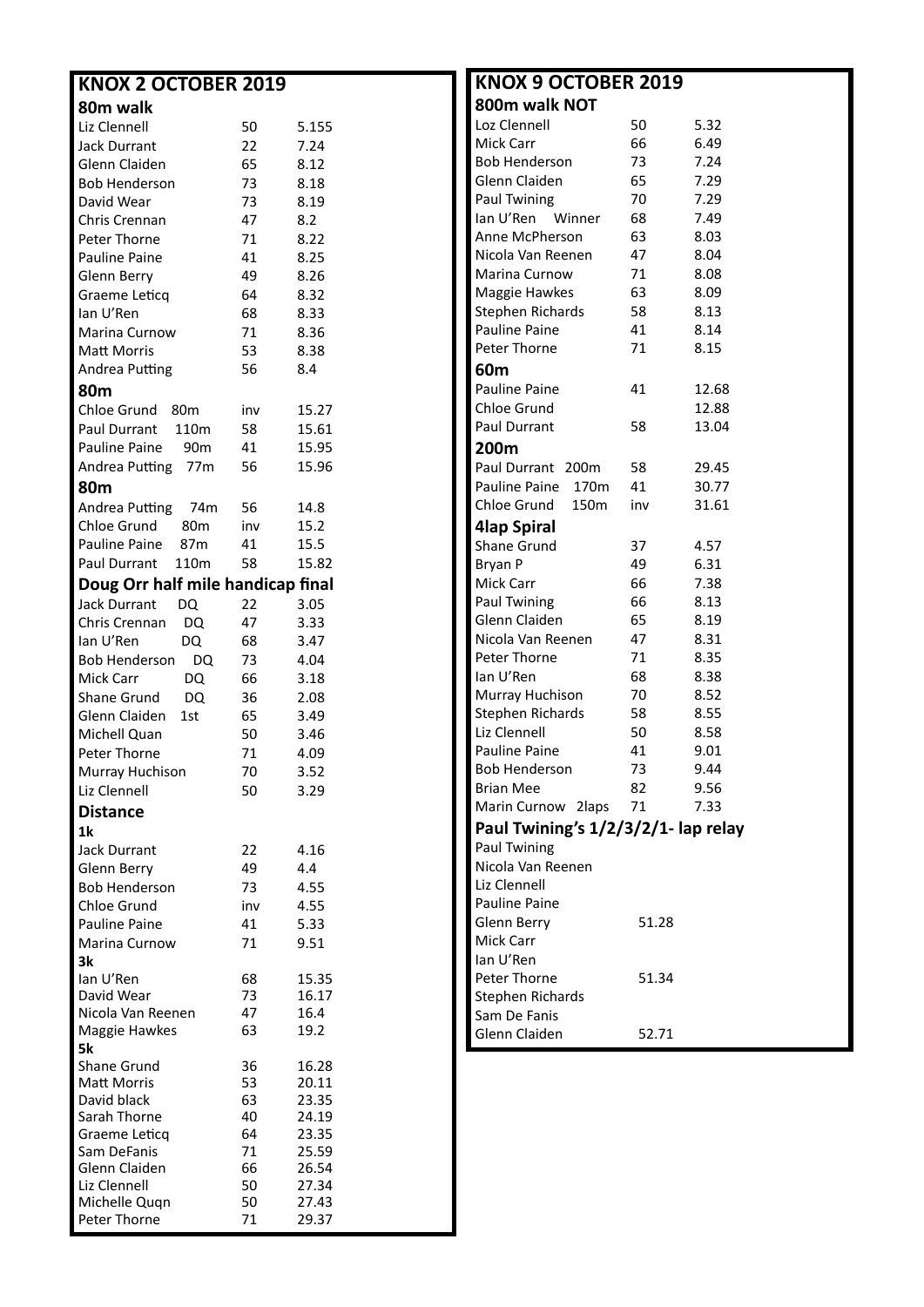| <b>KNOX 16 OCTOBER 2019</b> |    |       |  |  |  |  |  |  |  |
|-----------------------------|----|-------|--|--|--|--|--|--|--|
|                             |    |       |  |  |  |  |  |  |  |
| 800m walk                   |    |       |  |  |  |  |  |  |  |
| Nicola Van Reenen           | 47 | 7.08  |  |  |  |  |  |  |  |
| David Black                 | 63 | 7.08  |  |  |  |  |  |  |  |
| Mick Carr                   | 66 | 7.09  |  |  |  |  |  |  |  |
| Chris Crennan               | 47 | 7.43  |  |  |  |  |  |  |  |
| Bob Henderson               | 73 | 7.43  |  |  |  |  |  |  |  |
| Graeme Leticg               | 64 | 7.59  |  |  |  |  |  |  |  |
| <b>Paul Twining</b>         | 70 | 8     |  |  |  |  |  |  |  |
| Peter Thorne                | 71 | 8.04  |  |  |  |  |  |  |  |
| lan U'Ren                   | 68 | 8.05  |  |  |  |  |  |  |  |
| Pauline Paine               | 41 | 8.06  |  |  |  |  |  |  |  |
| Glenn Claiden               | 65 | 8.07  |  |  |  |  |  |  |  |
| Peter LeGet                 | 85 | 8.08  |  |  |  |  |  |  |  |
| 70m Hcp                     |    |       |  |  |  |  |  |  |  |
| Paul Durrant                | 58 |       |  |  |  |  |  |  |  |
| <b>Pauline Paine</b>        | 41 |       |  |  |  |  |  |  |  |
| Chris Crennan               | 47 |       |  |  |  |  |  |  |  |
| 600m                        |    |       |  |  |  |  |  |  |  |
| Chris Crennan               | 47 | 2.13  |  |  |  |  |  |  |  |
| Stephen Richards            | 58 | 2.22  |  |  |  |  |  |  |  |
| Mick Carr                   | 66 | 2.26  |  |  |  |  |  |  |  |
| David Black                 | 63 | 2.29  |  |  |  |  |  |  |  |
| Nicola Van Reenen           | 47 | 2.29  |  |  |  |  |  |  |  |
| <b>Bob Henderson</b>        | 73 | 2.4   |  |  |  |  |  |  |  |
| <b>Pauline Paine</b>        | 41 | 2.49  |  |  |  |  |  |  |  |
| 110m                        |    |       |  |  |  |  |  |  |  |
| Stephen Richards 90m        | 58 | 14.36 |  |  |  |  |  |  |  |
| Paul Durrant<br>110m        | 58 | 15.31 |  |  |  |  |  |  |  |
| Pauline Paine<br>9m         | 41 | 16.11 |  |  |  |  |  |  |  |
| 5k hcp                      |    |       |  |  |  |  |  |  |  |
| Shane Grund Winner          | 37 | 15.57 |  |  |  |  |  |  |  |
| David Black                 | 63 | 23.25 |  |  |  |  |  |  |  |
| Mick Carr                   | 66 | 24.1  |  |  |  |  |  |  |  |
| Graeme Leticq               | 64 | 24.2  |  |  |  |  |  |  |  |
| Sarah Thorne                | 40 | 25.42 |  |  |  |  |  |  |  |
| Sam DeFanis                 | 71 | 26    |  |  |  |  |  |  |  |
| Glenn Claiden               | 65 | 26.21 |  |  |  |  |  |  |  |
| lan U'Ren                   | 68 | 26.43 |  |  |  |  |  |  |  |
| Nicola Van Reenen           | 47 | 27.23 |  |  |  |  |  |  |  |
| <b>Stephen Richards</b>     | 58 | 28.35 |  |  |  |  |  |  |  |
| Murray Huchison Winner 70   |    | 28.42 |  |  |  |  |  |  |  |
| Peter Thorne                | 71 | 30.03 |  |  |  |  |  |  |  |
|                             |    |       |  |  |  |  |  |  |  |

| <b>KNOX 23 OCTOBER 2019</b> |                |       |
|-----------------------------|----------------|-------|
| 3by400m walk                |                |       |
| <b>Bob Henderson</b>        | 73             |       |
| <b>Paul Twining</b>         | 70             |       |
| Mick Carr                   | 66             |       |
| Glenn Claiden               | 65             |       |
| Peter Thorne                | 71             |       |
| David Wear                  | 73             |       |
| Shane Grund                 | 37             |       |
| Graeme Leticq               | 64             |       |
| Michelle Quan               | 50             |       |
| Mike Bieleny                | 56             |       |
| <b>Paul Durrant</b>         | 58             |       |
| Matt Morris                 | 53             |       |
| 60m                         |                |       |
| <b>Paul Durrant</b>         | 58             | 10.45 |
| Pauline Paine               | 41             | 10.86 |
| Chloe Grund                 | $\overline{7}$ | 11.8  |
| Andrea Putting              | 56             | 12.4  |
| 1500m                       |                |       |
| Mike Bieleny                | 56             | 5.13  |
| <b>Matt Morris</b>          | 53             | 5.36  |
| <b>Brian P</b>              | 49             |       |
| Paul Connor                 |                | 5.56  |
| <b>Mick Carr</b>            | 56             | 6.48  |
| Glenn Claiden               | 66             | 6.57  |
|                             | 65             | 7.3   |
| <b>Bob Henderson</b>        | 73             | 7.31  |
| Stephen Richards            | 58             | 7.53  |
| Michelle Quan               | 50             | 8.32  |
| 1100metres                  |                |       |
| Chloe Grund                 | 7              | 5.14  |
| 200m                        |                |       |
| Mick Carr 161.5m            | 66             |       |
| Paul Durrant 200m           | 58             |       |
| Pauline Paine<br>165m       | 41             |       |
| 10lap spiral                |                |       |
| Shane Grund                 | 37             | 13.38 |
| Mike Bieleny                | 56             | 16.42 |
| <b>Brian P</b>              | 49             | 17.33 |
| Matt Morris                 | 53             | 17.42 |
| Graeme Leticq               | 64             | 20.19 |
| Mick Carr                   | 66             | 20.21 |
| Sam DeFanis                 | 71             | 21.2  |
| Paul Twining                | 70             | 21.23 |
| Stephen Richards            | 58             | 23.14 |
| Glenn Claiden               | 65             | 23.2  |
| Peter Thorne                | 71             | 23.31 |
| Michelle Quan               | 50             | 26.14 |
| <b>3laps</b>                |                |       |
| <b>Bob Henderson</b>        | 73             | 6.48  |
| <b>Brian Mee</b>            | 81             | 10.15 |
|                             |                |       |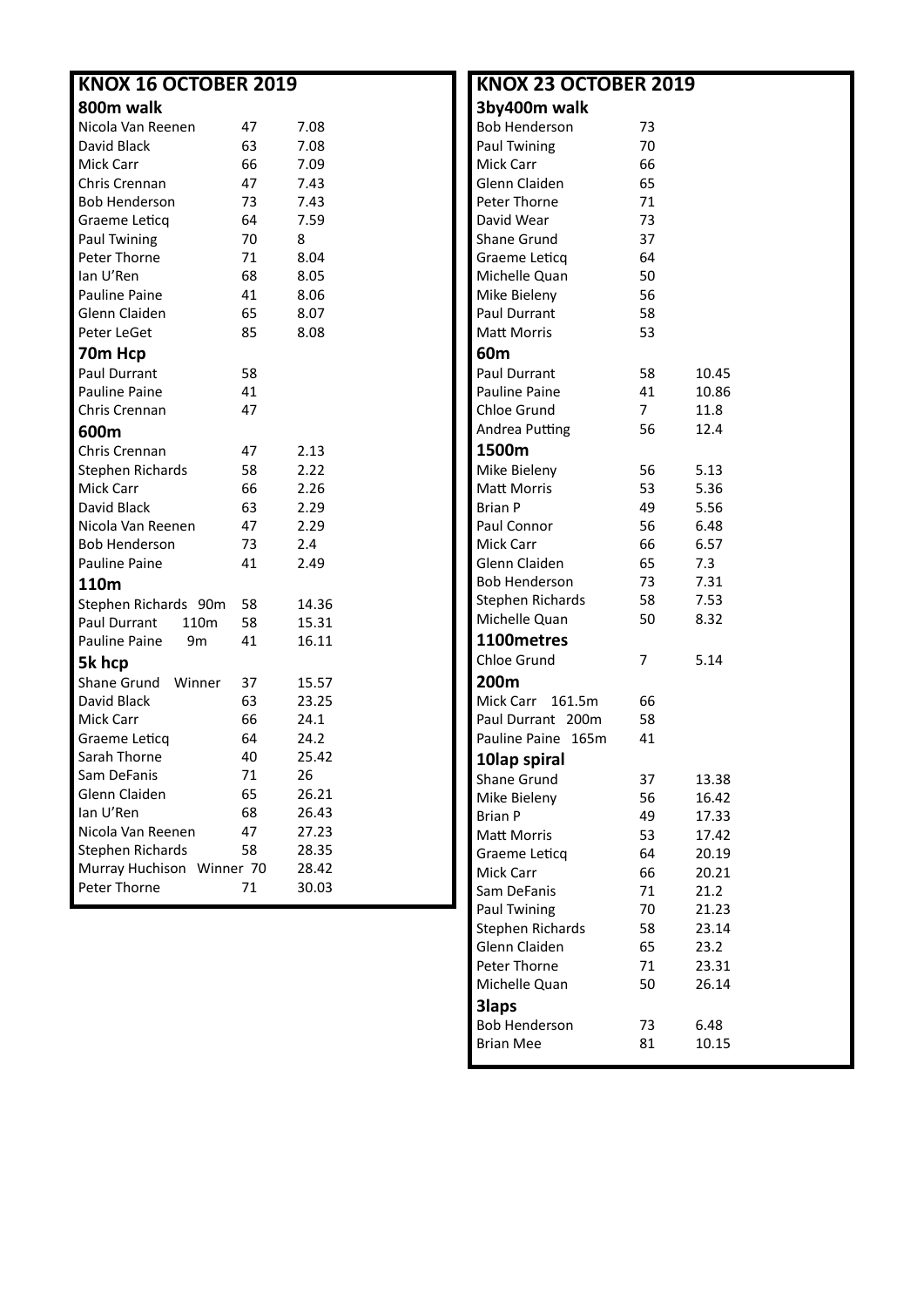| <b>KNOX 30 OCTOBER 2019</b> |        |       | MENTONE 2 OCTOBER 2019 |                                           |          |                |                 |             |
|-----------------------------|--------|-------|------------------------|-------------------------------------------|----------|----------------|-----------------|-------------|
| 800m walk                   |        |       |                        | 800m Walk E.T.                            |          | Clock          | Diff.           |             |
| Maggie Hawkes               | 63     | 8.02  | $\mathbf{1}$           | Maureen Seedsman                          | 82       | 6.20           | 0.00            |             |
| Marina Curnow               | 71     | 8.08  | $12 =$                 | Bev Hugo                                  | 79       | 6.31           | 0.03            |             |
| Peter Thorne                | 71     | 8.09  | $2 =$                  | Sylvia Machin                             | 78       | 5.57           | $-0.03$         |             |
| Glenn Claiden               | 65     | 8.1   | $4=$                   | Joan Clarke                               | 84       | 7.52           | $-0.04$         |             |
| David Wear                  | 73     | 8.11  | $\mathbf{I}_{4=}$      | Sharon Carr                               | 54       | 6.31           | 0.04            |             |
| Paul Twining                | 70     | 8.13  | $16=$                  | Iris Boulton                              | 70       | 6.35           | 0.05            |             |
| <b>Mick Carr</b>            | 66     | 8.14  | $6=$                   | Ian Beaumont                              | 82       | 7.50           | 0.05            |             |
| Graeme Leticq               | 64     | 8.15  | 8                      | Kevin Cassidy                             | 59       | 3.42           | $-0.08$         |             |
| Shane Grund                 | 37     | 8.47  | $\mathbf{I}$ 9         | Sam Hugo                                  | Inv      | 6.19           | $-0.11$         |             |
|                             |        |       | $\blacksquare$ 10      | Gwen Steed                                | 77       | 5.18           | $-0.12$         |             |
| Chris Crennan               | 47     | 8.48  | 11<br>12               | Pam Mews                                  | 84       | 7.42<br>5.56   | $-0.15$         |             |
| Glenn Berry                 | 49     | 8.49  | $\blacksquare$ 13      | Julian Boland<br>Helen Castel             | 56<br>56 | 5.54           | 0.16<br>0.18    |             |
| 60m                         |        |       | 14                     | <b>Jill Mannering</b>                     | 83       | 7.22           | 0.22            |             |
| Paul Durrant 75m            | 58     | 10.1  | 15                     | Nola Finn                                 | 82       | 12.21          | 0.31            |             |
| Chloe Grund                 | 7      | 11.51 | п<br>16                | Michael Boulton                           | 64       | 6.53           | 0.38            |             |
| Leah Grund                  | 5      | 13.54 | $\blacksquare$         | Margaret Beaumont                         | 81       | 7.49           | 0.40            |             |
| 110m hcp                    |        |       |                        | <b>  900m E.T.</b>                        |          | Clock          | Diff            |             |
| Mick Carr<br>88m            | 66     | 14.17 | $\mathbf{1}$           | Avril Britter                             | 60       | 4.18.7         | $-2.3$          |             |
| Paul Durrant 104m           | 58     | 14.58 | 2=                     | Ralph Bennett                             | 77       | 4.21.9         | $-3.1$          |             |
| Chloe Grund 77m             | 5      | 15.15 | $\mathbf{I}_2 =$       | Daniel Short                              | Inv      | 4.13.1         | 3.1             |             |
| 800m                        |        |       | $\blacksquare$         | Susan Short                               | 45       | 3.26.4         | 3.6             |             |
| Darcy Roberts               | 12     | 3.12  | 5                      | <b>Ashley Page</b>                        | 79       | 4.40.8         | 5.2             |             |
| Chloe Grund                 | 5      | 3.25  | $\boldsymbol{6}$       | Sandra Wynne                              | 67       | 4.15.2         | 7.2             |             |
|                             | 12     | 3.3   | $\mathbf{I}$           | Ciara Short                               | Inv      | 4.06.9         | $-23.1$         |             |
| Ariana Pashntina            |        |       | 1 <sup>8</sup>         | Martin Griffin                            | 57       | 4.06.9         | $-40.1$         |             |
| Chris Crennan               | 47     | 3.32  |                        | 100m E.T. * Agg Event*                    |          | Clock          | Diff            | Pts         |
| Mick Carr                   | 6      | 3.36  | 1                      | <b>Avril Britter</b>                      | 60       | 18.68          | $-0.10$         | 7           |
| Glenn Claiden               | 65     | 3.4   | $\mathbf{I}_2$         | Ciara Short                               | Inv      | 18.49          | 0.19            |             |
| Stephen Richards            | 58     | 3.52  | $\blacksquare$         | Susan Short                               | 45       | 15.71          | 0.21            | 5           |
| Graeme Leticq               | 64     | 4.02  | $\mathbf{I}^4$         | Vivienne Cash                             | 67       | 17.23          | 0.23            | 4           |
| <b>Brian Mee</b>            | 82     | 4.18  | 5                      | <b>Bob Wishart</b>                        | 77       | 14.93          | $-0.27$         | 3           |
| Peter Thorne                | 71     | 4.23  | $\mathbf{I}_{6}$       | Ron Arthur                                | 79       | 16.49          | 0.29            | 2           |
| David Wear                  | 73     | 4.27  | $\blacksquare$         | Martin Griffin                            | 57       | 16.14          | $-0.56$         | 1           |
| <b>Melbourne Cup</b>        |        |       | 8                      | John Mathew                               | 82       | 28.68          | 0.68            | 1           |
| 3200m                       |        |       | 9                      | David Short                               | 42       | 13.91          | 0.71            | 1           |
| Stephen Richards            | 58     | 16.55 | $\mathbf{I}$ 10        | Glad Wishart                              | 75       | 20.78          | 1.20            | 1           |
| Glenn Claiden               | 65     | 17.1  | 11                     | Daniel Short                              | Inv      | 18.18          | $-1.12$         |             |
| Peter Thorne                | $71\,$ | 18.42 | 12                     | Sam Hugo                                  | Inv      | 19.07          | 4.07            |             |
| Maggie Hawkes               | 63     | 20.31 |                        | 2.5 Km / 5 Km Road E.T.                   |          | Clock          | Diff            |             |
| 6400m                       |        |       |                        | 2.5 Km - 3 Laps                           |          |                |                 |             |
| Shane Grund                 | 37     | 20.5  | $\mathbf{I}$           | Martin Griffin                            | 57       | 15.09          | 0.09            |             |
| <b>Brian P</b>              | 49     | 28.03 | $\blacksquare$         | Julian Boland                             | 56       | 11.27          | $-1.15$         |             |
| Graeme Leticq               | 64     | 31.12 |                        | 5 Km - 6 Laps                             |          |                |                 |             |
|                             |        |       | 1                      | Sandra Wynne                              | 67       | 27.42          | 0.12            |             |
| Sam De Fanis                | 71     | 33.45 | $\mathbf{I}_2$         | Stephen Bird                              | 56       | 23.46          | $-0.14$         |             |
| 1600m                       |        |       | $\mathbf{I}^3$         | Avril Britter                             | 60       | 27.57          | $-0.16$         |             |
| <b>Brian Mee</b>            | 82     | 10.22 | 4<br>$\mathbf{I}_{5}$  | James O'Brien                             | 66       | 22.18          | $-0.24$         |             |
| Chris Crennan               | 47     | 10.46 |                        | <b>Ashley Birrell</b>                     | 74       | 25.26          | 0.41            |             |
| 2400m                       |        |       | $\blacksquare$         | John Zeleznikow                           | 69       | 53.49          | 1.49            |             |
| Mick Carr                   | 66     | 11.42 |                        | 12000m Walk E.T. * Agg Event* Clock       |          |                | Diff.           | a ka<br>Pts |
|                             |        |       | $\blacksquare$         | Kevin Cassidy<br><b>Glennis McPherson</b> | 59<br>72 | 10.01<br>14.24 | 0.01<br>$-0.06$ | 7           |
|                             |        |       | 2<br>$\mathbf{I}_3$    |                                           | 82       |                |                 | 5<br>4      |
|                             |        |       | $\blacksquare$         | Ian Beaumont<br><b>Geoff Barrow</b>       | 70       | 19.58<br>14.12 | 0.09<br>$-0.10$ | 3           |
|                             |        |       | 5                      | Bev Hugo                                  | 79       | 16.57          | 0.11            | 2           |
|                             |        |       | 6                      | Iris Boulton                              | 70       | 17.13          | 0.13            | 1           |
|                             |        |       | $\mathbf{I}$           | Sharon Carr                               | 54       | 16.14          | $-0.21$         | 1           |
|                             |        |       | $\blacksquare$         | Sylvia Machin                             | 78       | 15.22          | 0.22            | 1<br>Ш      |
|                             |        |       | 9                      | Michael Boulton                           | 64       | 18.16          | 0.26            | 1           |
|                             |        |       | 10                     | John Mathew                               | 82       | 22.51          | 0.51            | 1           |
|                             |        |       | $\mathbf{I}_{11}$      | <b>Helen Castel</b>                       | 56       | 15.04          | 0.57            | 1           |
|                             |        |       | 12                     | Margaret Beaumont 81                      |          | 19.59          | 1.22            | 1           |

13 Ralph Bennett \*\*\* 77 11.30 -1.50 1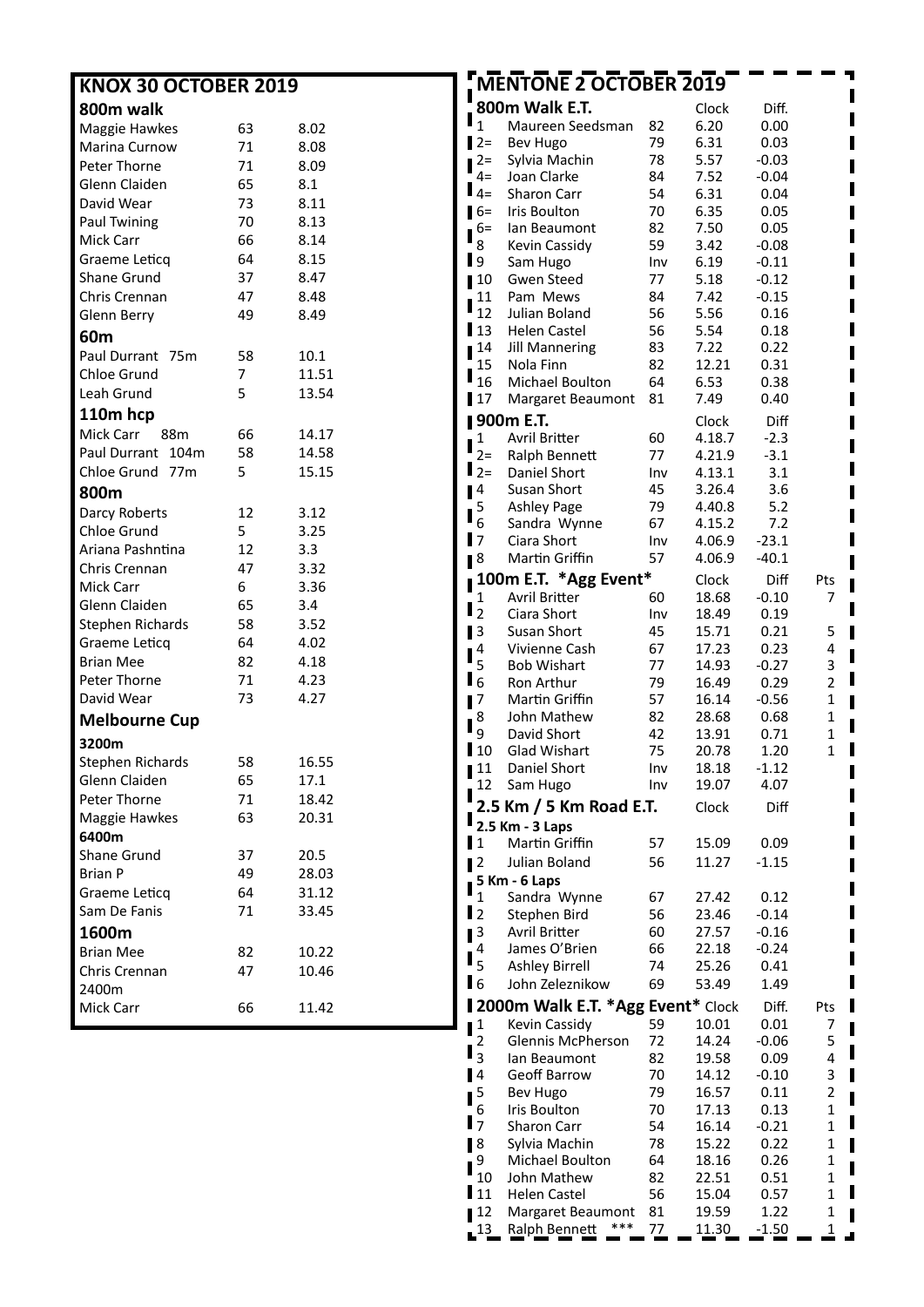|                                 | MENTONE 9 OCTOBER 2019                      |          |                 |                    |                |                | <b>MENTONE 16 OCTOBER 2019</b> |          |                |                  |                         |
|---------------------------------|---------------------------------------------|----------|-----------------|--------------------|----------------|----------------|--------------------------------|----------|----------------|------------------|-------------------------|
|                                 | 400m Walk E.T.                              |          | Clock           | Diff.              |                |                | 500m Walk E.T.                 |          | Clock          | Diff.            |                         |
| $\mathbf{I}_1$                  | Sylvia Machin                               | 78       | 2.54            | $-0.01$            |                | $\mathbf{1}$   | Iris Boulton                   | 70       | 4.00           | 0.00             |                         |
| $\mathbf{I}_2$                  | Joan Clarke                                 | 84       | 3.43            | $-0.02$            |                | $2=$           | Michael Boulton                | 64       | 4.09           | $-0.01$          |                         |
| $13=$                           | John Mathew                                 | 82       | 3.33            | 0.03               |                | $2=$           | Maureen Seedsman               | 82       | 3.47           | $-0.01$          |                         |
| $13=$                           | lan Beaumont                                | 82       | 3.33            | $-0.03$            |                | $2 =$          | lan Beaumont                   | 82       | 4.39           | $-0.01$          |                         |
| $\mathbf{I}^{3=}$               | Bev Hugo                                    | 79       | 3.04            | $-0.03$            |                | 5              | Joan Clarke                    | 84       | 4.44           | $-0.02$          |                         |
| 6                               | <b>Helen Castel</b>                         | 56       | 2.45            | 0.04               |                | 6              | Gwen Steed                     | 77       | 3.12           | $-0.04$          |                         |
| $\mathbf{I}$                    | Maureen Seedsman                            | 82       | 2.57            | $-0.05$            |                | $\overline{7}$ | <b>Bev Hugo</b>                | 79       | 3.52           | $-0.05$          |                         |
| $B =$                           | Julian Boland                               | 56       | 2.18            | $-0.06$            |                | 8              | Sylvia Machin                  | 78       | 3.43           | $-0.07$          |                         |
| $18=$                           | Iris Boulton                                | 70       | 3.09            | $-0.06$            |                | 9              | Nola Finn                      | 82       | 7.38           | 0.08             |                         |
| $\mathbf{I}^{10}$               | Michael Boulton                             | 64       | 3.17            | $-0.10$            |                | 10             | Kevin Cassidy                  | 59       | 2.39           | 0.09             |                         |
| 11                              | Kevin Cassidy                               | 59       | 1.38            | $-0.12$            |                | 11             | Margaret Beaumont              | 81       | 4.42           | 0.18             |                         |
| $\mathbf{I}_{12}$               | <b>Jill Mannering</b>                       | 83       | 3.33            | 0.13               |                | 12             | John Mathew                    | 82       | 4.49           | 0.19             |                         |
| $\blacksquare$ 13               | Margaret Beaumont                           | 81       | 3.43            | 0.15               |                | 13             | <b>Helen Castel</b>            | 56       | 3.32           | $-0.21$          |                         |
| 14                              | Nola Finn                                   | 82       | 5.48            | $-0.27$            |                |                | 800m E.T. * Agg Event*         |          | Clock          | Diff             | Pts                     |
| 1 <sup>15</sup>                 | Gwen Steed                                  | 77       | 2.30            | $-0.28$            |                | 1              | Susan Short                    | 45       | 3.01.2         | 1.2              | $\overline{7}$          |
| 16                              | Debbie Thomson                              | 61       | 4.20            | $-0.30$            |                | 2              | <b>Avril Britter</b>           | 60       | 4.01.2         | 7.2              | 5                       |
|                                 | 300m E.T.                                   |          | Clock           | Diff.              |                | 3              | Stephen Bird                   | 56       | 3.21.4         | $-8.6$           | $\overline{\mathbf{4}}$ |
| $\mathbf{I}_1$                  | <b>Bob Wishart</b>                          | 77       | 51.21           | 0.21               |                | 4              | Julian Boland                  | 56       | 3.47.7         | $-10.3$          | 3                       |
| $\mathbf{I}$                    | Martin Griffin                              | 57       | 57.09           | $-3.39$            |                | 5              | <b>Helen Castel</b>            | 56       | 3.44.5         | $-10.5$          | $\overline{2}$          |
|                                 | 1500m Self H/cap                            |          | Clock           | Actual             |                | 6              | <b>Ashley Page</b>             | 79       | 3.51.8         | $-12.2$          | $\mathbf{1}$            |
| $\mathbf{I}^1$                  | Susan Short                                 | 45       | 9.45.6          | 6.20.6             |                | 7              | <b>Greg Hughes</b>             | 60       | 3.45.2         | $-12.8$          | $\mathbf{1}$            |
| $\frac{1}{3}$                   | <b>Ashley Page</b>                          | 79       | 9.57.8          | 8.15.8             |                | 8              | Sandra Wynne                   | 67       | 3.40.8         | $-13.2$          | $\mathbf{1}$            |
|                                 | <b>Ashley Birrell</b>                       | 74       | 9.58.3          | 6.38.3             |                | 9              | Pam Mews                       | 84       | 8.05.7         | $-14.3$          | $\mathbf{1}$            |
| $\mathbf{I}_4$                  | Martin Griffin                              | 57       | 10.00.4         | 8.01.4             |                | 10             | Marlene Gourlay                | 68       | 3.23.2         | $-16.8$          | $\mathbf{1}$            |
| $\blacksquare$                  | John Kneen                                  | 76       | 11.18.0 11.18.0 |                    |                | 11             | John Kneen                     | 76       | 5.13.2         | $-46.8$          | $\mathbf{1}$            |
| $\blacksquare$                  | Avril Britter                               | 60       |                 | 7.26.2             |                |                | 200m E.T.                      |          | Clock          | Diff.            |                         |
| $\blacksquare$                  | Sandra Wynne                                | 67       |                 | 7.23.4             |                | 1              | Susan Short                    | 45       | 33.98          | $-0.02$          |                         |
|                                 | DQ Helen Castel                             | 56       |                 | 7.39.3             |                | $\overline{c}$ | <b>Bob Wishart</b>             | 77       | 31.52          | 0.77             |                         |
|                                 | 60m E.T.                                    |          | Clock           | Diff               |                | $\overline{3}$ | Vivienne Cash                  | 67       | 35.70          | 1.40             |                         |
| $\mathbf{I}_1$                  | <b>Bob Wishart</b>                          | 77       | 8.98            | $-0.02$            |                | $\blacksquare$ | Glad Wishart                   | 75       | 45.78          | 2.78             |                         |
| l 2                             | Ron Arthur                                  | 79       | 10.11           | $-0.09$            |                |                | John Mathew (60m) 82           |          | 16.79          | $-0.21$          |                         |
| $\blacksquare$                  | Sandra Wynne                                | 67       | 11.32           | $-0.18$            |                |                | 2.5 Km Road E.T.               |          | Clock          | Diff             |                         |
| $\mathbf{I}^4$                  | John Mathew                                 | 82       | 17.03           | 0.23               |                | 1              | John Zeleznikow                | 69       | 24.53          | $-0.07$          |                         |
| 5                               | Martin Griffin                              | 57       | 9.69            | $-0.43$            |                | 2              | Sandra Wynne                   | 67       | 13.36          | 0.11             |                         |
| " 6                             | Susan Short                                 | 45       | 9.29            | $-0.61$            |                | 3              | James O'Brien                  | 66       | 11.20          | $-0.15$          |                         |
| $\mathbf{I}$                    | <b>Glad Wishart</b>                         | 75       | 12.61           | 0.63               |                | $\blacksquare$ | <b>Ashley Birrell</b>          | 74       | 11.39          | $-0.16$          |                         |
|                                 | 14 Km E.T. *Agg Event*                      |          | Clock           | Diff               | Pts            | 5              | <b>Greg Hughes</b>             | 60       | 12.39          | $-0.23$          |                         |
| $\blacksquare$                  | Sandra Wynne                                | 67       | 21.51           | 0.01               | 7              | 6              | <b>Ashley Page</b>             | 79       | 13.34          | $-0.33$          |                         |
| $\mathbf{I}^2$                  | <b>Ashley Page</b>                          | 79       | 22.20           | $-0.02$            | 5              | 7<br>8         | Avril Britter<br>Stephen Bird  | 60<br>56 | 14.13          | 0.43             |                         |
| $3=$                            | Martin Griffin                              | 57       | 23.40           | $-0.05$            | 4              | 9              | Julian Boland                  | 56       | 11.15          | $-0.45$          |                         |
| $\mathbf{I}_{3=}$               | <b>Greg Hughes</b>                          | 60       | 21.36           | $-0.05$            | 4              | 10             | Helen Bryan                    | 49       | 11.33<br>21.33 | $-1.27$<br>2.43  |                         |
| l 5                             | James O'Brien                               | 66       | 17.30           | 0.20               | $\overline{2}$ | 11             | Jeanne Bryan                   | 77       | 21.33          | 3.03             |                         |
| $\blacksquare$                  | Julian Boland                               | 56       | 19.4            | 1.50               | $\mathbf{1}$   | 12             | John Kneen                     | 76       | 21.33          | 3.33             |                         |
|                                 | <b>2000m/4000m Walk E.T.</b>                |          | Clock           | Diff               |                |                | 1500m Walk E.T.                |          |                |                  |                         |
| $\blacksquare$ <sup>2000m</sup> |                                             |          |                 |                    |                | $\mathbf{1}$   | <b>Geoff Barrow</b>            | 70       | Clock<br>10.26 | Diff.<br>$-0.04$ |                         |
| 1<br>$\mathbf{I}_2$             | Iris Boulton<br>Joan Clarke                 | 70<br>84 | 16.27<br>19.51  | $-0.03$<br>$-0.05$ |                | $\mathbf{I}_2$ | Glennis McPherson              | 72       | 10.32          | $-0.06$          |                         |
| $\blacksquare$                  | Glennis McPherson                           | 72       | 14.22           | $-0.06$            |                | 3              | Bev Hugo                       | 79       | 12.10          | $-0.07$          |                         |
|                                 | <b>Geoff Barrow</b>                         | 70       | 14.18           | 0.08               |                | 4              | Michael Boulton                | 64       | 13.02          | 0.12             |                         |
| $\frac{4}{5}$                   | lan Beaumont                                | 83       | 19.44           | 0.11               |                | 5              | Iris Boulton                   | 70       | 12.13          | $-0.17$          |                         |
| $\mathbf{I}_{6}$                | Maureen Seedsman                            | 82       | 16.20           | $-0.15$            |                | 6              | Maureen Seedsman               | 82       | 12.11          | $-0.19$          |                         |
| $\blacksquare$                  | Sylvia Machin                               | 78       | 15.43           | 0.28               |                | $7=$           | Sylvia Machin                  | 78       | 11.50          | 0.20             |                         |
| $\mathbf{I}_9^8$                | Bev Hugo                                    | 79       | 16.25           | $-0.32$            |                | $7=$           | Joan Clarke                    | 84       | 14.20          | $-0.31$          |                         |
|                                 | Michael Boulton                             | 64       | 17.49           | 0.39               |                | 9              | <b>Helen Castel</b>            | 56       | 11.41          | 0.41             |                         |
| $\mathbf{I}_{10}$               | John Mathew                                 | 82       | 23.58           | 0.58               |                | 10             | Ian Beaumont                   | 82       | 14.09          | $-0.36$          |                         |
| 11<br>, 12                      | <b>Helen Castel</b><br>Margaret Beaumont 81 | 56       | 16.12<br>19.49  | 1.12<br>1.20       |                | 11             | Kevin Cassidy                  | 59       | 8.49           | 0.49             |                         |
| 4000m                           |                                             |          |                 |                    |                | 12             | John Mathew                    | 82       | 18.23          | 1.53             |                         |
| $\mathbf{I}_1$                  | Kevin Cassidy                               | 59       | 20.43           | $-0.17$            |                |                |                                |          |                |                  |                         |
|                                 |                                             |          |                 |                    |                |                |                                |          |                |                  |                         |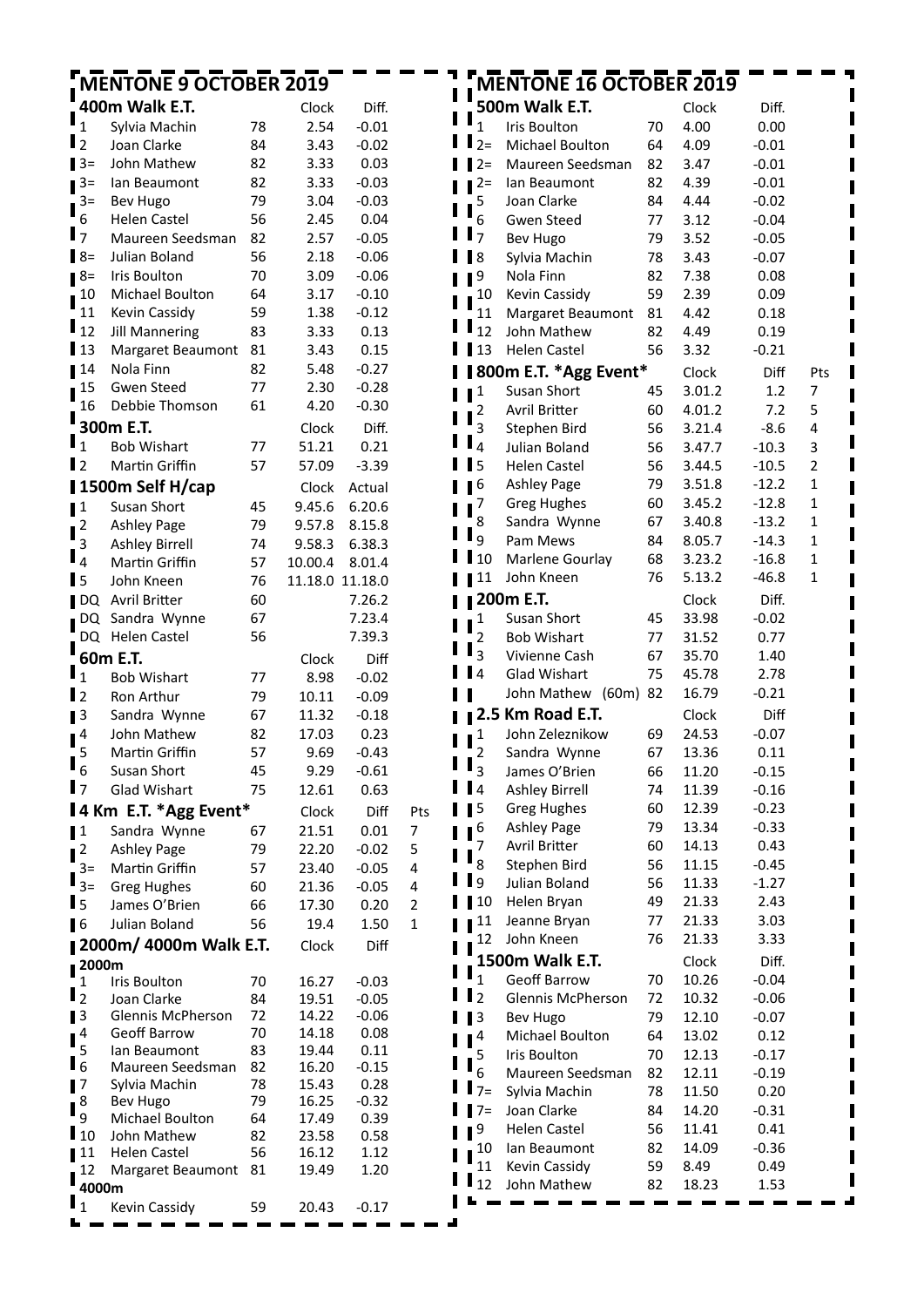| <b>MENTONE 23 OCTOBER 2019</b> |                      |    |        |         | MENTONE 23 OCTOBER 2019 cont. |                         |                                   |    |        |         |     |
|--------------------------------|----------------------|----|--------|---------|-------------------------------|-------------------------|-----------------------------------|----|--------|---------|-----|
|                                | 600m Walk E.T.       |    | Clock  | Diff.   |                               |                         | 800m Walk E.T.                    |    | Clock  | Diff.   |     |
| 1=                             | Kevin Cassidy        | 59 | 2.48   | 0.03    |                               | $1 =$                   | Julian Boland                     | 56 | 5.51   | $-0.05$ |     |
| l 1=                           | <b>Helen Castel</b>  | 56 | 4.17   | $-0.03$ |                               | $1=$                    | <b>Helen Castel</b>               | 56 | 5.49   | $-0.05$ |     |
| l 1=                           | Joan Clarke          | 84 | 5.50   | 0.03    |                               | $1=$                    | Iris Boulton                      | 70 | 6.35   | 0.05    |     |
| 4                              | Iris Boulton         | 70 | 4.54   | 0.04    |                               | 4=                      | Sylvia Machin                     | 78 | 5.52   | $-0.06$ |     |
| 5                              | John Mathew          | 82 | 5.55   | $-0.05$ |                               | $4=$                    | lan Beaumont                      | 83 | 7.29   | $-0.06$ |     |
| $6\overline{6}$                | Ian Beaumont         | 83 | 5.43   | 0.07    |                               | 6                       | Maureen Seedsman 82               |    | 6.13   | $-0.07$ |     |
| $I$ 7=                         | <b>Gwen Steed</b>    | 77 | 3.52   | 0.08    |                               | 7                       | Michael Boulton                   | 64 | 6.52   | 0.12    |     |
| l 7=                           | Nola Finn            | 83 | 9.23   | 0.08    |                               | $\mathsf{R}$            | <b>Bev Hugo</b>                   | 79 | 6.43   | 0.13    |     |
| 9                              | Sylvia Machin        | 78 | 4.28   | $-0.17$ |                               | 9                       | Joan Clarke                       | 84 | 7.31   | $-0.14$ |     |
| 10                             | Michael Boulton      | 64 | 5.03   | 0.18    |                               | 10                      | Margaret Beaumont 81              |    | 7.28   | 0.19    |     |
| 11                             | Margaret Beaumont 81 |    | 5.44   | 0.23    |                               | 11                      | Nola Finn                         | 83 | 12.02  | $-0.33$ |     |
| l 12                           | Debbie Thomson       | 61 | 8.00   | 1.30    |                               |                         |                                   |    |        |         |     |
|                                | 1200m Self H/cap     |    | Clock  | Actual  |                               |                         | MENTONE 30 OCTOBER 2019           |    |        |         |     |
| $\blacksquare$                 | Jeanne Bryan         | 77 | 8.46.4 | 8.31.4  | @                             |                         | 600m E.T.                         |    | Clock  | Diff    |     |
| $^{\bullet}$ 2                 | Avril Britter        | 60 | 8.47.4 | 6.01.4  |                               | 1                       | <b>Ashley Page</b>                | 79 | 2.53.4 | 1.4     |     |
| $\overline{3}$                 | Sandra Wynne         | 67 | 8.47.7 | 5.50.7  |                               | $\mathbf{I}_2$          | Avril Britter                     | 60 | 2.42.5 | $-2.5$  |     |
| $\mathbf{I}_4$                 | <b>Greg Hughes</b>   | 60 | 8.50.0 | 5.33.0  |                               | $\overline{\mathbf{3}}$ | John Kneen                        | 77 | 3.34.9 | $-5.1$  |     |
| $\blacksquare$                 | Stephen Bird         | 56 | 8.50.9 | 5.05.9  |                               | 4                       | <b>Greg Hughes</b>                | 61 | 2.44.7 | $-5.3$  |     |
| $\blacksquare$                 | Marlene Gourlay      | 68 | 8.51.5 | 5.16.5  |                               | 5                       | David Short                       | 42 | 1.49.6 | $-5.4$  |     |
| 7                              | Susan Short          | 45 | 8.53.8 | 4.48.8  |                               | 6                       | Susan Short                       | 45 | 2.13.8 | 8.8     |     |
| 8                              | David Short          | 42 | 8.55.6 | 4.30.6  |                               | $\overline{7}$          | Sandra Wynne                      | 67 | 2.28.9 | $-13.1$ | *** |
| l 9                            | <b>Helen Castel</b>  | 56 | 8.58.2 | 6.03.2  |                               | 8                       | <b>Helen Castel</b>               | 56 | 2.36.3 | $-14.7$ |     |
| $\blacksquare$ 10              | <b>Ashley Page</b>   | 79 | 9.05.5 | 6.10.5  |                               | 9                       | Jeanne Bryan                      | 77 | 3.44.6 | $-15.4$ |     |
| ∎ 11                           | Martin Griffin       | 57 | 9.06.8 | 6.01.8  |                               | 10                      | Helen Bryan                       | 49 | 3.44.6 | $-25.4$ |     |
| 12                             | John Kneen           | 76 | 9.11.0 | 8.06.0  |                               | 11                      | Martin Griffin                    | 57 | 4.34.6 | 1.04.6  |     |
| 13                             | Julian Boland        | 56 | 9.17.5 | 5.22.5  |                               |                         | 150m E.T.                         |    | Clock  | Diff.   |     |
| ∎ DO                           | Kyle Griffin         | 30 |        | 4.54.4  |                               | 1                       | Susan Short                       | 45 | 23.92  | $-0.08$ |     |
|                                | DQ Helen Bryan       | 49 |        | 8.31.4  |                               | $\overline{2}$          | Martin Griffin                    | 57 | 24.88  | $-0.32$ |     |
|                                | 120m E.T.            |    | Clock  | Diff.   |                               | 3                       | <b>Bob Wishart</b>                | 77 | 22.65  | 0.90    |     |
| $\mathbf{1}$                   | Ron Arthur           | 79 | 19.86  | 0.06    | @                             | 4                       | Vivienne Cash                     | 67 | 26.09  | 1.09    |     |
| $\overline{2}$                 | Susan Short          | 45 | 18.67  | 0.17    |                               | 5                       | David Short                       | 42 | 20.64  | 1.44    |     |
| $\overline{3}$                 | Martin Griffin       | 57 | 19.18  | 0.18    |                               | 6                       | Glad Wishart                      | 75 | 32.84  | $-2.18$ |     |
| ∎4                             | David Short          | 42 | 15.86  | 0.26    |                               | 7                       | Jeanne Bryan                      | 77 | 39.67  | $-5.33$ |     |
| ∎5                             | Glad Wishart         | 75 | 24.25  | 1.00    | ***                           |                         | 3.336 Km Road E.T.                |    |        |         |     |
| $\sqrt{6}$                     | <b>Bob Wishart</b>   | 77 | 17.29  | 1.09    |                               |                         | <b>Point Score Series 2</b>       |    | Clock  | Diff    |     |
| 7                              | John Mathew          | 82 | 34.31  | 1.31    |                               | $1=$                    | Julian Boland                     | 56 | 15.27  | $-0.03$ |     |
| ╹ 8                            | Kyle Griffin         | 30 | 18.65  | 2.65    | $***$                         | $1=$                    | Martin Griffin                    | 57 | 19.27  | $-0.03$ |     |
| $\mathbf{I}$ 9                 | Jeanne Bryan         | 77 | 31.13  | 6.13    |                               | $\overline{3}$          | Sandra Wynne                      | 67 | 18.19  | 0.04    |     |
| $\blacksquare$ 10              | Pam Mews             | 84 | 54.40  | 6.40    | $***$                         | $4=$                    | <b>Ashley Page</b>                | 79 | 18.24  | $-0.12$ |     |
|                                | 2 Miles Self H/cap   |    |        |         |                               | $4=$                    | Stephen Bird                      | 56 | 15.28  | $-0.12$ |     |
|                                | Point Score Series 1 |    | Clock  | Actual  |                               | 6                       | James O'Brien                     | 66 | 14.45  | $-0.15$ |     |
| 1                              | Sandra Wynne         | 67 | 19.44  | 17.14   |                               | 7                       | Avril Britter                     | 60 | 18.25  | $-0.17$ |     |
| $\mathbf{I}_2$                 | James O'Brien        | 66 | 20.02  | 13.57   |                               | 8                       | <b>Ashley Birrell</b>             | 75 | 15.32  | $-0.48$ | *** |
| $\blacksquare$                 | <b>Avril Britter</b> | 60 | 20.04  | 17.31   |                               | <b>l</b> 9              | <b>Greg Hughes</b>                | 61 | 17.04  | 0.52    |     |
| $\blacksquare$ <sup>4</sup>    | Kevin Cassidy        | 59 | 20.05  | 16.25   |                               | 10                      | Helen Bryan                       | 49 | 28.33  | 2.03    |     |
| 5                              | Kyle Griffin         | 30 | 20.29  | 14.29   | ***                           | 11                      | Jeanne Bryan                      | 77 | 28.33  | 2.33    |     |
| 6                              | Julian Boland        | 56 | 20.31  | 14.31   |                               | 12                      | John Kneen                        | 76 | 28.33  | 3.33    |     |
| $\blacksquare$                 | Stephen Bird         | 56 | 20.32  | 14.32   |                               |                         | <b>Series Winner Sandra Wynne</b> |    |        |         |     |
| <b>18</b>                      | John Kneen           | 76 | 28.44  | 28.44   |                               |                         | 1 Mile/ 2 Miles Walk E.T.         |    | Clock  | Diff    |     |
|                                | DQ Ashley Page       | 79 |        | 17.14   |                               | 1 Mile                  |                                   |    |        |         |     |
|                                | DQ Greg Hughes       | 60 |        | 16.25   |                               | $\blacksquare$          | Bev Hugo                          | 79 | 14.07  | 0.06    |     |
|                                | DQ Martin Griffin    | 57 |        | 19.05   |                               | $\sqrt{2}$              | lan Beaumont                      | 83 | 15.43  | 0.08    |     |
|                                |                      |    |        |         |                               | 3                       | Margaret Beaumont 81              |    | 15.42  | 1.00    |     |
|                                |                      |    |        |         |                               | 2 Miles                 |                                   |    |        |         |     |
|                                |                      |    |        |         |                               | $\mathbf{I}_1$          | Sylvia Machin                     | 78 | 24.40  | 0.00    |     |
|                                |                      |    |        |         |                               | $\mathbf{I}$            | Iris Boulton                      | 70 | 27.02  | 0.32    |     |
|                                |                      |    |        |         |                               | $\blacksquare$          | <b>Geoff Barrow</b>               | 70 | 22.46  | $-0.44$ | *** |
|                                |                      |    |        |         |                               | 4                       | Michael Boulton                   | 64 | 29.07  | $-0.53$ |     |
|                                |                      |    |        |         |                               | 5                       | Gwen Steed                        | 77 | 22.14  | $-1.36$ | *** |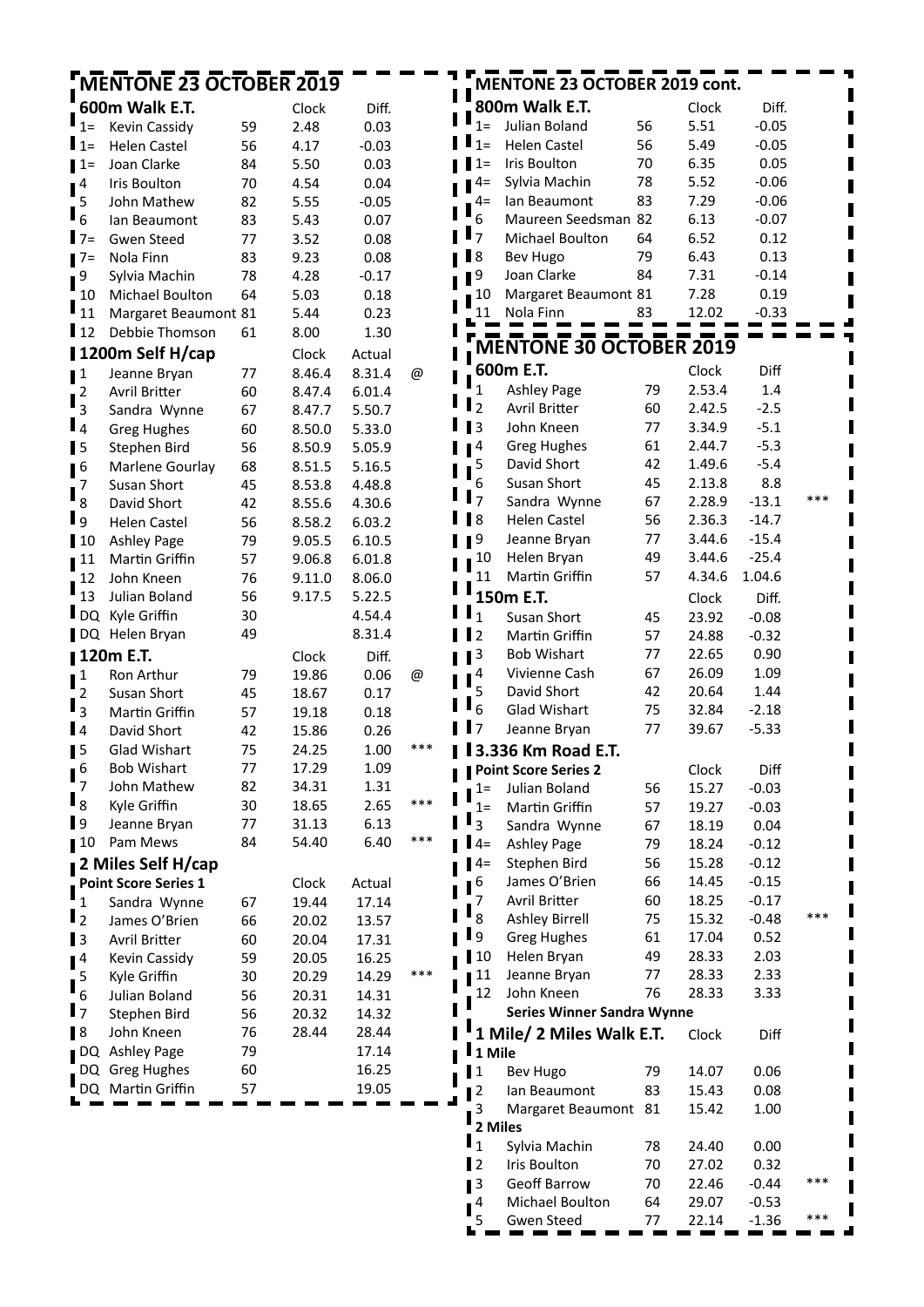| <b>SPRINGVALE 2 OCTOBER 2019</b> |          |                | <b>SPRINGVALE 9 OCTOBER 2019</b> |  |                        |    |       |        |
|----------------------------------|----------|----------------|----------------------------------|--|------------------------|----|-------|--------|
| 150 metres                       |          |                |                                  |  | 3000metreswalk         |    | clock |        |
| Sayed KHATAN                     | 68       | 27.90          |                                  |  | Ernie JEFFS            | 74 | 29.17 |        |
| Lindsay OXENHAM                  | 70       | 33.10          |                                  |  | Kevin ONLEY            | 85 | 29.17 |        |
| Josh                             |          | 43.80          |                                  |  | Eric NEGROS            | 56 | 29.57 |        |
| 60 metres                        |          |                |                                  |  | Frank ALLEN            | 74 | 29.58 |        |
| Sayed KHATAN                     | 68       | 10.10          |                                  |  | <b>Dennis PHILLIPS</b> | 77 | 31.08 |        |
| Mike HALL                        | 80       | 10.60          |                                  |  | Celia JOHNSON          | 72 | 31.09 |        |
| <b>Juan PEREZ</b>                | 80       | 11.40          |                                  |  | <b>John MANNING</b>    | 73 | 31.25 |        |
| Tracey HUTCHINSON                | 49       | 11.90          |                                  |  | <b>Tony DORAN</b>      | 67 | 31.30 |        |
| Jordan                           |          | 12.20          |                                  |  | Ian TREGEAR            | 69 | 31.33 |        |
| Lindsay OXENHAM                  | 70       | 13.30          |                                  |  | Jim SMITH              | 79 | 31.47 |        |
| Josh                             |          | 14.20          |                                  |  | Juan PEREZ             | 80 | 32.08 |        |
| <b>Kevin ONLEY</b>               | 85       | 15.70          |                                  |  | Pam THOMAS             | 69 | 32.38 |        |
| Theresia BAIRD                   | 78       | 17.00          |                                  |  | 3000 metres            |    |       |        |
| 800 metres                       |          | actual         | clock                            |  | Dominique RUELLOT      | 68 | 22.15 |        |
| <b>Juan PEREZ</b>                | 80       | 4.33           | 5.09                             |  | Rob CLUTTERBUCK        | 66 | 23.45 |        |
| Sayed KHATAN                     | 68       | 3.33           | 5.10                             |  | 5000 metres            |    | clock | actual |
| Claudio RIGA                     |          |                | 5.14                             |  | Lou BUCCIERI           |    |       | 26.55  |
|                                  | 64       | 3.24           |                                  |  | <b>Troy JEFFS</b>      | 64 | 31.27 |        |
| Summer                           | 71       | 4.06           | 5.14                             |  | <b>Howard REES</b>     | 44 | 31.34 | 24.49  |
| Neil GRAY<br><b>Bill IRVINE</b>  |          | 3.02           | 5.15                             |  |                        | 72 | 31.55 | 24.40  |
|                                  | 71       | 3.30           | 5.16                             |  | Claudio RIGA           | 64 | 32.31 | 25.11  |
| Ernie JEFFS                      | 74       | 5.04           | 5.19                             |  | Alan BENNIE            | 72 | 32.35 | 23.20  |
| Kevin ONLEY                      | 85       | 5.23           | 5.23                             |  | Lindsay OXENHAM        | 70 | 33.54 | 28.09  |
| Lou BUCCIERI                     | 64       | 3.37           | 5.24                             |  | Tracey HUTCHINSON      | 49 | 37.39 | 37.39  |
| <b>Troy JEFFS</b>                | 44       | 3.11           | 5.27                             |  | 600 metres             |    |       |        |
| Lindsay OXENHAM                  | 70       | 3.46           | 5.33                             |  | Paul MULLINS           | 79 | 2.27  |        |
| Alan BENNIE                      | 72<br>49 | 3.25<br>5.10   | 5.39                             |  | Claudio RIGA           | 64 | 2.48  |        |
| Tracey HUTCHINSON                |          |                | 5.45                             |  | Lou BUCCIERI           | 64 | 2.58  |        |
| 15 minute run/walk               |          | laps           | mts                              |  | Lindsay OXENHAM        | 70 | 3.00  |        |
| Ernie JEFFS                      | 74       | 4              | 10                               |  | Dominique RUELLOT      | 68 | 3.37  |        |
| Rob CLUTTERBUCK                  | 66       | $\overline{7}$ | 20                               |  | Juan PEREZ             | 80 | 3.38  |        |
| Natalie IRVINE                   | 72       | 3              | 25                               |  | Kevin ONLEY            | 85 | 3.48  |        |
| <b>Bill IRVINE</b>               | 71       | 3              | 25                               |  | 1000 metres            |    |       |        |
| <b>Kevin ONLEY</b>               | 85       | 7              | 20                               |  | <b>Neil GRAY</b>       | 71 | 4.14  |        |
| Pam THOMAS                       | 69       | 3              | 25                               |  | 50 metres              |    |       |        |
| <b>Tony DORAN</b>                | 67       | 5              | 60                               |  | Mike HALL              | 80 | 8.80  |        |
| Dave TALBOT                      | 65       | 6              | 270                              |  | Juan PEREZ             | 80 | 9.90  |        |
| <b>Dennis PHILLIPS</b>           | 77       | 4              | 220                              |  | Tracey HUTCHINSON      | 49 | 10.30 |        |
| Summer                           |          | 6              | 300                              |  | Lindsay OXENHAM        | 70 | 11.00 |        |
| Frank ALLEN                      | 74<br>56 | 3              | 100                              |  | Dominique RUELLOT      | 68 | 12.00 |        |
| <b>Eric NEGROS</b>               | 68       | 3              | 100                              |  | Kevin ONLEY            | 85 | 13.60 |        |
| Sayed KHATAN                     |          | 6              | 180                              |  | 200 metres             |    |       |        |
| 30 minutes run/walk              |          |                |                                  |  | Mike HALL              | 80 | 38.20 |        |
| Claudio RIGA                     | 64       | 14             | 30                               |  | Juan PEREZ             | 80 | 47.60 |        |
| Alan BENNIE                      | 72       | 14             | 40                               |  | Lindsay OXENHAM        | 70 | 48.80 |        |
| Lou BUCCIERI                     | 64       | 13             | 30                               |  | Dominique RUELLOT      | 68 | 55.00 |        |
| <b>Jim SMITH</b>                 | 78       | 9              | 320                              |  | Kevin ONLEY            | 85 | 59.80 |        |
| John MANNING                     | 73       | 8              | 100                              |  |                        |    |       |        |
| Lindsay OXENHAM                  | 70       | 12             | 300                              |  |                        |    |       |        |
| Theresia BAIRD                   | 78       | 9              | 380                              |  |                        |    |       |        |
| <b>Juan PEREZ</b>                | 80       | 9              | 75                               |  |                        |    |       |        |
| <b>Howard REES</b>               | 72       | 14             | 250                              |  |                        |    |       |        |
| Celia JOHNSON                    | 72       | 9              | 320                              |  |                        |    |       |        |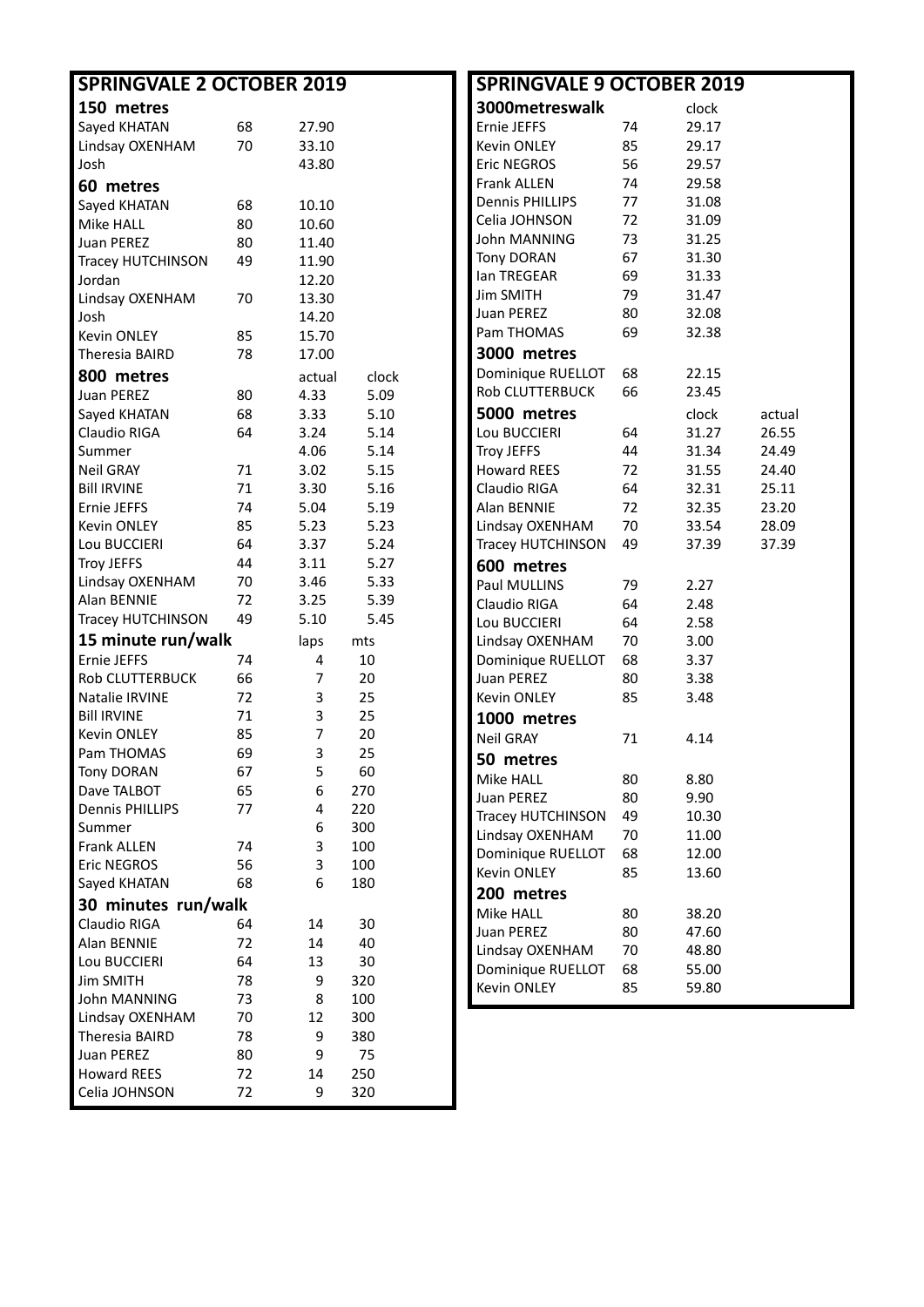| <b>SPRINGVALE 16 OCTOBER 2019</b> |    |        | <b>SPRINGVALE 23 OCTOBER 2019</b> |                          |    |       |        |
|-----------------------------------|----|--------|-----------------------------------|--------------------------|----|-------|--------|
| 80 metres                         |    |        |                                   | 90 metres                |    |       |        |
| <b>Edward CHEN</b>                | 60 |        |                                   | Sayed KHATAN             | 69 | 14.60 |        |
| Sayed KHATAN                      | 69 |        |                                   | Mike HALL                | 80 | 16.60 |        |
| Mike HALL                         | 80 |        |                                   | <b>Juan PEREZ</b>        | 80 | 17.30 |        |
| Juan PEREZ                        | 80 |        |                                   | Lindsay OXENHAM          | 70 | 18.90 |        |
| Lindsay OXENHAM                   | 70 |        |                                   | Dominique RUELLOT        | 68 | 20.40 |        |
| Dominique RUELLOT                 | 68 |        |                                   | Mick COLGAN              | 68 | 20.70 |        |
| 800 metres                        |    | hcp    | clock                             | Kevin ONLEY              | 85 | 23.10 |        |
| <b>Tracey HUTCHINSON</b>          | 49 | 0m 25s | 5.05                              | 800 metres               |    |       |        |
| Sayed KHATAN                      | 69 | 1 42   | 5.10                              | Sayed KHATAN             | 69 | 3.22  |        |
| Ernie JEFFS                       | 74 | 015    | 5.13                              | Paul MULLINS             | 79 | 3.24  |        |
| <b>Bill IRVINE</b>                | 71 | 1 42   | 5.15                              | Dragan                   | 58 | 3.46  |        |
| Kevin ONLEY                       | 85 | 000    | 5.21                              | Claudio RIGA             | 64 | 3.55  |        |
| Lou BUCCIERI                      | 64 | 1 42   | 5.22                              | Lindsay OXENHAM          | 70 | 4.02  |        |
| Paul MULLINS                      | 79 | 1 55   | 5.23                              | Lou BUCCIERI             | 64 | 4.12  |        |
| Dominique RUELLOT                 | 68 | 030    | 5.25                              | Juan PEREZ               | 80 | 4.47  |        |
| <b>Troy JEFFS</b>                 | 44 | 2 1 2  | 5.26                              | Dominique RUELLOT        | 68 | 4.53  |        |
| <b>Edward CHEN</b>                | 60 | 1 42   | 5.28                              | 150 metres               |    |       |        |
| Lindsay OXENHAM                   | 70 | 1 42   | 5.32                              | Mike HALL                | 80 | 25.20 |        |
| <b>Juan PEREZ</b>                 | 80 | 050    | 5.33                              | Sayed KHATAN             | 69 | 27.30 |        |
| Claudio RIGA                      | 64 | 1 4 9  | 6.10                              | Dragan                   | 58 | 27.80 |        |
| <b>Walks</b>                      |    |        | laps                              | Juan PEREZ               | 80 | 33.30 |        |
| <b>Jim SMITH</b>                  | 79 | 24.37  |                                   | Lindsay OXENHAM          | 70 | 34.10 |        |
| <b>Bill IRVINE</b>                | 71 | 25.22  |                                   | Dominique RUELLOT        | 68 | 36.60 |        |
| Juan PEREZ                        | 80 | 25.38  |                                   | assorted walks and runs  |    |       |        |
| John MANNING                      | 73 | 26.10  |                                   | Rob CLUTTERBUCK          | 66 | 11.57 |        |
| Natalie IRVINE                    | 72 | 28.23  |                                   | <b>Bill IRVINE</b>       | 71 | 20.59 |        |
| Anand THILLAISUNDARAM             | 43 | 28.23  |                                   | Dominique RUELLOT        | 68 | 22.09 |        |
| Run                               |    |        | laps                              | Theresia BAIRD           | 78 | 23.16 |        |
| Alan BENNIE                       | 72 | 24.46  | 13.00                             | Celia JOHNSON            | 72 | 29.39 |        |
| Lindsay OXENHAM                   | 70 | 25.42  | 11.00                             | Juan PEREZ               | 80 | 29.42 |        |
| <b>Howard REES</b>                | 72 | 26.00  | 12.00                             | John ABEL                | 69 | 29.51 |        |
| <b>Rob CLUTTERBUCK</b>            | 66 | 26.02  | 12.00                             | <b>Jim SMITH</b>         | 79 | 29.53 |        |
| Sayed KHATAN                      | 69 | 26.14  | 9.00                              | Ernie JEFFS              | 74 | 29.58 |        |
| Claudio RIGA                      | 64 | 26.17  | 11.00                             | Kevin ONLEY              | 85 | 29.59 |        |
| Lou BUCCIERI                      | 64 | 26.29  | 11.00                             | John MANNING             | 73 | 30.07 |        |
| lan TREGEAR                       | 69 | 26.35  | 11.00                             | Pam THOMAS               | 69 | 30.25 |        |
| Alison DEVINE                     | 63 | 26.42  |                                   | <b>Tony DORAN</b>        | 67 | 30.27 |        |
| Dominique RUELLOT                 | 68 | 26.58  | 9.00                              | Anand THILLAISUNDARAM 43 |    | 32.24 |        |
| Kevin ONLEY                       | 85 | 28.00  | 7.00                              | Eric NEGROS              | 56 | 34.17 |        |
| Ernie JEFFS                       | 74 | 28.00  | 7.00                              | 5000 metres              |    | clock | actual |
| Eric NEGROS                       | 56 | 27.09  | 6.00                              | Dragan                   | 58 | 30.27 | 23.55  |
|                                   |    |        |                                   | <b>Howard REES</b>       | 72 | 31.53 | 24.41  |
|                                   |    |        |                                   | <b>Troy JEFFS</b>        | 44 | 31.55 | 25.13  |
|                                   |    |        |                                   | Claudio RIGA             | 64 | 32.34 | 25.03  |

Lou BUCCIERI 64 32.34 27.22 Lindsay OXENHAM 70 32.42 27.30 Sayed KHATAN 69 33.33 33.30<br>
lan TREGEAR 69 33.57 30.11 Ian TREGEAR 69 33.57 30.11 Tracey HUTCHINSON 49 36.55 36.55